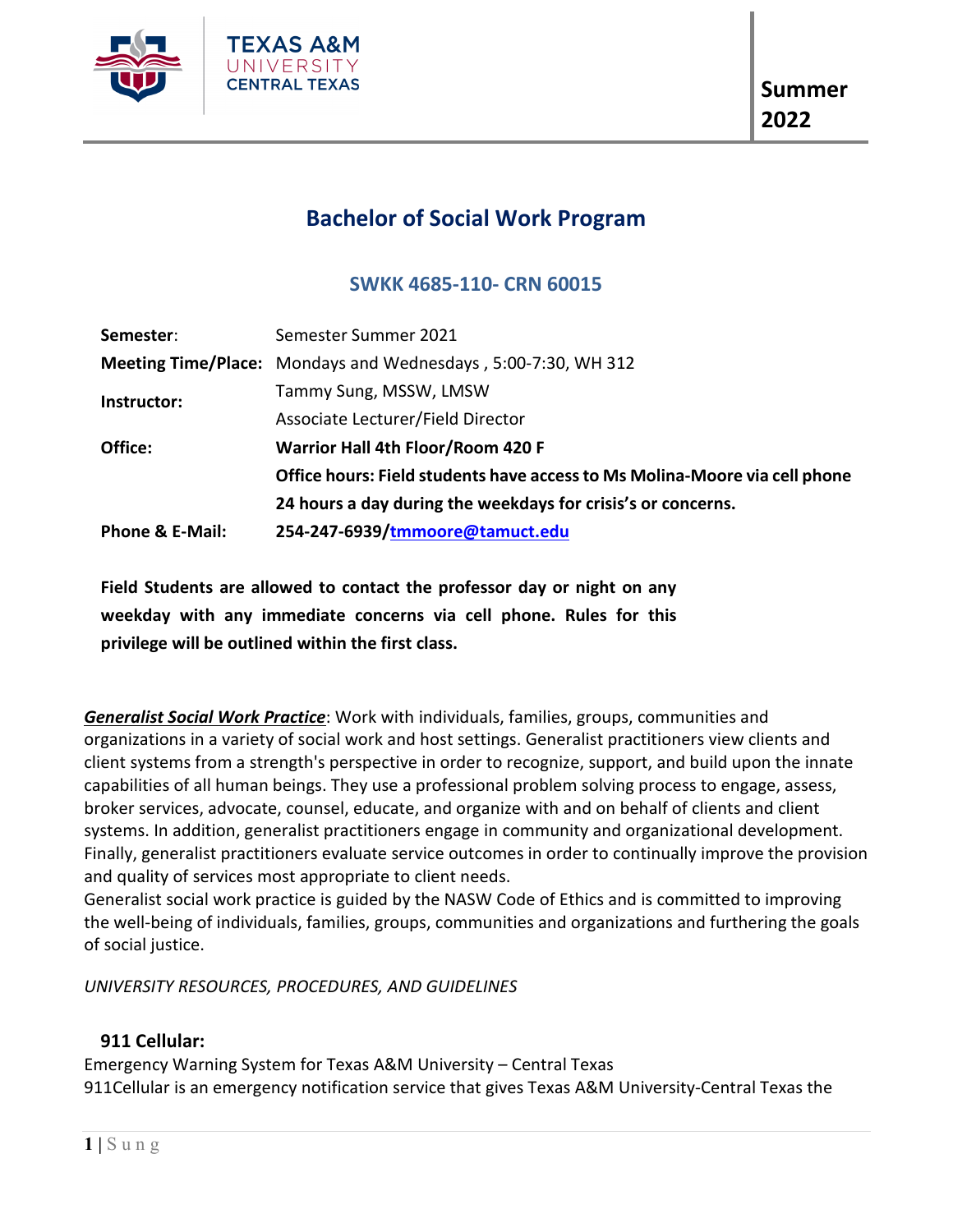

ability to communicate health and safety emergency information quickly via email, text message, and social media. All students are automatically enrolled in 911 Cellular through their myCT email account.

Connect at [911Cellular](https://portal.publicsafetycloud.net/Texas-AM-Central/alert-management) [https://portal.publicsafetycloud.net/Texas-AM-Central/alert-management] to change where you receive your alerts or to opt out. By staying enrolled in 911Cellular, university officials can quickly pass on safety-related information, regardless of your location.

## *Technology Requirements*

This course will use the A&M-Central Texas Instructure Canvas learning management system. Logon to A&M-Central Texas Canvas [https://tamuct.instructure.com].

Username: Your MyCT username (xx123 or everything before the "@" in your MyCT e-mail address) Password: Your MyCT password

## **Canvas Support**

Use the Canvas Help link, located at the bottom of the left-hand menu, for issues with Canvas. You can select "Chat with Canvas Support," submit a support request through "Report a Problem," or call the Canvas support line: 1-844-757-0953.

For issues related to course content and requirements, contact your instructor.

## **Other Technology Support**

For log-in problems, students should contact Help Desk Central. 24 hours a day, 7 days a week: Email: [helpdesk@tamu.edu](mailto:helpdesk@tamu.edu)

Phone: (254) 519-5466 [Web Chat:](http://hdc.tamu.edu/) [http://hdc.tamu.edu]

*Please let the support technician know you are an A&M-Central Texas student.*

## **Drop Policy.**

If you discover that you need to drop this class, you must complete a [Drop Request Form](https://www.tamuct.edu/registrar/docs/Drop_Request_Form.pdf) [https://www.tamuct.edu/registrar/docs/Drop\_Request\_Form.pdf].

**Professors cannot drop students; this is always the responsibility of the student.** The Registrar's Office will provide a deadline on the Academic Calendar for which the form must be completed, signed and returned. Once you return the signed form to the Registrar's Office, you must go into Warrior Web and confirm that you are no longer enrolled. If you still show as enrolled, FOLLOW-UP with the Registrar's Office immediately. You are to attend class until the procedure is complete to avoid penalty for absence. Should you miss the drop deadline or fail to follow the procedure, you will receive an F in the course, which may affect your financial aid and/or VA educational benefits.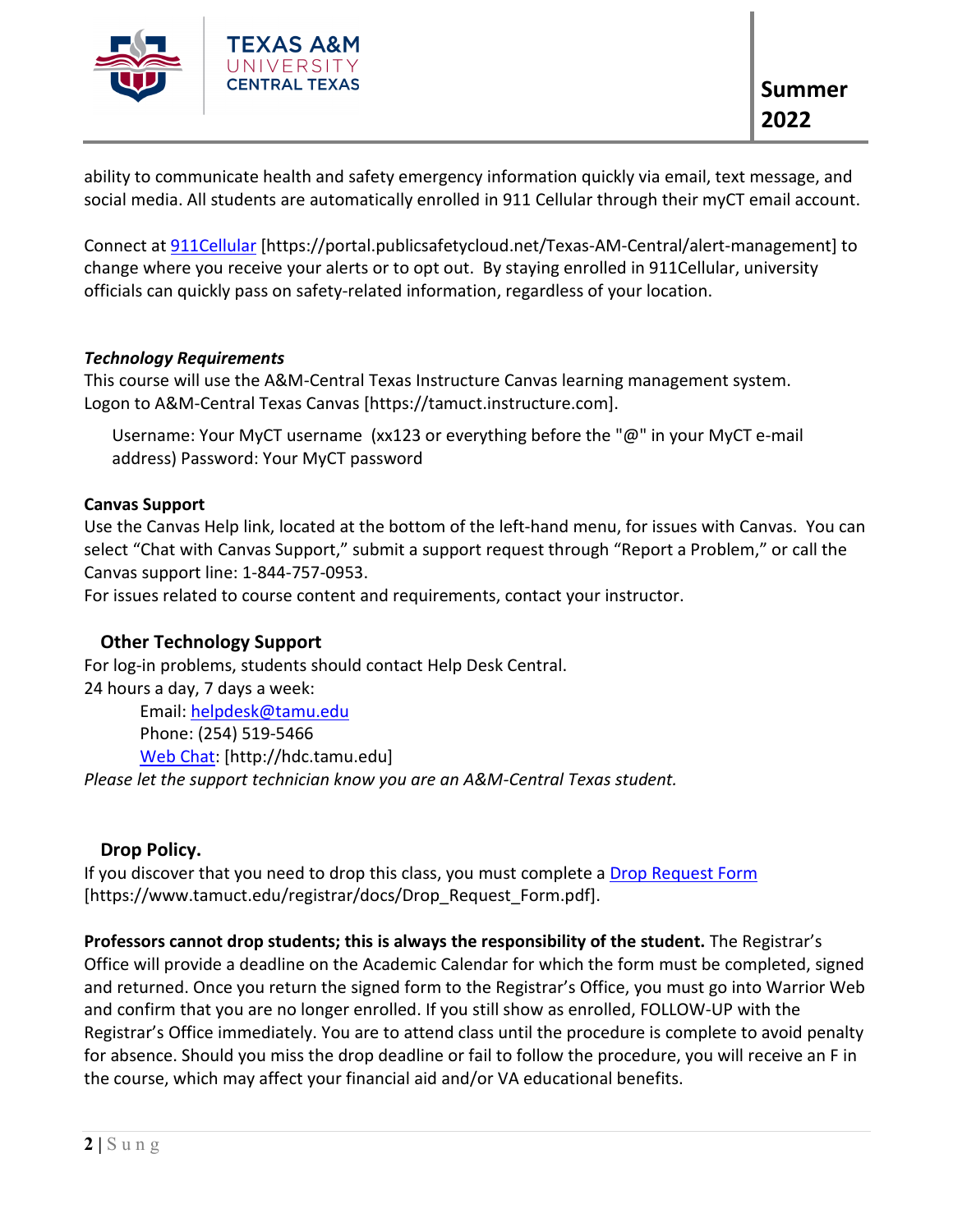

# **Academic Integrity.**

Texas A&M University -Central Texas values the integrity of the academic enterprise and strives for the highest standards of academic conduct. A&M-Central Texas expects its students, faculty, and staff to support the adherence to high standards of personal and scholarly conduct to preserve the honor and integrity of the creative community. Academic integrity is defined as a commitment to honesty, trust, fairness, respect, and responsibility. Any deviation by students from this expectation may result in a failing grade for the assignment and potentially a failing grade for the course. Academic misconduct is any act that improperly affects a true and honest evaluation of a student's academic performance and includes, but is not limited to, cheating on an examination or other academic work, plagiarism and improper citation of sources, using another student's work, collusion, and the abuse of resource materials. All academic misconduct concerns will be reported to the university's Office of Student Conduct. Ignorance of the university's standards and expectations is never an excuse to act with a lack of integrity. When in doubt on collaboration, citation, or any issue, please contact your instructor before taking a course of action.

## **Academic Accommodations.**

At Texas A&M University-Central Texas, we value an inclusive learning environment where every student has an equal chance to succeed and has the right to a barrier free education. The Department of Access and Inclusion is responsible for ensuring that students with a disability receive equal access to the University's programs, services and activities. If you believe you have a disability requiring reasonable accommodations please contact the Department of Access and Inclusion at (254) 501-5831. Any information you provide is private and confidential and will be treated as such.

For more information please visit our [Access & Inclusion](https://www.tamuct.edu/student-affairs/access-inclusion.html) webpage [https://www.tamuct.edu/studentaffairs/access-inclusion.html].

Texas A&M University-Central Texas supports students who are pregnant and/or parenting. In accordance with requirements of Title IX and guidance from US Department of Education's Office of Civil Rights, the Dean of Student Affairs' Office can assist students who are pregnant and/or parenting in seeking accommodations related to pregnancy and/or parenting. For more information, please visit https://www.tamuct.departments/index.php. Students may also contact the institution's Title IX Coordinator. If you would like to read more about these [requirements and guidelines](http://www2.ed.gov/about/offices/list/ocr/docs/pregnancy.pdf) online, please visit the website [http://www2.ed.gov/about/offices/list/ocr/docs/pregnancy.pdf].

Title IX of the Education Amendments Act of 1972 prohibits discrimination on the basis of sex and gender – including pregnancy, parenting, and all related conditions. A&M-Central Texas is able to provide flexible and individualized reasonable accommodation to pregnant and parenting students. All pregnant and parenting students should contact the Division of Student Affairs at 254-501-5909 to seek out assistance. Students may also contact the University's Title IX Coordinator.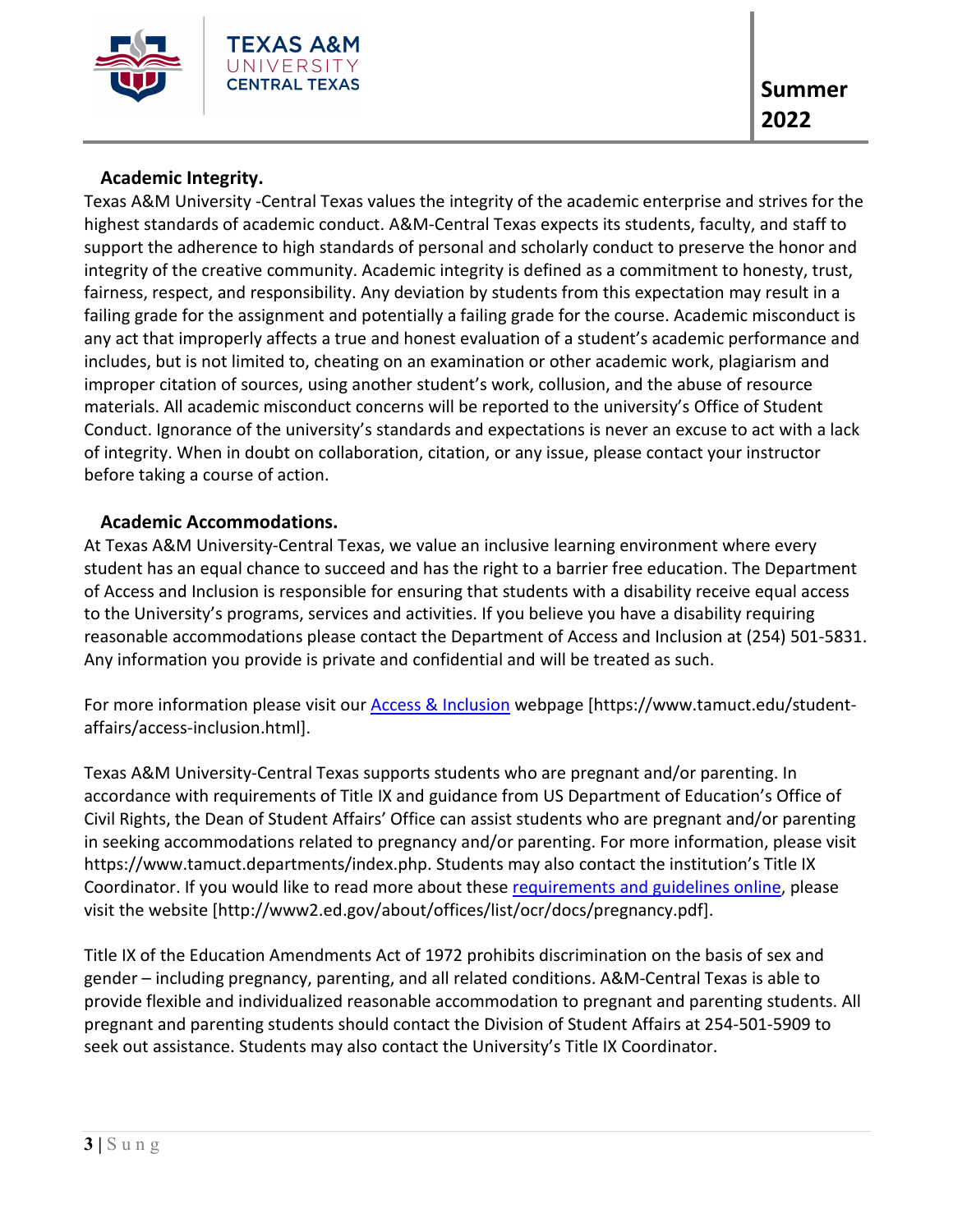

# **Tutoring.**

Tutoring is available to all A&M-Central Texas students, both on-campus and online. On-campus subjects tutored include Accounting, Advanced Math, Biology, Finance, Statistics, Mathematics, and Study Skills. Tutors are available at the Tutoring Center in Warrior Hall, Suite 111. If you have a question regarding tutor schedules, need to schedule a tutoring session, are interested in becoming a tutor, or any other question, contact Academic Support Programs at 254-519-5796, or by emailing Dr. DeEadra Albert-Green at [deeadra.albertgreen@tamuct.edu.](mailto:deeadra.albertgreen@tamuct.edu)

Chat live with a tutor 24/7 for almost any subject on your computer! Tutor.com is an online tutoring platform that enables A&M-Central Texas students to log-in and receive FREE online tutoring and writing support. This tool provides tutoring in over forty subject areas. Access Tutor.com through Canvas.

**University Writing Center:** Located in 416 Warrior Hall, the University Writing Center (UWC) at Texas A&M University-Central Texas is a free workspace open to all TAMUCT students from 10am-5pm Monday-Thursday with satellite hours in the University Library Monday-Thursday from 6:00-9:00pm. Students may arrange a one-on-one session with a trained and experienced writing tutor by visiting the UWC during normal operating hours (both half-hour and hour sessions are available) or by making an appointment via [WCOnline](https://tamuct.mywconline.com/) at [https://tamuct.mywconline.com/]. In addition, you can email Dr. Bruce Bowles Jr. at [bruce.bowles@tamuct.edu](mailto:bruce.bowles@tamuct.edu) to schedule an online tutoring session. Tutors are prepared to help writers of all levels and abilities at any stage of the writing process.

While tutors will not write, edit, or grade papers, they will assist students in developing more effective composing practices. By providing a practice audience for students' ideas and writing, our tutors highlight the ways in which they read and interpret students' texts, offering guidance and support throughout the various stages of the writing process. In addition, students may work independently in the UWC by checking out a laptop that runs the Microsoft Office suite and connects to WIFI, or by consulting our resources on writing, including all of the relevant style guides. Whether you need help brainstorming ideas, organizing an essay, proofreading, understanding proper citation practices, or just want a quiet place to work, the University Writing Center is here to help!

If you have any questions about the University Writing Center, please do not hesitate to contact Dr. Bruce Bowles Jr. at [bruce.bowles@tamuct.edu.](mailto:bruce.bowles@tamuct.edu)

# **University Library.**

The University Library provides many services in support of research across campus and at a distance. We offer over 200 electronic databases containing approximately 250,000 eBooks and 82,000 journals, in addition to the 72,000 items in our print collection, which can be mailed to students who live more than 50 miles from campus. Research guides for each subject taught at A&M-Central Texas are available through our website to help students navigate these resources. On-campus, the library offers technology including cameras, laptops, microphones, webcams, and digital sound recorders.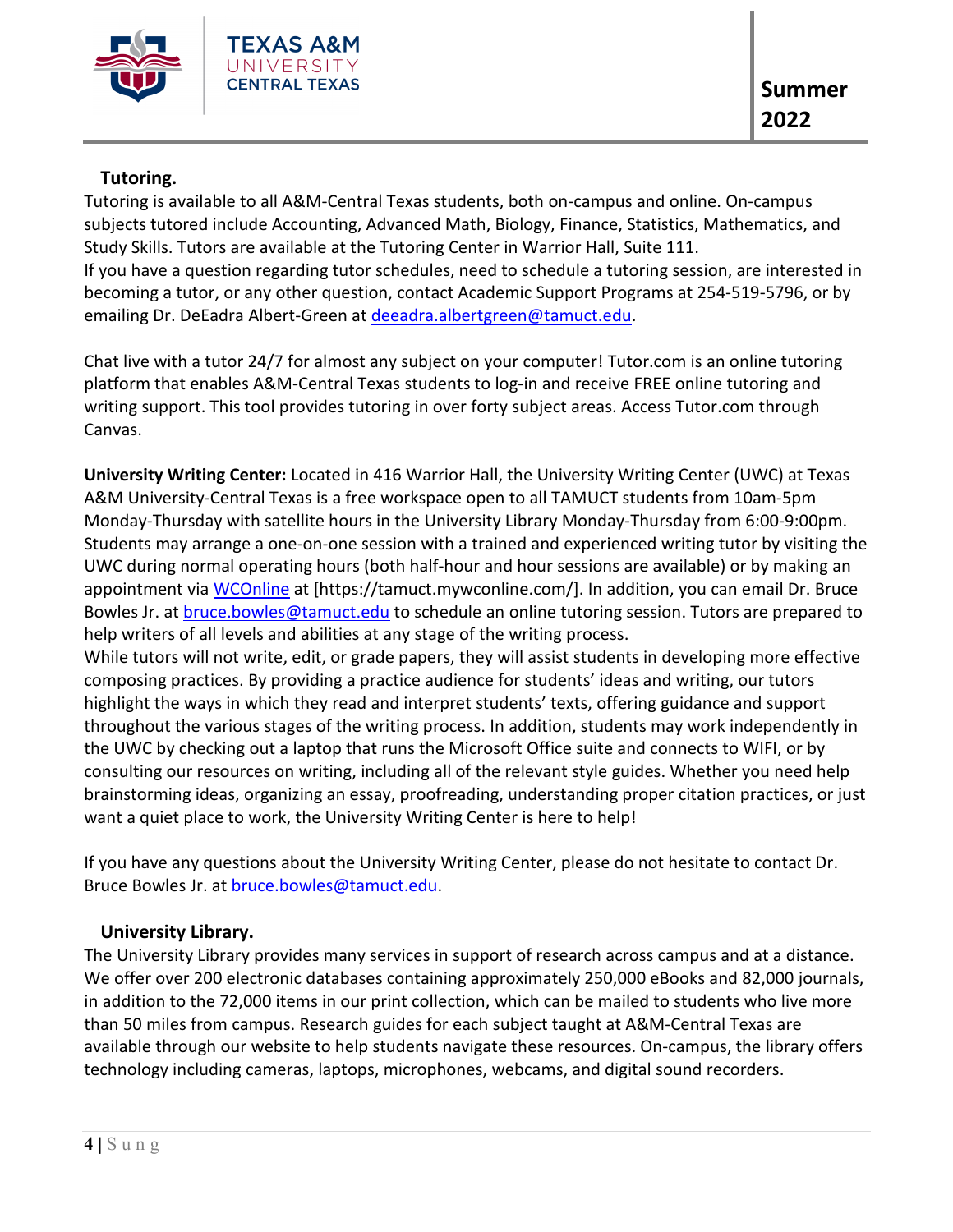

Research assistance from a librarian is also available twenty-four hours a day through our online chat service, and at the reference desk when the library is open. Research sessions can be scheduled for more comprehensive assistance, and may take place on Skype or in-person at the library. Assistance may cover many topics, including how to find articles in peer-reviewed journals, how to cite resources, and how to piece together research for written assignments.

Our 27,000-square-foot facility on the A&M-Central Texas main campus includes student lounges, private study rooms, group work spaces, computer labs, family areas suitable for all ages, and many other features. Services such as interlibrary loan, TexShare, binding, and laminating are available. The library frequently offers workshops, tours, readings, and other events. For more information, please visit our [Library website](https://tamuct.libguides.com/) [https://tamuct.libguides.com/].

# **A Note about Sexual Violence at A&M-Central Texas**

TFXAS A&M UNIVERSIT **CENTRAL TEXAS** 

Sexual violence is a serious safety, social justice, and public health issue. The university offers support for anyone struggling with these issues. University faculty are mandated reporters, so if someone discloses that they were sexually assaulted (or a victim of Domestic/Dating Violence or Stalking) while a student at TAMUCT, faculty members are required to inform the Title IX Office. If you want to discuss any of these issues confidentially, you can do so through Student Counseling (254-501-5955) located on the second floor of Warrior Hall (207L).

Sexual violence can occur on our campus because predators often feel emboldened, and victims often feel silenced or shamed. It is incumbent on ALL of us to find ways to actively create environments that tell predators we don't agree with their behaviors and tell survivors we will support them. Your actions matter. Don't be a bystander; be an agent of change. For additional information on campus policy and resources visit the [Title IX webpage](https://www.tamuct.edu/departments/compliance/titleix.php) [https://www.tamuct.edu/departments/compliance/titleix.php].

# **Copyright Notice.**

Students should assume that all course material is copyrighted by the respective author(s). Reproduction of course material is prohibited without consent by the author and/or course instructor. Violation of copyright is against the law and Texas A&M University-Central Texas' Code of Academic Honesty. All alleged violations will be reported to the Office of Student Conduct.

# **Program Framework**

The Social Work Program curriculum is rooted in a framework established by the Council on Social Work Education (CSWE). Specifically, the program endeavors to develop social workers who promote human and community well-being by being able to demonstrate the following 9 core competencies upon graduation:

**Competency 1:** Demonstrate Ethical and Professional Behavior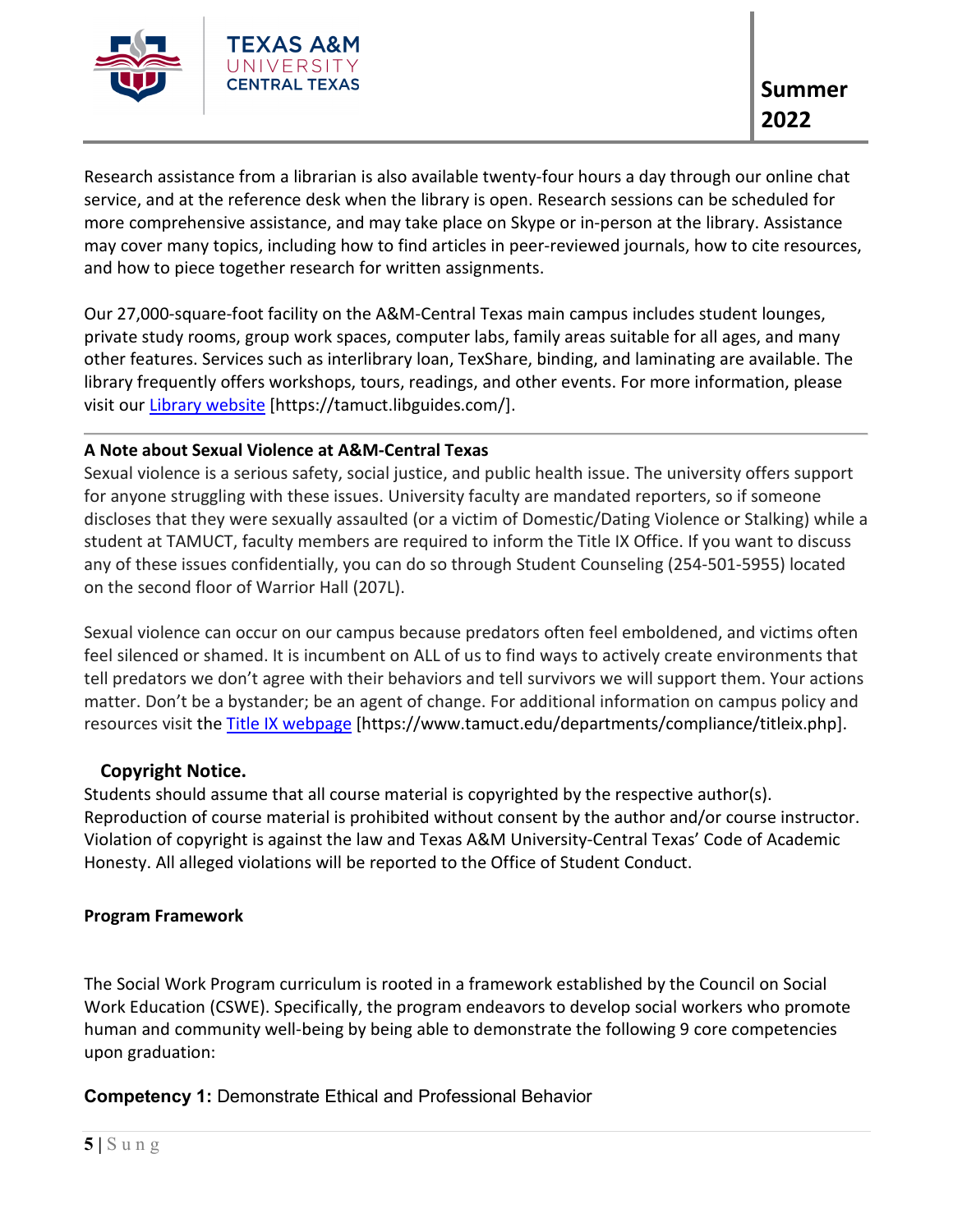



**Competency 2:** Engage Diversity and Difference in Practice **Competency 3:** Advance Human Rights and Social, Economic, and Environmental Justice **Competency 4:** Engage In Practice-informed Research and Research-informed Practice **Competency 5:** Engage in Policy Practice **Competency 6:** Engage with Individuals, Families, Groups, Organizations, and Communities **Competency 7:** Assess Individuals, Families, Groups, Organizations, and Communities **Competency 8:** Intervene with Individuals, Families, Groups, Organizations, and Communities **Competency 9:** Evaluate Practice with Individuals, Families, Groups, Organizations, and **Communities** 

Each core competency has specific, measurable practice behaviors that help students and their professors determine if the competency has been achieved. The complete list of practice behaviors can be found at the by reviewing the student handbook.

## **Course Objectives & Related CSWE Practice Behaviors**

This course provides content that helps to prepare you, the generalist social work student, to engage in all practice behaviors that define the 9 CSWE Core Competencies as outlined below:

# **Council on Social Work Education (CSWE) 9 Core Competencies and 31 Practice Behaviors**

## **Competency 1: Demonstrate Ethical and Professional Behavior**

Social workers understand the value base of the profession and its ethical standards, as well as relevant laws and regulations that may impact practice at the micro, mezzo, and macro levels. Social workers understand frameworks of ethical decision-making and how to apply principles of critical thinking to those frameworks in practice, research, and policy arenas. Social workers recognize personal values and the distinction between personal and professional values. They also understand how their personal experiences and affective reactions influence their professional judgment and behavior. Social workers understand the profession's history, its mission, and the roles and responsibilities of the profession. Social Workers also understand the role of other professions when engaged in inter-professional teams. Social workers recognize the importance of life-long learning and are committed to continually updating their skills to ensure they are relevant and effective. Social workers also understand emerging forms of technology and the ethical use of technology in social work practice. Social workers:

- make ethical decisions by applying the standards of the NASW Code of Ethics, relevant laws and regulations, models for ethical decision-making, ethical conduct of research, and additional codes of ethics as appropriate to context;
- use reflection and self-regulation to manage personal values and maintain professionalism in practice situations;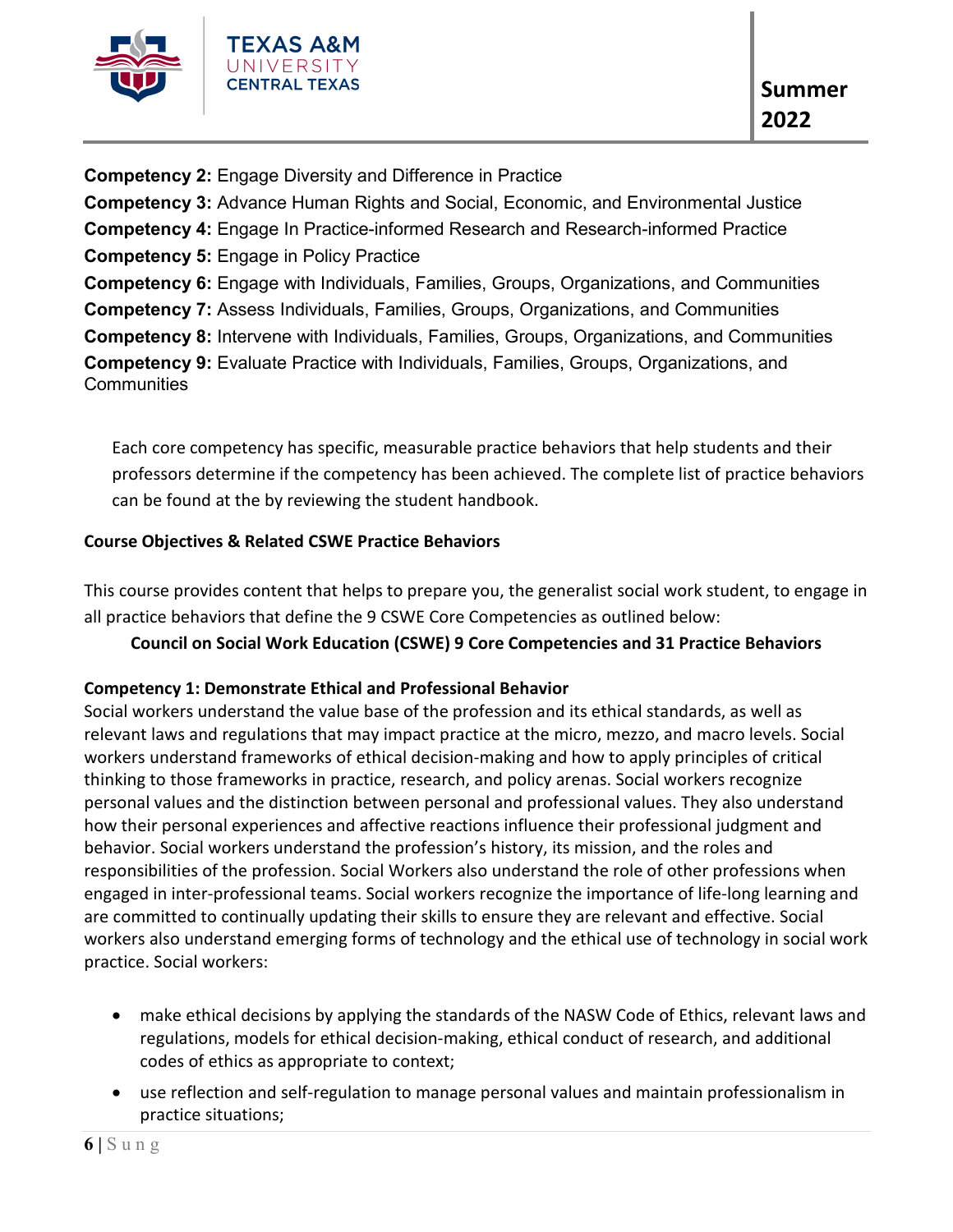

- demonstrate professional demeanor in behavior; appearance; and oral, written, and electronic communication;
- use technology ethically and appropriately to facilitate practice outcomes; and
- use supervision and consultation to guide professional judgment and behavior.

# **Competency 2: Engage Diversity and Difference in Practice**

Social workers understand how diversity and difference characterize and shape the human experience and are critical to the formation of identity. The dimensions of diversity are understood as the intersectionality of multiple factors including but not limited to age, class, color, culture, disability and ability, ethnicity, gender, gender identity and expression, immigration status, marital status, political ideology, race, religion/spirituality, sex, sexual orientation, and tribal sovereign status. Social workers understand that, as a consequence of difference, a person's life experiences may include oppression, poverty, marginalization, and alienation as well as privilege, power, and acclaim. Social workers also understand the forms and mechanisms of oppression and discrimination and recognize the extent to which a culture's structures and values, including social, economic, political, and cultural exclusions, may oppress, marginalize, alienate, or create privilege and power. Social workers:

- apply and communicate understanding of the importance of diversity and difference in shaping life experiences in practice at the micro, mezzo, and macro levels;
- present themselves as learners and engage clients and constituencies as experts of their own experiences; and
- apply self-awareness and self-regulation to manage the influence of personal biases and values in working with diverse clients and constituencies.

# **Competency 3: Advance Human Rights and Social, Economic, and Environmental Justice**

Social workers understand that every person regardless of position in society has fundamental human rights such as freedom, safety, privacy, an adequate standard of living, health care, and education. Social workers understand the global interconnections of oppression and human rights violations, and are knowledgeable about theories of human need and social justice and strategies to promote social and economic justice and human rights. Social workers understand strategies designed to eliminate oppressive structural barriers to ensure that social goods, rights, and responsibilities are distributed equitably and that civil, political, environmental, economic, social, and cultural human rights are protected. Social workers:

- apply their understanding of social, economic, and environmental justice to advocate for human rights at the individual and system levels; and
- engage in practices that advance social, economic, and environmental justice.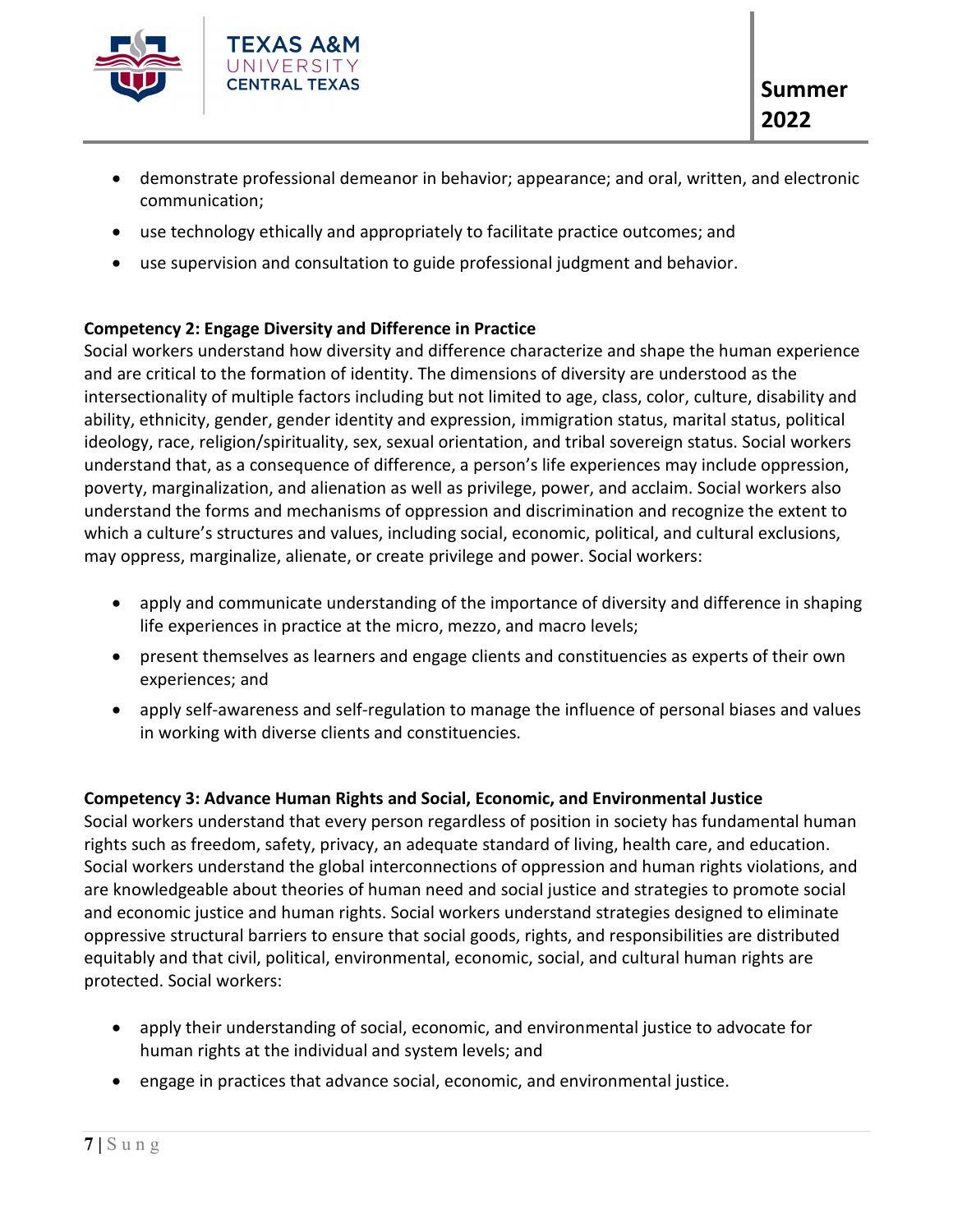

## **Competency 4: Engage In Practice-informed Research and Research-informed Practice**

Social workers understand quantitative and qualitative research methods and their respective roles in advancing a science of social work and in evaluating their practice. Social workers know the principles of logic, scientific inquiry, and culturally informed and ethical approaches to building knowledge. Social workers understand that evidence that informs practice derives from multi-disciplinary sources and multiple ways of knowing. They also understand the processes for translating research findings into effective practice. Social workers:

- use practice experience and theory to inform scientific inquiry and research;
- apply critical thinking to engage in analysis of quantitative and qualitative research methods and research findings; and
- use and translate research evidence to inform and improve practice, policy, and service delivery.

## **Competency 5: Engage in Policy Practice**

Social workers understand that human rights and social justice, as well as social welfare and services, are mediated by policy and its implementation at the federal, state, and local levels. Social workers understand the history and current structures of social policies and services, the role of policy in service delivery, and the role of practice in policy development. Social workers understand their role in policy development and implementation within their practice settings at the micro, mezzo, and macro levels and they actively engage in policy practice to effect change within those settings. Social workers recognize and understand the historical, social, cultural, economic, organizational, environmental, and global influences that affect social policy. They are also knowledgeable about policy formulation, analysis, implementation, and evaluation. Social workers:

- Identify social policy at the local, state, and federal level that impacts well-being, service delivery, and access to social services;
- assess how social welfare and economic policies impact the delivery of and access to social services;
- apply critical thinking to analyze, formulate, and advocate for policies that advance human rights and social, economic, and environmental justice.

## **Competency 6: Engage with Individuals, Families, Groups, Organizations, and Communities**

Social workers understand that engagement is an ongoing component of the dynamic and interactive process of social work practice with, and on behalf of, diverse individuals, families, groups, organizations, and communities. Social workers value the importance of human relationships. Social workers understand theories of human behavior and the social environment, and critically evaluate and apply this knowledge to facilitate engagement with clients and constituencies, including individuals, families, groups, organizations, and communities. Social workers understand strategies to engage diverse clients and constituencies to advance practice effectiveness.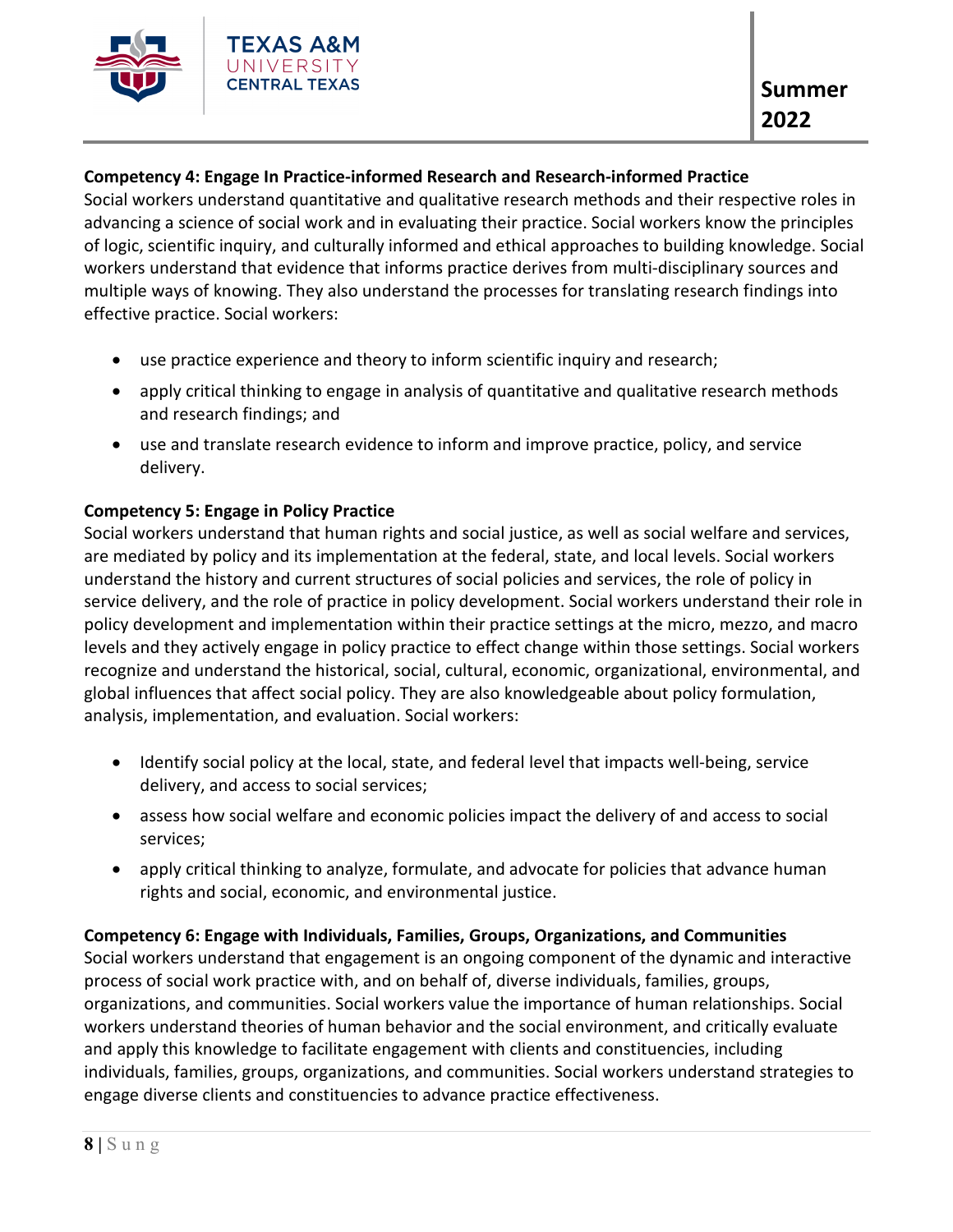

TEXAS A&M UNIVERSIT **CENTRAL TEXAS** 

Social workers understand how their personal experiences and affective reactions may impact their ability to effectively engage with diverse clients and constituencies. Social workers value principles of relationship-building and inter-professional collaboration to facilitate engagement with clients, constituencies, and other professionals as appropriate. Social workers:

- apply knowledge of human behavior and the social environment, person-in-environment, and other multidisciplinary theoretical frameworks to engage with clients and constituencies; and
- use empathy, reflection, and interpersonal skills to effectively engage diverse clients and constituencies.

## **Competency 7: Assess Individuals, Families, Groups, Organizations, and Communities**

Social workers understand that assessment is an ongoing component of the dynamic and interactive process of social work practice with, and on behalf of, diverse individuals, families, groups, organizations, and communities. Social workers understand theories of human behavior and the social environment, and critically evaluate and apply this knowledge in the assessment of diverse clients and constituencies, including individuals, families, groups, organizations, and communities. Social workers understand methods of assessment with diverse clients and constituencies to advance practice effectiveness. Social workers recognize the implications of the larger practice context in the assessment process and value the importance of inter-professional collaboration in this process. Social workers understand how their personal experiences and affective reactions may affect their assessment and decision-making. Social workers:

- collect and organize data, and apply critical thinking to interpret information from clients and constituencies;
- apply knowledge of human behavior and the social environment, person-in-environment, and other multidisciplinary theoretical frameworks in the analysis of assessment data from clients and constituencies;
- develop mutually agreed-on intervention goals and objectives based on the critical assessment of strengths, needs, and challenges within clients and constituencies; and
- select appropriate intervention strategies based on the assessment, research knowledge, and values and preferences of clients and constituencies.

# **Competency 8: Intervene with Individuals, Families, Groups, Organizations, and Communities**  Social workers understand that intervention is an ongoing component of the dynamic and interactive process of social work practice with, and on behalf of, diverse individuals, families, groups, organizations, and communities. Social workers are knowledgeable about evidence-informed interventions to achieve the goals of clients and constituencies, including individuals, families, groups, organizations, and communities. Social workers understand theories of human behavior and the social environment, and critically evaluate and apply this knowledge to effectively intervene with clients and constituencies. Social workers understand methods of identifying, analyzing and implementing evidence-informed interventions to achieve client and constituency goals. Social workers value the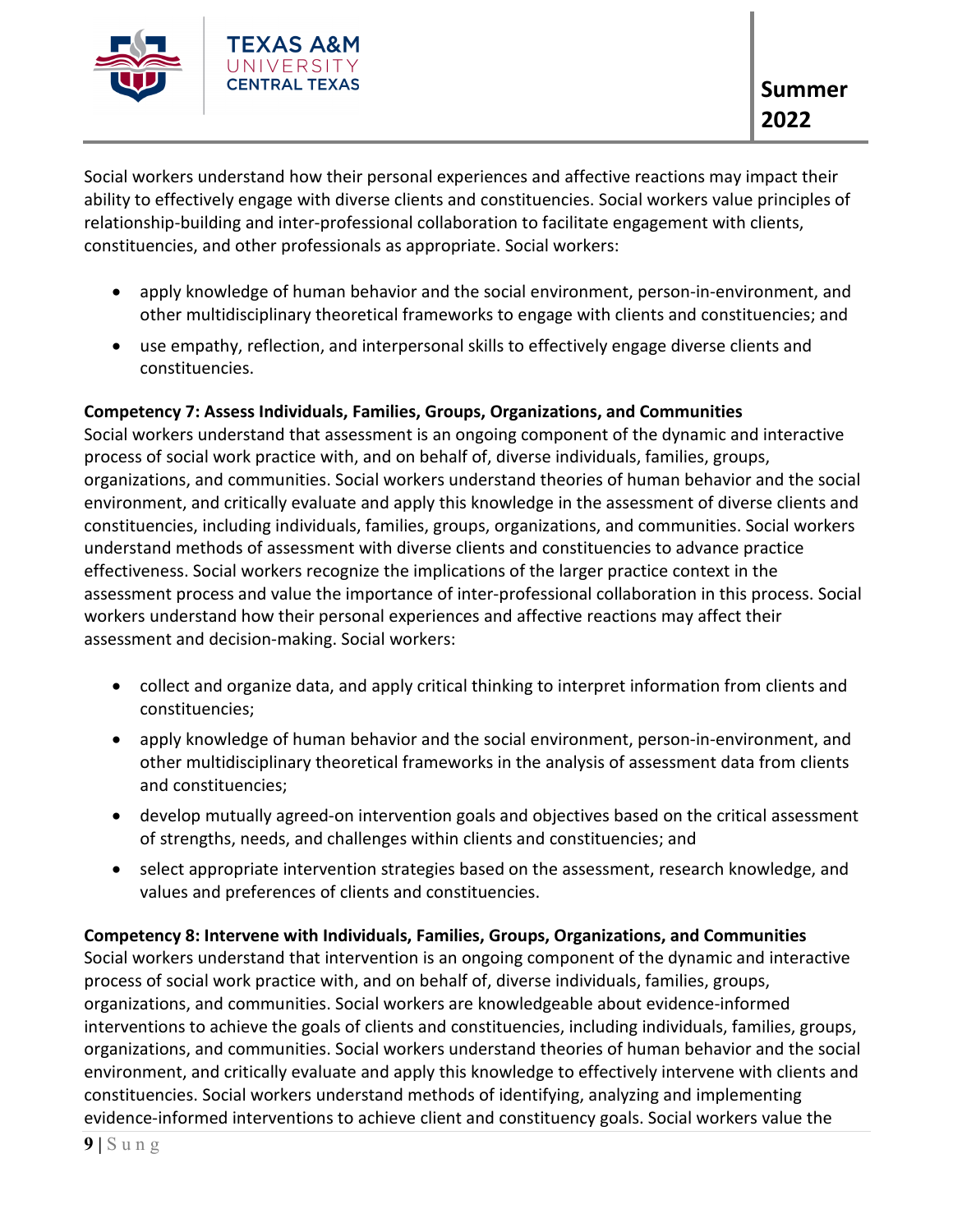

importance of inter-professional teamwork and communication in interventions, recognizing that beneficial outcomes may require interdisciplinary, inter-professional, and inter-organizational collaboration. Social workers:

- critically choose and implement interventions to achieve practice goals and enhance capacities of clients and constituencies;
- apply knowledge of human behavior and the social environment, person-in-environment, and other multidisciplinary theoretical frameworks in interventions with clients and constituencies;
- use inter-professional collaboration as appropriate to achieve beneficial practice outcomes;
- negotiate, mediate, and advocate with and on behalf of diverse clients and constituencies; and
- facilitate effective transitions and endings that advance mutually agreed-on goals.

**Competency 9: Evaluate Practice with Individuals, Families, Groups, Organizations, and Communities** Social workers understand that evaluation is an ongoing component of the dynamic and interactive process of social work practice with, and on behalf of, diverse individuals, families, groups, organizations and communities. Social workers recognize the importance of evaluating processes and outcomes to advance practice, policy, and service delivery effectiveness. Social workers understand theories of human behavior and the social environment, and critically evaluate and apply this knowledge in evaluating outcomes. Social workers understand qualitative and quantitative methods for evaluating outcomes and practice effectiveness. Social workers:

- select and use appropriate methods for evaluation of outcomes;
- apply knowledge of human behavior and the social environment, person-in-environment, and other multidisciplinary theoretical frameworks in the evaluation of outcomes;
- critically analyze, monitor, and evaluate intervention and program processes and outcomes; and
- apply evaluation findings to improve practice effectiveness at the micro, mezzo, and macro levels.

The objectives for this course, that support the CSWE related practice behaviors, are:

- 1. Demonstrate the ability to apply the scope of social work practice for a BSW as defined by the Texas State Health Services Board of Social Work Examiners.
- 2. Apply a working knowledge of community resources to formulate an individualized case plan to assist clients on all three levels of practice.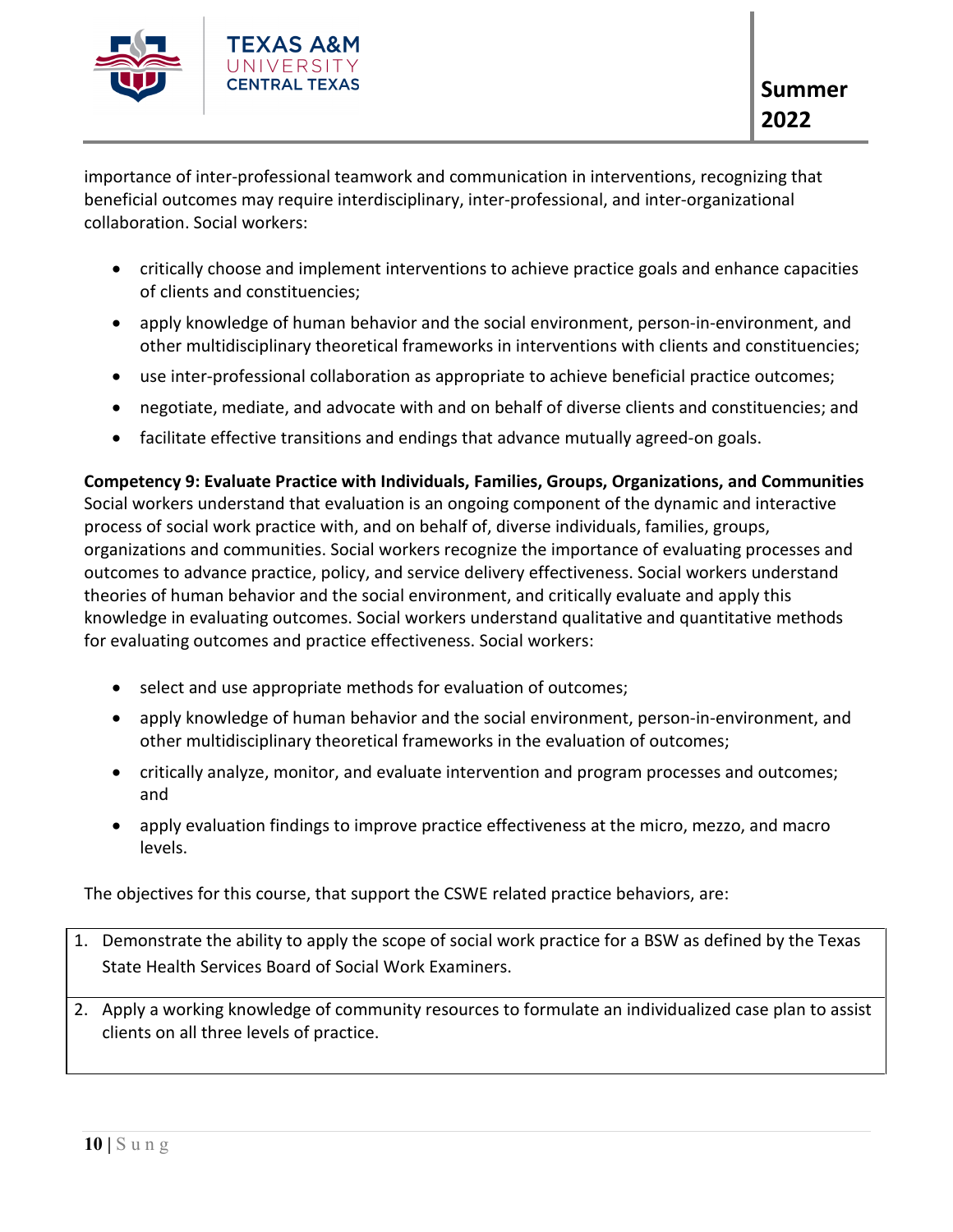

- 3. Demonstrate an ability to identify as a professional social worker and adopt a professional role and demeanor by assuming responsibility to meet agency and class work standards, by behaving appropriately toward clients and colleagues, and by adhering to the Social Work Code of Ethics and the field placement agency code of conduct.
- 4. Demonstrate effective communication skills by organizing information effectively in oral and written forms to fulfill class assignments and to complete documentation required by the field placement agency.
- 5. Demonstrate self-awareness in terms of knowledge of their own strengths and weaknesses, their reactions to authority, conflict, and stress, and demonstrate awareness and control of prejudices, biases, and stereotypes when working with people.
- 6. Demonstrate the knowledge and ability to practice with diverse client systems in order to conduct an assessment, develop an intervention plan that identifies objectives and appropriate interventions, work toward those objectives, and evaluate outcomes.
- 7. Demonstrate the ability to engage in research-informed practice within the agency, utilizing the "best practice" information available.
- 8. Apply knowledge acquired to demonstrate an understanding and application of behavioral and practice theories, and will continue to apply critical thinking skills in the assessment, intervention, and evaluation of work with clients and systems. This will include an application of their knowledge of human behavior and the social environment.
- 9. Understand and develop a respect for the positive value of diversity and global interconnections, with an awareness of the problems, issues, and strengths of all contexts of human diversity including but not limited to age, gender, sexual orientation, and socioeconomic status. Whenever possible, they will work to advance human rights and social, environmental and economic justice within the framework of field placement agency policy and guidelines.

The following table shows the relationship between: A) the course objectives, B) the CSWE related competency, and C) the assignments used to assess your ability to fulfill the objective related to the practice behavior:

| A. Objectives                        | <b>B. CSWE Related</b> | <b>C.</b> Course Assignments                  |
|--------------------------------------|------------------------|-----------------------------------------------|
| (By the completion of the course,    | Competency             | $\mid$ (This is the assignment used to assess |
| it is expected that you will be able |                        | your ability to fulfill the objective related |
| to)                                  |                        | to the practice behavior)                     |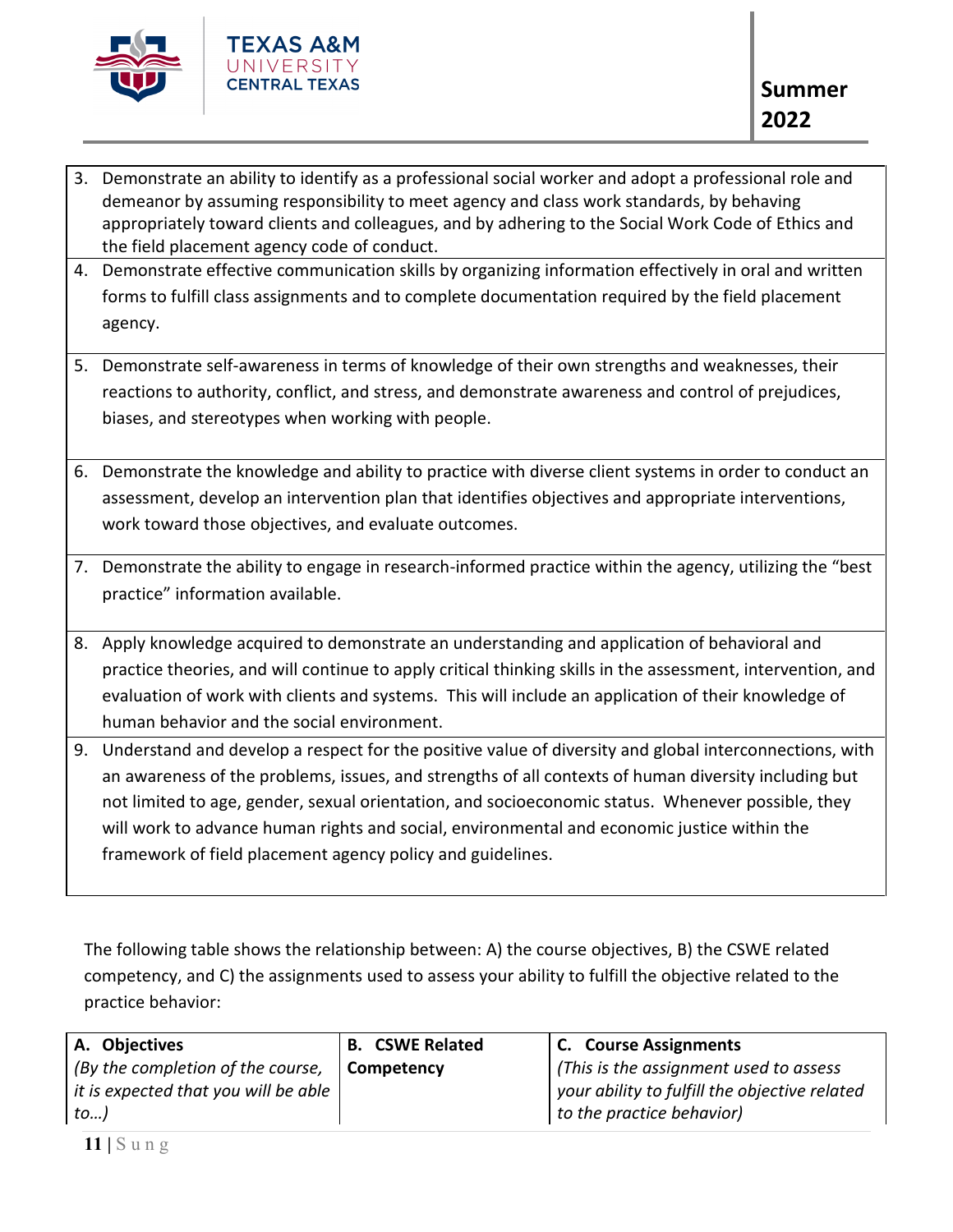

|    |                                                                                                                                                                                                                                                                                                                                                                                     | (This is the practice<br>behavior that objective<br>supports) |                        |                                                                                                         |
|----|-------------------------------------------------------------------------------------------------------------------------------------------------------------------------------------------------------------------------------------------------------------------------------------------------------------------------------------------------------------------------------------|---------------------------------------------------------------|------------------------|---------------------------------------------------------------------------------------------------------|
|    | 1. Demonstrate the ability to<br>apply the scope of social<br>work practice for a BSW<br>as defined by the Texas<br><b>State Health Services</b><br><b>Board of Social Work</b><br>Examiners.                                                                                                                                                                                       | 1.c                                                           | $\bullet$              | <b>Field Practicum</b><br>Field Evaluation of Students (FIRS)<br>Learning contract                      |
|    | 2. Apply a working<br>knowledge of community<br>resources to formulate an<br>individualized case plan to<br>assist clients on all three<br>levels of practice.                                                                                                                                                                                                                      | 1a                                                            |                        | <b>Field Practicum</b><br>Field Evaluation of Students (FIRS)<br>Learning contract                      |
| 3. | Demonstrate an ability to<br>identify as a professional<br>social worker and adopt a<br>professional role and<br>demeanor by assuming<br>responsibility to meet<br>agency and class work<br>standards, by behaving<br>appropriately toward<br>clients and colleagues,<br>and by adhering to the<br>Social Work Code of Ethics<br>and the field placement<br>agency code of conduct. | 1a                                                            | $\bullet$              | <b>Field Practicum</b><br>Field Evaluation of Students (FIRS)<br>Learning contract<br>Course engagement |
| 4. | Demonstrate effective<br>communication skills by<br>organizing information<br>effectively in oral and<br>written forms to fulfill<br>class assignments and to<br>complete documentation                                                                                                                                                                                             | 1c                                                            | $\bullet$<br>$\bullet$ | <b>Field Practicum</b><br>Field Evaluation of Students (FIRS)<br>Learning contract<br>Course engagement |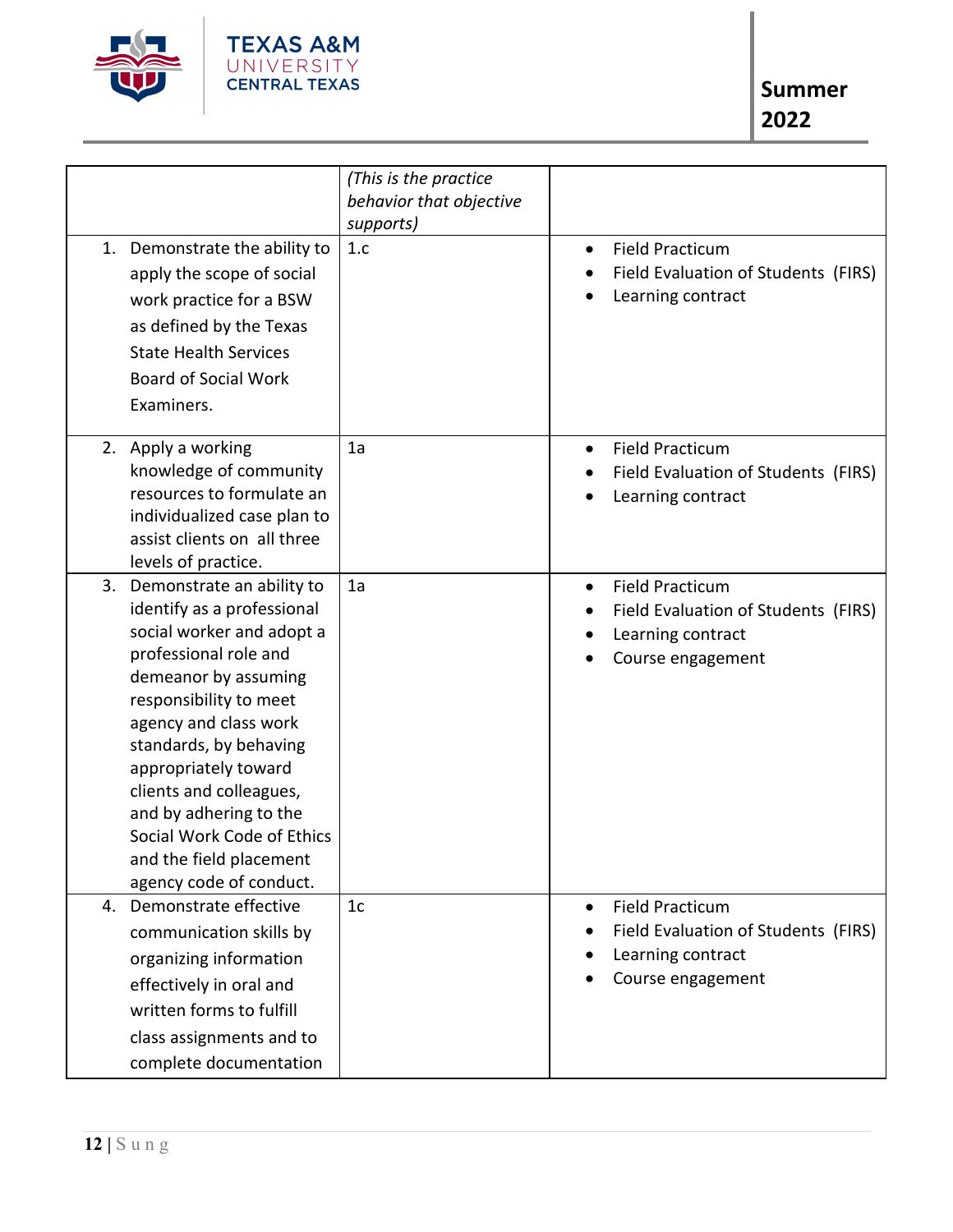



| required by the field<br>placement agency.                                                                                                                                                                                                                                                       |                            |                                                                                                                                                 |
|--------------------------------------------------------------------------------------------------------------------------------------------------------------------------------------------------------------------------------------------------------------------------------------------------|----------------------------|-------------------------------------------------------------------------------------------------------------------------------------------------|
| 5.<br>Demonstrate self-<br>awareness in terms of<br>knowledge of their own<br>strengths and<br>weaknesses, their<br>reactions to authority,<br>conflict, and stress, and<br>demonstrate awareness<br>and control of prejudices,<br>biases, and stereotypes<br>when working with<br>people.       | 2a<br>2 <sub>b</sub><br>2c | <b>Field Practicum</b><br>$\bullet$<br>Field Evaluation of Students (FIRS)<br>Learning contract<br>Awareness of self paper<br>Course engagement |
| 6. Demonstrate the<br>knowledge and ability to<br>practice with diverse<br>client systems in order to<br>conduct an assessment,<br>develop an intervention<br>plan that identifies<br>objectives and<br>appropriate interventions,<br>work toward those<br>objectives, and evaluate<br>outcomes. | 6a<br>6 <sub>b</sub><br>8d | <b>Field Practicum</b><br>$\bullet$<br>Field Evaluation of Students (FIRS)<br>Learning contract<br>Course engagement                            |
| 7. Demonstrate the ability to<br>engage in research-<br>informed practice within<br>the agency, utilizing the<br>"best practice"<br>information available.                                                                                                                                       | 4 a<br>4b                  | <b>Field Practicum</b><br>$\bullet$<br>Field Evaluation of Students (FIRS)<br>Learning contract                                                 |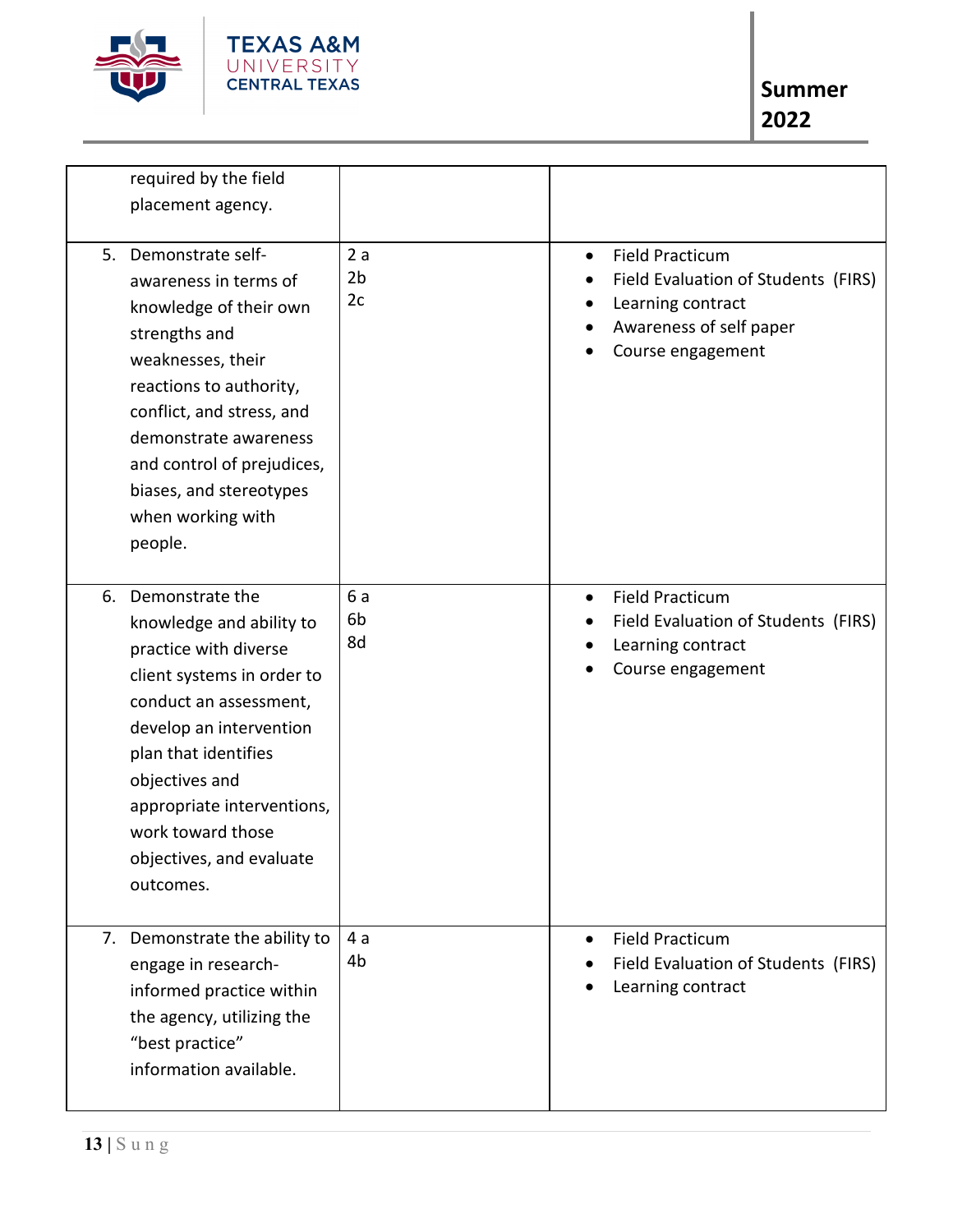



| 8. | Apply knowledge acquired<br>to demonstrate an<br>understanding and<br>application of behavioral<br>and practice theories, and<br>will continue to apply<br>critical thinking skills in<br>the assessment,<br>intervention, and<br>evaluation of work with<br>clients and systems. This<br>will include an application<br>of their knowledge of<br>human behavior and the<br>social environment.                                                                                                                               | 7a<br>8b<br>9b, c and d | <b>Field Practicum</b><br>$\bullet$<br>Field Evaluation of Students (FIRS)<br>Learning contract<br>Course engagement |
|----|-------------------------------------------------------------------------------------------------------------------------------------------------------------------------------------------------------------------------------------------------------------------------------------------------------------------------------------------------------------------------------------------------------------------------------------------------------------------------------------------------------------------------------|-------------------------|----------------------------------------------------------------------------------------------------------------------|
| 9. | Understand and develop a<br>respect for the positive<br>value of diversity and<br>global interconnections,<br>with an awareness of the<br>problems, issues, and<br>strengths of all contexts of<br>human diversity including<br>but not limited to age,<br>gender, sexual<br>orientation, and<br>socioeconomic status.<br>Whenever possible, they<br>will work to advance<br>human rights and social,<br>environmental and<br>economic justice within<br>the framework of field<br>placement agency policy<br>and guidelines. | 5a<br>5b<br>5c          | <b>Field Practicum</b><br>$\bullet$<br>Field Evaluation of Students (FIRS)<br>Learning contract<br>Course engagement |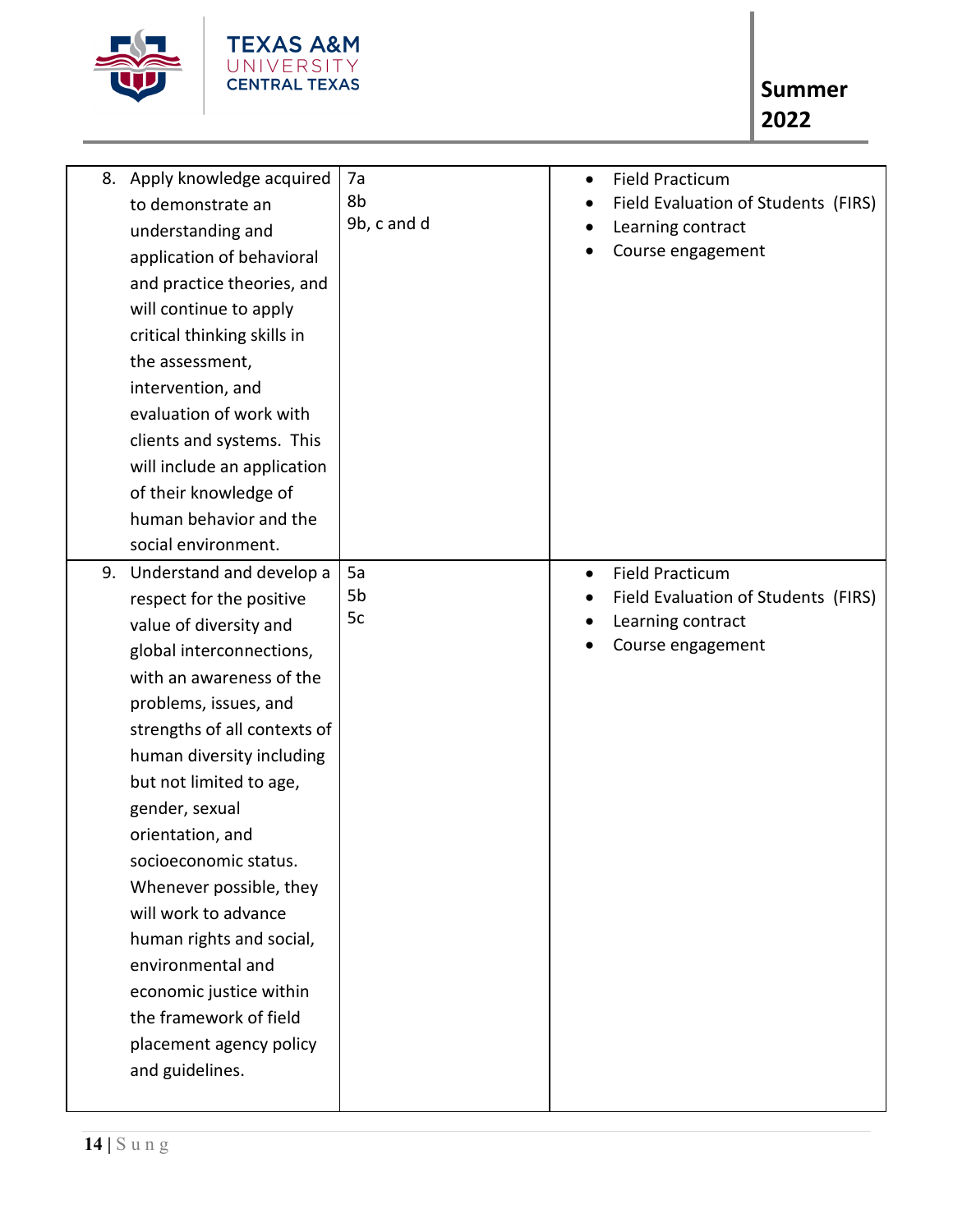

## **Course Requirements:**

## **New 2021 Code of Ethics**

https://www.socialworkers.org/About/Ethics/Code-of-Ethics/Highlighted-Revisions-to-the-Code-of-Ethics

## **Students are not required to purchase textbooks from the campus bookstore.**

**Textbook:** Rothman, J. C. (2017). *From the front lines: Student cases in social work ethics (5th ed.).*  Boston: Allyn & Bacon.

## **Suggested Reading:**

• American Psychological Association. (2009). *Publication manual of the American Psychological*  Association (7<sup>th</sup> ed.). Washington DC: American Psychological Association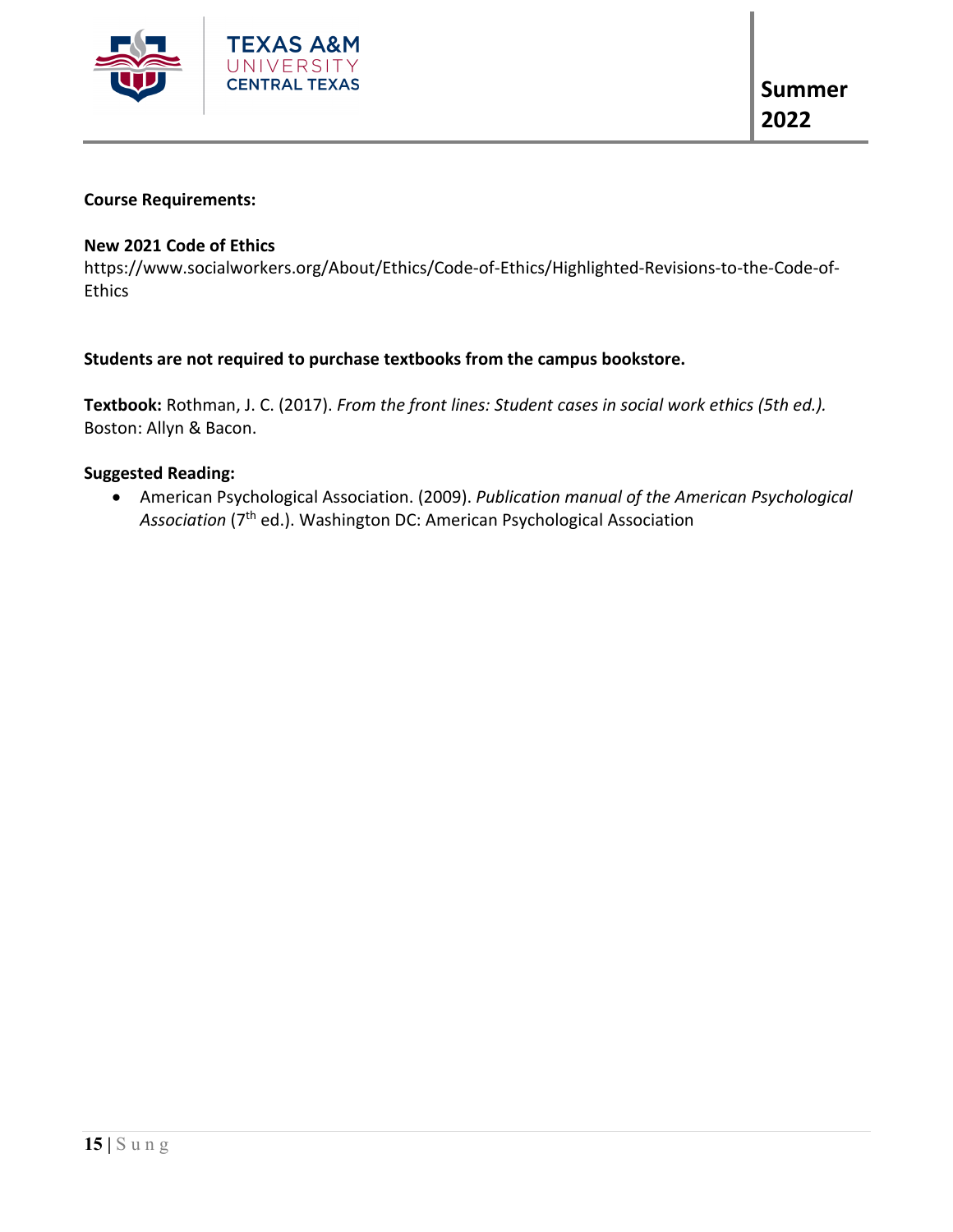

## **Final Grades:**

| <b>Field Practicum Assignments</b>      |                           |                     |
|-----------------------------------------|---------------------------|---------------------|
| Learning Contract                       | 450 points                |                     |
| <b>Evaluation by Supervisor</b>         | 100 points 9%             |                     |
| <b>Field Seminar Assignments</b>        |                           |                     |
| Awareness of Self Paper                 | 100 points                | 18%                 |
| <b>Macro Intervention Annotated Bib</b> | 25 points                 | 4%                  |
| <b>Macro Intervention Presentation</b>  | 100 points                | 9%                  |
| Oral Field Journals                     | 225 points 12%            |                     |
|                                         |                           |                     |
| <b>Total Points</b>                     | 1000 points               | 100%                |
| <b>Points and Corresponding Grades:</b> |                           |                     |
| $900-1000 = A$ 800-899= B               | $700-799 = C$ 600-699 = D | Less than $600 = F$ |

**Due to the importance of record keeping in the field of social work, all timesheets will be turned into the professor completed and signed by the task supervisor or field agency supervisor EVERY Friday by 6:00 pm. This will not have any exceptions. Failure to do so will result in an automatic 25 point per event deduction to the final grade points for the course.** 

## **Course Assignments**

The following activities will be completed during the semester:

1. *Awareness of Self Paper (100 pts. Or 10%):* This written assignment contains three parts and is designed to enhance your awareness of yourself and how your beliefs, attitudes, and behaviors affect practice. The three parts are a supervision reflection, an ethics reflection, and a reflection of self in communities.

*Supervision Reflection:* This portion is designed to enhance your understanding of the supervision process. Write no less than **2 pages** and no more than **5 pages** reflecting on your experiences with each type of supervision. These include personal, administrative, task, and clinical supervision. The paper should include your experience with each type of supervision at your placement, the positives and negatives of each type of supervision, and your strengths and areas for growth in each type of supervision. A final discussion should include the type of supervision you feel is most beneficial to you and your role as a social worker in general and in your placement and your role in ensuring that you receive the types of supervision you need. **One professional reference needs to be incorporated into the discussion of supervision.**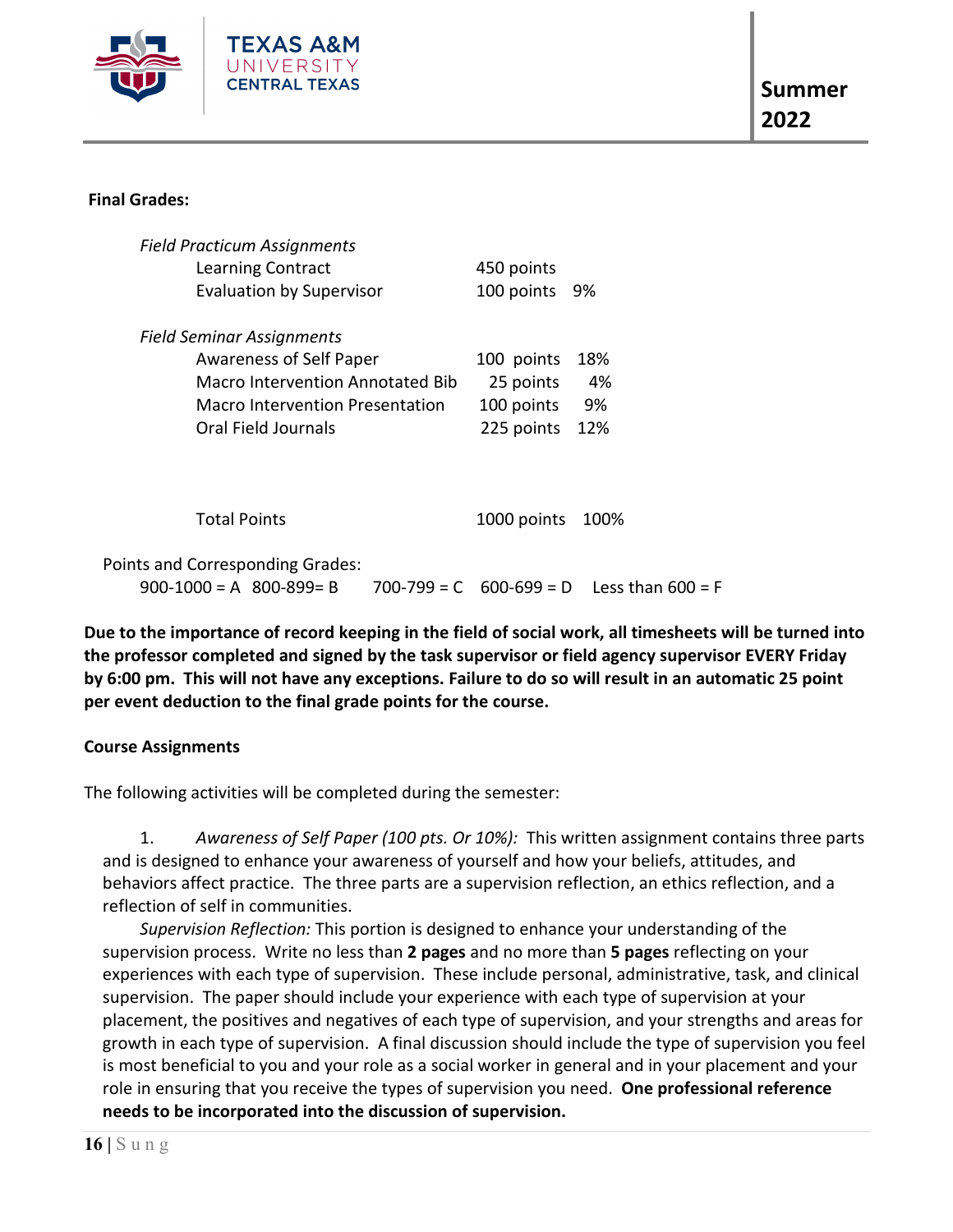

*Ethics Reflection Papers:* This portion of the paper is designed to increase your self-awareness into your personal behaviors and ethical issues that may affect your practice. You are to write no less than **2 pages and no more than 5 pages**. You are to choose either one **of the problematic personal behaviors** from the handout in class **or** the **issue of spirituality** and **two specific areas example 4.04** from the NASW Code of Ethics that you believe will be problematic for you as a professional social worker. You are to describe what led to this conclusion, and describe ways that you plan to combat this problem as a professional social worker. **You are to include two professional references that address two of these issues either as to why they are problems for social workers or how social workers can avoid or resolve these problems.**

*Self-in-Communities:* This portion of the assignment is designed to enhance your understanding of the impact of communities on an individual's world view and provide insight into your ability to work with culturally diverse clients. **Write no less than 2 pages and no more than 5 pages on your personal communities, briefly describing them and their components.** Explain how each reflects your background and contributes to your identity, shapes who you are and your awareness of concepts important in the social work profession (i.e., empowerment, systems theory, person in environment, self-determination, etc.), that contribute to your attitudes about working with diverse clients. Describe how the community affects your sense of ethics and morals and how it affects your ability to work with members of that community as well as people not in that community. You must write about at least three communities of which you are a member that relate to social work. **This cannot be things like hobbies or sports that you engage in.** Consider different definitions of community and community memberships (e.g. geographic, identity-related, and interest-related). Some of the communities that have been selected in the past and that you may want to consider are: Gay/Lesbian, military, Texan, African-American, Hispanic, sorority/fraternity, Christian/Muslim/Jewish, recovering addict, person with a history of sexual abuse, person with a significant mental illness, etc.

Be creative and truly take time on this assignment. Look within yourselves and evaluate who you are, how you became who you are, and how it will affect you as a professional social worker dealing with diverse populations. Be honest with yourself! For a more complete list of the points and how they will be assigned, please see the matrix attached to the syllabus (200 points.)

*3. Macro Intervention Presentation (100 pts or 10%, Presentation and Annotated bibliography 25 Pts or 4%):* Students in their second semester of field placement should be able to devise interventions for their targeted client population. You are to develop a macro intervention for your agency or client community. This intervention can be creative and has the potential to be suggested to your agency. You will present your intervention to the class in a 15 minute presentation using research to strengthen your position that this intervention is warranted with your chosen client group. Presentation will be graded on speaking style, creativity, appropriateness of content, and inclusion of relevant research. The presentation will consist of a description of the intervention (some type of new program/training for the agency, community education/outreach, etc), why it is needed, resources needed for it to occur, how it will affect diverse and vulnerable populations, ethical issues, how it will be funded, any applicable inclusion or exclusion criteria for participation, any relevant policies, and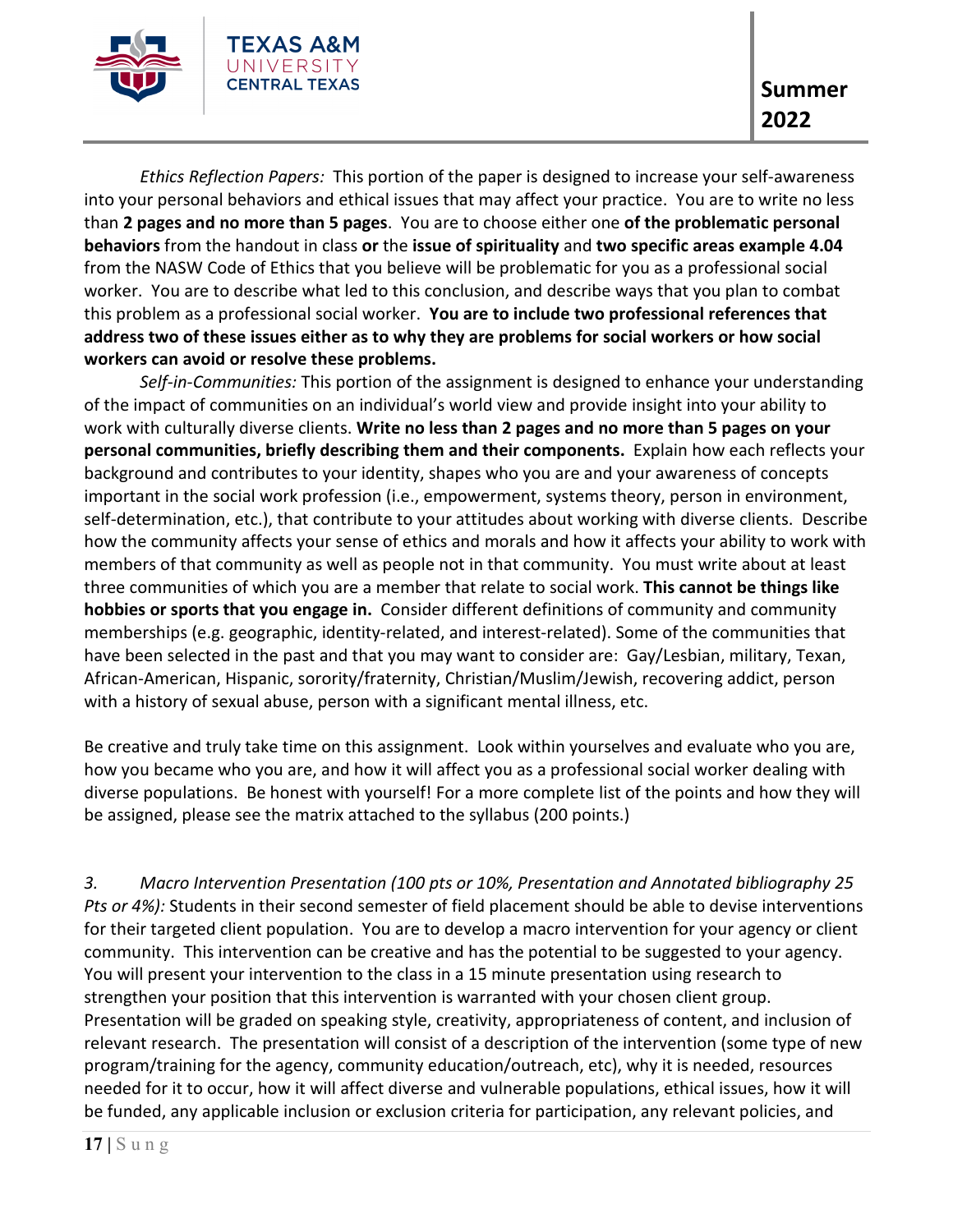

TEXAS A&M UNIVERSIT **CENTRAL TEXAS** 

how it will be evaluated if implemented. For a more complete list of the points and how they will be assigned, please see the matrix attached to the syllabus. The presentation is worth 100 points. Annotated bibliography is worth 25 pts.

*5. Oral Field Journals:* (225 points—or 25 pts each). Each student will discuss one event that occurred in their field internship. In this discussion they will be required to share the event and discuss one theory that they used during this event. The discussion should include key reasons why this theory was a good choice and appropriate for this interaction. Each student will have only 5 minutes to outline the event and describe the appropriate use of skills, theory, and feelings related to the event. As time is limited, it is advised to prepare in advance and it may be helpful to even rehearse with a time clock to make sure that you are able to complete the task with all of the required information before the time runs out. Students will be stopped at the five minute mark to allow access for everyone. Learning to be concise and succinct are important skills for social workers. Since these will occur during class, there will be no opportunity given for anyone to make up this assignment is you miss class.

Students should be careful not to simply list their activities in their field placement, but to also discuss in detail their reactions to the key events that happened and what goals and objectives grew out of these activities. The focus should be on examining all the ways in which the field placement experience is helping the student grow and develop as a social work professional, as well as increasing your understanding of the theoretical frameworks that are being used in your field activities.

The purpose of the oral field journal is to help each student reflect on his/her experiences during the semester and to keep the field seminar professor informed as to the student's experiences, reactions, and professional growth and development. The development of a high level of selfawareness regarding these factors is essential to becoming an effective social work practitioner and to assist in preparing you for the licensure exam. Learning to be concise and succinct are important skills for social workers.

Learning Contract Competency Papers (450 points)—Each week in class the instructor will review one of the 9 CSWE competencies with the class in depth. For each of the 10 Wednesday's classes, students will write a 2-3 page paper on the competency assigned for the week. The paper will include how the student met each of the corresponding practice behaviors in their field placement. The paper should include depth and information that someone who is not familiar with social work could understand and make the connections of how each behavior was completed. These will be graded on content, readability, grammar and overall depth of answers. A "C" paper will address all areas in depth and provide examples that are relevant to the practice behavior. It will have a few grammar errors but will follow APA guidelines. No late papers will be accepted.

**While it is important for students to be willing to discuss the course material, be careful when thinking about bringing up stories from your personal life or work. At times this can get the class off subject and use up valuable time. Think about whether the story you want to relate is important for the entire class to hear. If not, you may want to come talk to Ms Sung individually about it, away from class. If Ms Sung is concerned about the class getting sidetracked, she will suggest that you**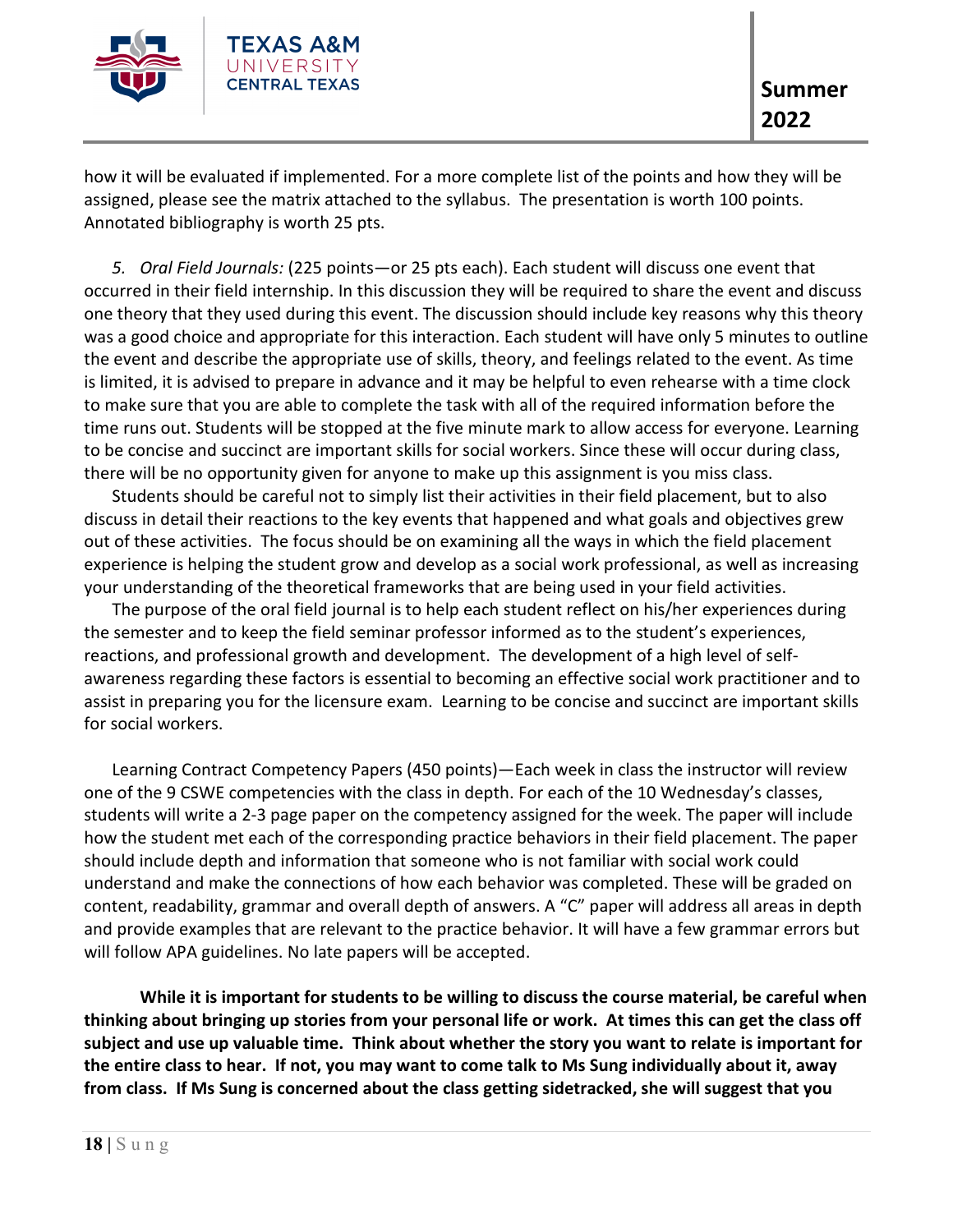



**come to talk to her individually so the class can get back on subject. Class time is limited and valuable and needs to be used to best advantage.**

# *Professor's Philosophy*:

As the Director of the Field Program and your instructor, I will play many roles in your education. At times I will be a gatekeeper for the profession, an advocate for you, a supervisor in your placement or professor in the classroom. It is my sincere desire to assist you in being the best social worker that you can be. In completing this goal, it is important for me to challenge you in several areas of your life. During the field practicum, you will experience the stress of being a student, trying to balance a field practicum and a personal life, with the extra pressures of life and possibly employment, while forming your identity in the profession of social work. You will soon be a generalist practitioner and, therefore, are expected to perform in that role while integrating your personal beliefs and values. In many of these roles I will be the person who forces you to think about how the values of your life may conflict with those of social work. I will try to help you see how the two can come together and make you a stronger professional for your clients. I am available to discuss issues or concerns that you may have either in person or via phone. It is my hope to challenge you, but I will also be your cheerleader as you look back on what you have accomplished and, hopefully, see your personal, professional and academic growth.

# **CODE OF CONDUCT FOR CLASSROOMS Class Policies**

The following policies apply to all students enrolled in this course:

- 1. For student safety and respect for your class mates, students will not be allowed to attend class while in a vehicle unless the vehicle is not in motion. **No exceptions will be made. Class is the same time every week, please plan accordingly.**
- 2. Once class has begun, students are expected to remain for the duration of the class. It is expected that all students will take care of personal affairs (i.e., get beverages, take care of phone calls, meeting with students and other professors, use the restroom, etc.) before class begins. Students who have a medical/physical condition for which they need to request an exception to this policy are advised to speak with the Disability Services Coordinator and/or discuss this with the professor to see if an exception can be granted. Students leaving the class outside of these parameters should not attempt to re-enter the class and will receive a 0 for class participation and/or attendance that day. *Please note: During the summer when classes are 2 hours and 30 minutes in length, the instructor will have a minimal 10 minute break built into each scheduled learning period to support student needs.*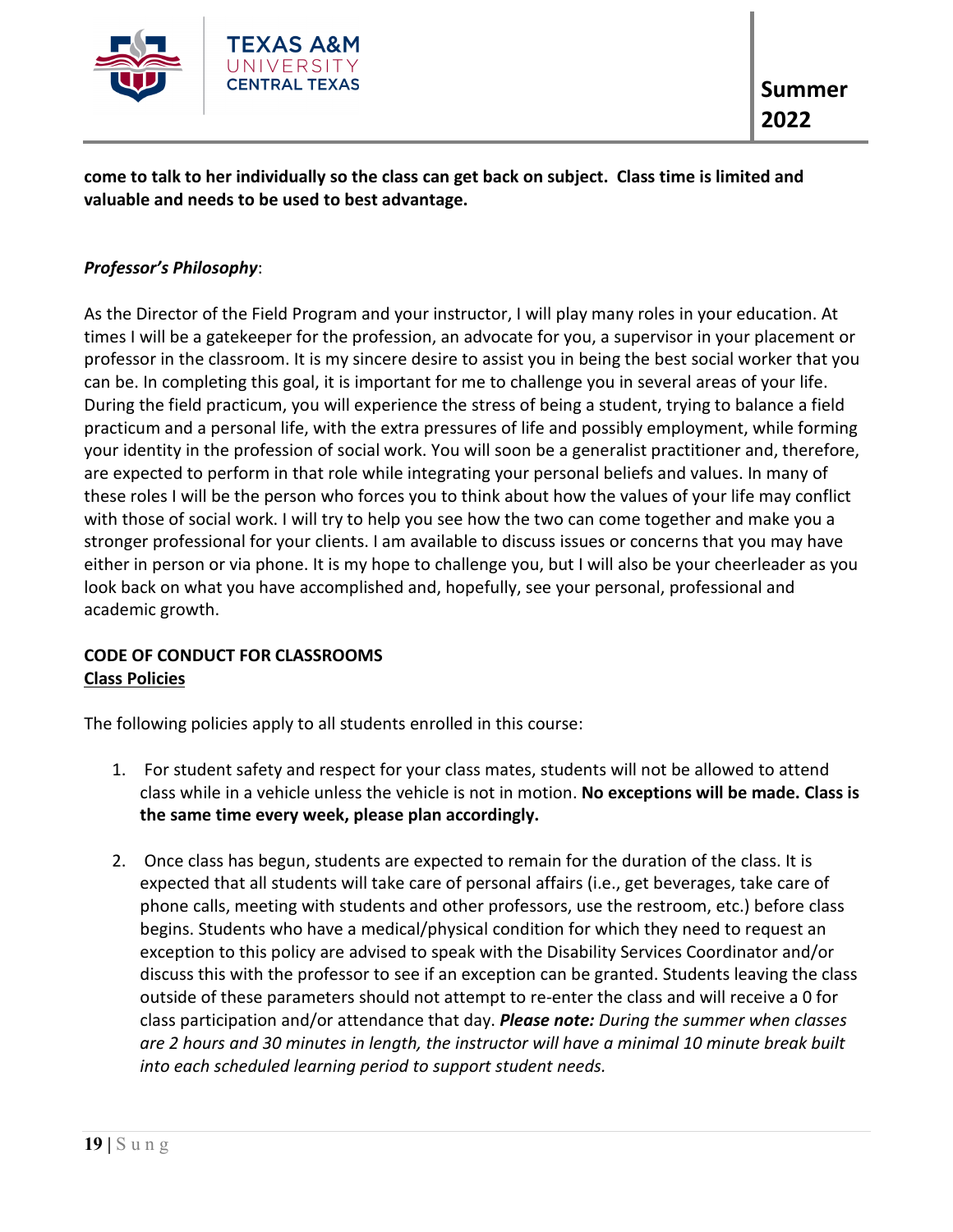

TEXAS A&M UNIVERSIT **CENTRAL TEXAS** 

- *3.* Students are expected to display professional decorum at all times. This includes, but is not limited to, respecting classmates and the instructor. In this regard, it is expected that students will not speak to/hold conversations with/pass notes to other students, use cell phones, or engage in other types of unprofessional behaviors once class has begun. Talking during lecture, out of turn, or while other students are talking is disruptive to the learning environment, disrespectful to peers, and unprofessional in demeanor. Students are strongly encouraged to engage in discussion in a respectful and appropriate manner; hence, it is expected that students apply classroom etiquette and raise a hand if there is something to share or to answer a question. It is also expected that students will display patience in raising a hand and recognize that the professor will eventually call on the student and/or may attempt to vary responses from peers **and not call on the student in an effort to do so**. Shouting out answers, making loud noises, and/or waving a hand vigorously to capture attention is unprofessional and inappropriate behavior. Consistent display of such behavior will result in consultation by the professor and can potentially impact the attendance/participation grade*. Students are encouraged t use a "parking lot" to for questions that may be better to address after class with the professor.*
- 4. To support the academic learning environment, students are asked to refrain from sharing personal information in class that will not support/add significantly to the class discussion. Sharing of personal stories and/or issues that are not related to the topic can distract class learning and limit knowledge sharing by the professor and other students. In this regard, please note that the professor reserves the right to redirect/limit such conversations in class unless students are expressly asked to share such information by the instructor.
- 5. **NO TECHNOLOGY IS PERMITTED DURING IN CLASS EXAMS, QUIZZES, OR OTHER TYPES OF ASSIGNMENTS AS DEFINED BY THE PROFESSOR, UNLESS GIVEN SPECIFIC PERMISSION BY THE PROFESSOR.** During such assignments, students may be asked to turn in cell phones to the professor, place bags beneath desk or to the side of class, or other request to minimize use of such technology. Students discovered to be using cell phones, ipads, e-readers, recording devices, etc. during assignments without expressed, written approval by the professor to do so will receive a zero (0) for the assignment and referred to Student Affairs for academic integrity concerns. Students warned against doing so once and found to do so again *in this or any subsequent course* will receive an F for the course in which the behavior was identified and referred to Student Affairs.
- 6. Students are NOT permitted to work collaboratively (together) on *any* assignment unless given EXPRESSED permission by the instructor to do so. This includes homework, take home quizzes, papers, etc. Failure to adhere to this policy can result in a zero (0) on the assignment and referral to Student Affairs for academic integrity concerns.
- 7. **All assignments must be turned in at the beginning of class on the day they are due** unless indicated otherwise by the professor**.** The professor will explain to you when the beginning of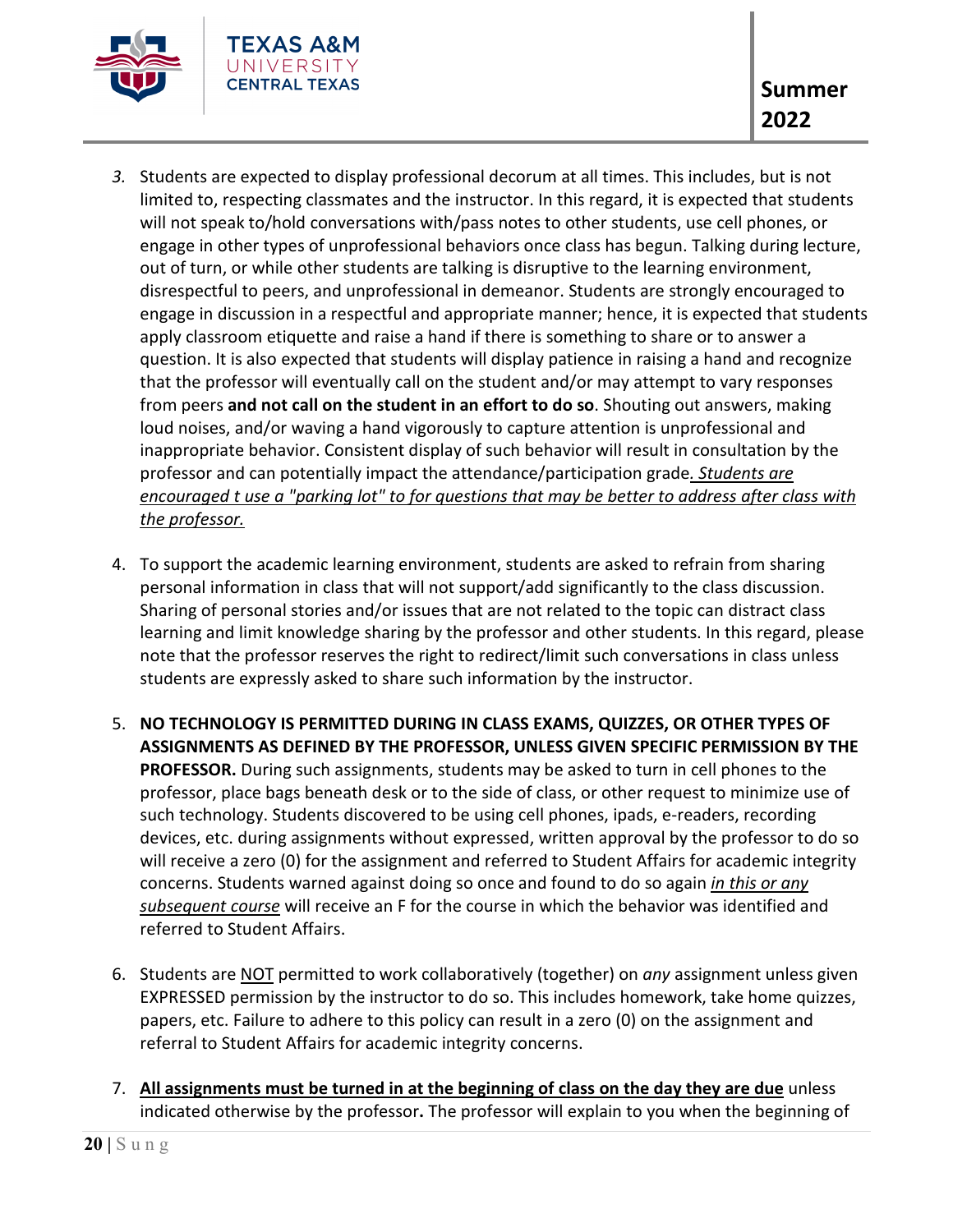

class is for the course (*for example*: 10 minutes after the start of class, following the class greeting by the instructor, etc.). Late work *will not* be accepted or graded unless this has been discussed with and approved by the professor **BEFORE** the due date (not the due time) of the assignment. *Being absent from class on a day when an assignment is due does NOT grant a student an extension to the due date*; the student must still arrange to get that assignment turned in to the professor before class starts. Allowing students to turn in assignments late for a grade is not fair to other students who get their work done on time, disrupts the grading process for the professors, and sends a message that such behavior is professionally "okay," which it is not. This, as well as all other policies, will be held to strict code, and failure to adhere to this policy will result in a zero (0) for the assignment. This is inclusive of all assignments.

- 8. Unless otherwise noted, hard copies of papers must be submitted. Students should be prepared to submit electronic copies of any paper for class at the discretion of the instructor.
- 9. All papers submitted for grading MUST adhere to APA 7th<sup>th</sup> edition standards unless otherwise stated by the professor. This means that all papers must, *minimally*, be: 1) typed, 2) double spaced, 3) use Times New Roman font, 4) use 12 point font, 5) include an APA style cover page, and 6) include in-text citations AND a reference page for ANY SOURCED INFORMATION (this includes information learned in current or previous classes, read online, learned during a personal communication, reviewed over email, read in a text-book, etc.). Further, all typed papers submitted in class MUST be stapled or clipped together (if too large for staple). It is not acceptable, nor professional, to hand in a paper that is not professionally bound (in academia, professionally bound means stapled or securely clipped together). Unless instructed to do so, submitting papers in folders, binders, etc. are not required and should be limited in use.
- 10. TAMUCT expects all students to maintain high standards of personal and scholarly conduct and avoid any form of academic dishonesty. Academic dishonesty includes, but is not limited to, plagiarism (intentional or unintentional), copying another person's work, turning in someone else's work as your own, downloading material from the internet and inserting it into a paper as if it was your own work, taking ideas from classes or readings and putting them in a paper without citations/references, cheating on an examination or other academic work, collusion, and the abuse of resource materials. Any idea, even paraphrased ideas, used or borrowed must be given credit by showing the source with an appropriate citation and reference. **Any student who violates class and/or university policies regarding Academic Honesty will be sanctioned according to the University and program guidelines.** More information on university policies can be found at www.ct.tamus.edu/studentconduct. A copy of the University's policy is also located at the end of this syllabus.
- 11. **Additional & Important Note on Writing Assignments:** All written assignments are expected to be the original work of the student. While paraphrasing and some direct quotations are permitted, it is expected this will be done within the context of your own analysis and synthesis of the information read. Paraphrasing is a skill of reading information and, using your own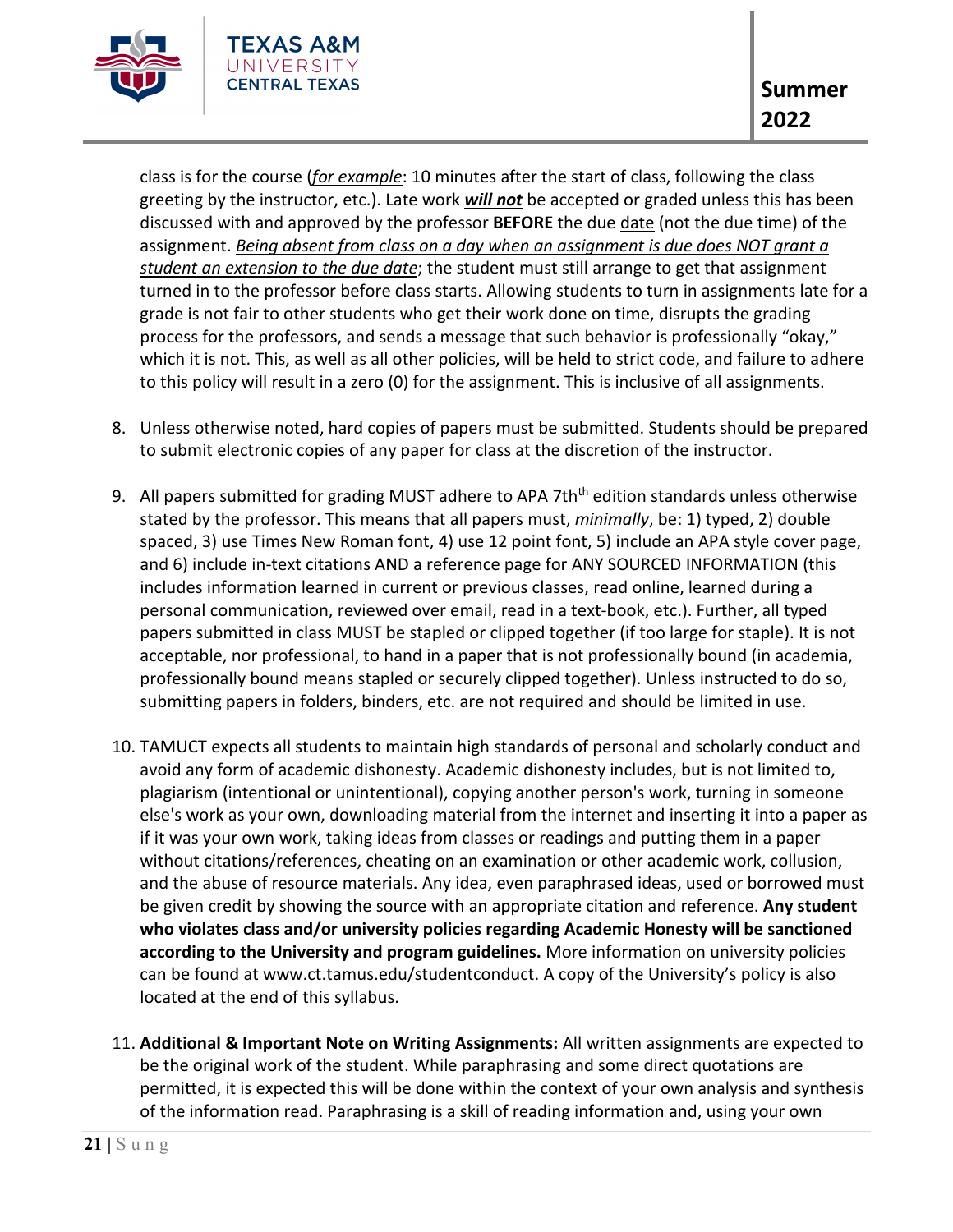

## TEXAS A&M NIVERSIT<sup>®</sup> **CENTRAL TEXAS**

thoughts, summarizing the information in a way that supports the topic discussed. While the paraphrase involves your own thoughts, it originates from a source and that source is cited. Quoting is a matter of taking words, verbatim, from another source and restating them without, or with minimal, manipulation. Quotations are placed in quotation marks (" ") or placed in a block format within the text. Quoting does not involve analysis and synthesizing and, therefore, does not require critical thinking except when used appropriately to support (not substitute) an idea. Because of this, students are discouraged from using significant quotations as this limits your learning experience. Students found to excessively quote will be penalized. Students using words as their own without **appropriately** citing will be penalized – including failing the assignment and up to failing the course. Students found to have plagiarized (using words as your own without giving **proper credit**, whether paraphrasing or directly quoting) will also be referred to the Student Affairs. Therefore, it is **VERY** important that students take academic integrity in writing very seriously. If you are in doubt, it is always best to cite your source and/or speak with your professor for more guidance. The Writing Center, Library, and Owl Purdue are also resources that can help you. *A copy of this statement is located at the end of this syllabus. You are required to acknowledge receipt and understanding regarding the policy for academic integrity in this course by signing and submitting the acknowledgement statement no later than the second (2nd) week of class. Failure to do so will result in consultation with the professor, program faculty and/or Student Affairs and could limit your successful continuation in this course.* 

12. Class discussions, oral presentations, and written materials must adhere to professional standards of expression and conform to the style described by the American Psychological Association (APA, 2009). This includes avoidance of the use of language that degrades women, people of color, gays, lesbians, bisexuals, transgendered, and other diverse and at-risk populations. All students are expected to display the utmost respect for all people, regardless of differences.

# *Final Note Regarding Class Policies*

*The aforementioned policies are designed to create and foster a positive and rewarding learning environment for all students. Failure to adhere to the aforementioned class policies, as well as university policies, demonstrates a potential inability to conduct oneself professionally in the field of study. These policies are applicable throughout the program and, as such, students who consistently fail to comply with these policies will be considered inappropriate candidates for field placement and/or the degree of Bachelor of Social Work at TAMU-CT, as their behavior is considered inappropriate for a social work practitioner.* 

*An assessment of student behavior as it relates to class policies, and overall decorum required throughout the TAMUCT social work program and the University, is provided via the "Rubric for Assessing Professional Behaviors" (attached to this syllabus). Any student in this course found to perform below the standard requirements will be provided with a rubric outlining areas for*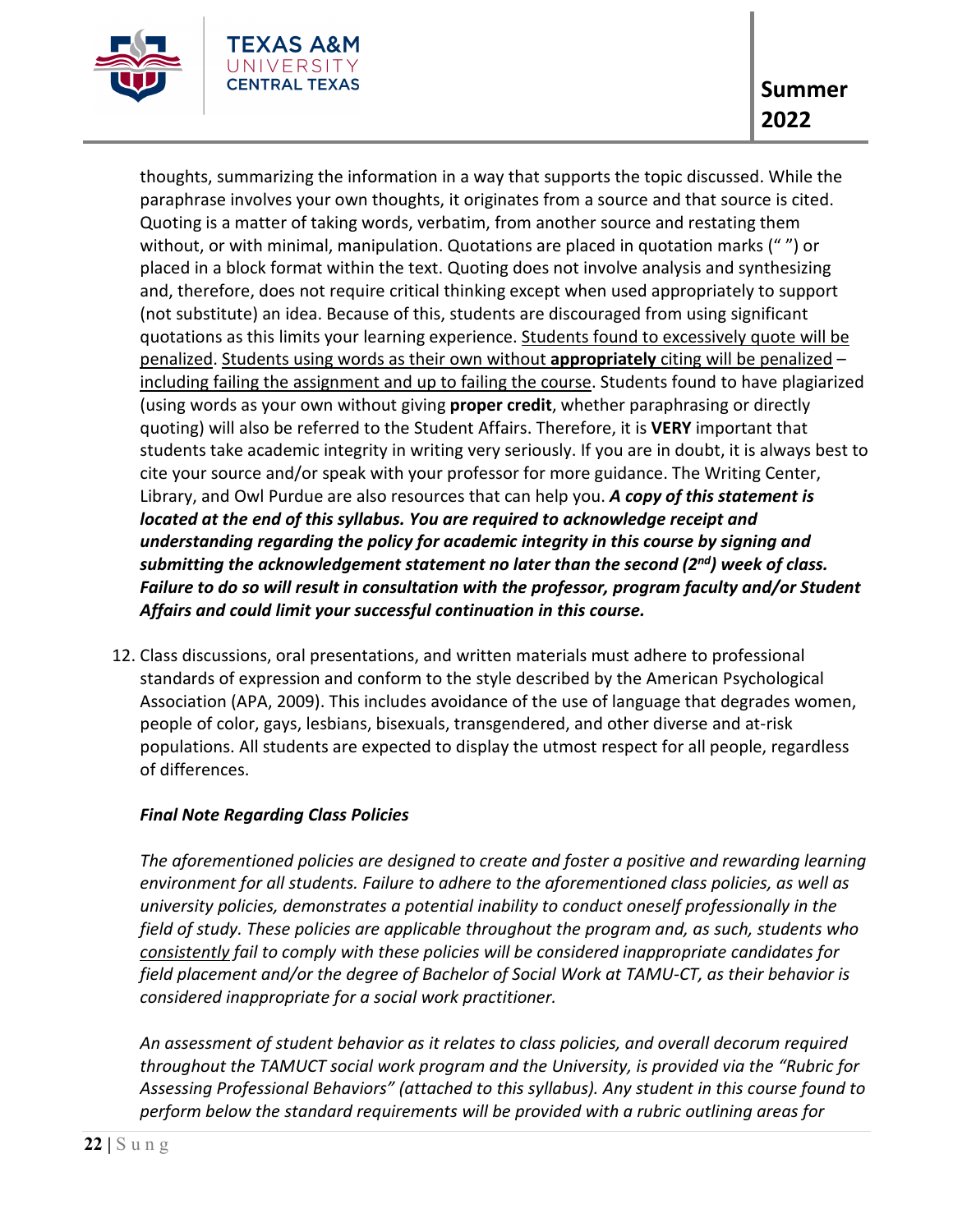

*concern. Failure to obtain scores of 3 or 4 in any of the 15 professional behavior areas listed in the rubric will limit a student's ability to be assigned a field placement and/or can result in removal from a field placement. These behaviors, which align with the National Association of Social Workers (NASWs) core values and ethics, TAMU-CTs Code of Conduct, and the Social Work Program class policies, are considered the expected professional behaviors of social work interns and future generalist social workers and, therefore, are held to the strictest code.* 

# *Special Notes for Field Placement*:

During your field placement, you will be a representative of Texas A&M University-Central Texas and the field placement agency. Your conduct and performance on the job will reflect on both of these institutions. You are expected to conform to acceptable standards of dress, neatness, professionalism, and courtesy to your supervisors, your fellow workers, staff members of the agency, and your clients. You are to abide by the policies and regulations of the field placement agency. You are to be present at your field placement agency according to your established schedule, viewing it as a professional job even though you are not receiving a salary. Your responsibilities as well as those of your field agency supervisor and field seminar professor are detailed in the Texas A&M University-Central Texas Social Work Program Field Instruction Manual. You are expected to be familiar with and to abide by the policies and procedures contained in that manual. In addition, please note the following:

- 1. Field is your opportunity to learn social work in a real agency setting with real clients who are dealing with real-life stresses and situations. Make the best use of this opportunity that you can. Every agency and every placement will be different. Instead of worrying about what other students are doing or not doing, focus on learning the most you possibly can from your agency placement. Your supervisor will assign tasks for you based on his/her judgment of the best way for you to learn. For example, you may feel you are ready to run a group, but your supervisor may want to watch you at simpler tasks first. Don't be too quick to assume that you are an expert at simple tasks; most of us have much to learn. If your supervisor has concerns about letting you take on additional responsibilities, you need to talk with him/her about this and accept their feedback about ways in which you need to improve your work performance to show that you are ready to carry more responsibility.
- 2. You are in your field placement as a learner. You are not expected to know everything when you enter your agency. You are expected to have some skills, abilities and social work values, but mainly supervisors want you to be willing and eager to learn as you go. Part of this learning will involve you receiving feedback and constructive criticism from your field agency supervisor. Do not try to avoid feedback; rather, try to listen non-defensively, consider carefully, and make changes in your behavior and attitudes based on the feedback. This skill is called the "ability to make effective use of supervision" and is an important aspect of being a social worker.
- 3. During your field placement you will be expected and encouraged to ask questions to facilitate your learning process. It is extremely unlikely that your own ideas regarding "how things ought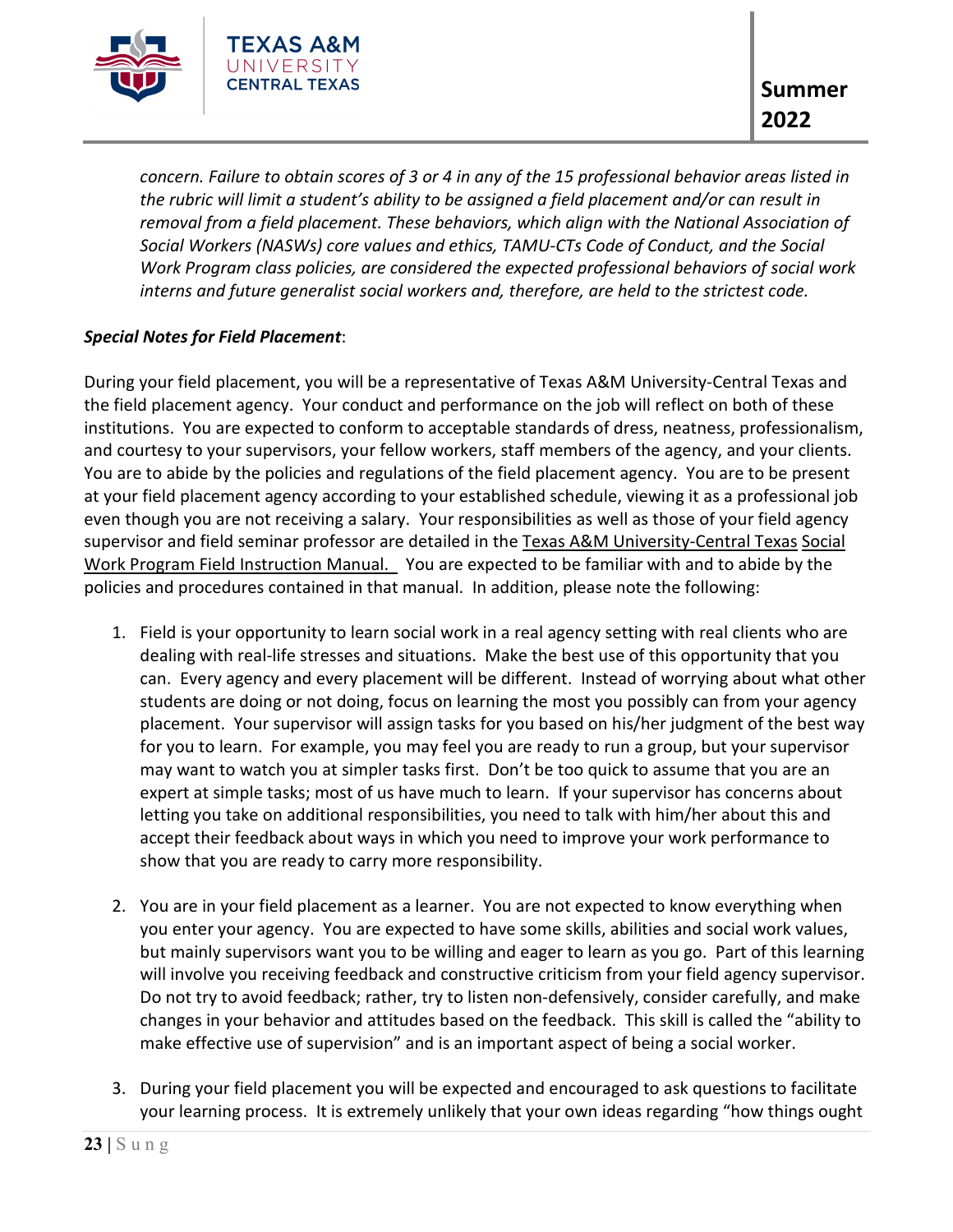

to be run" will be of sufficient merit to justify immediate implementation. However, do not hesitate to share your ideas with your field agency supervisor, who will listen and be interested. It may be that your ideas will warrant serious consideration by the agency in due time. Keep in mind that the people with whom you are working have more experience than you do.

- 4. Occasionally you may need to spend some time in your agency working on a written field assignment because you need to talk with your field supervisor and/or other agency staff to get information for those assignments. This will be true of your agency analysis, your learning objectives, and your process recording. However, do NOT go to your agency and tell your field supervisor that you can't do any field activities that day because you want to spend the day writing one of your papers. The time you spend within the agency is valuable for the opportunities it offers, and you need to show willingness and enthusiasm for maximizing those opportunities. When there is a slow period at the agency, your field supervisor will probably be willing to let you work on schoolwork; but let this be a fallback activity, not something you insist on.
- 5. Realize that you are developing your reputation as a social worker in your field placement. When you go to apply for a job after graduation, future employers will be very interested in hearing what your field agency supervisor thought of your work (and they will be much less interested in your GPA). They will want to know not only about your social work skills, but also about your work ethic, your ability to get along with co-workers, your promptness and dependability, your enthusiasm and concern for clients, and your ability to accept supervision and criticism and to fulfill your responsibilities.
- 6. Do not enter into personal relationships with clients. Do not make promises to clients to provide favors or special treatment during field placement or afterwards. Do not join with clients in any criticism of the practice setting to which you are assigned. Do not make arrangements to meet with clients away from the agency after working hours. Do not allow a client to come to your home. *NEVER TRANSPORT A CLIENT IN YOUR PERSONAL VEHICLE; THIS IS STRICTLY PROHIBITED. IF YOUR FIELD SUPERVISOR ASKS YOU TO DO THIS, EXPLAIN THAT YOU ARE NOT ALLOWED TO AND REFER THEM TO THE FIELD SEMINAR PROFESSOR.*
- 7. Keep confidences as you would in any professional situation. Do not discuss the affairs of the agency with the general public. Say nothing that will identify any individual client, employee, or situation. The information you discuss with your field agency supervisor and/or your field seminar professor is confidential in nature, as is information discussed in field seminar classes regarding your field placement activities. All students who attend the Field Seminar are expected to keep what is discussed there strictly confidential.
- 8. Students may be removed from a field placement and/or receive a failing grade in this class for a serious or repeated violation(s) of these expectations, of the student's responsibilities, of the ethics of the social work profession or of the policies of the agency.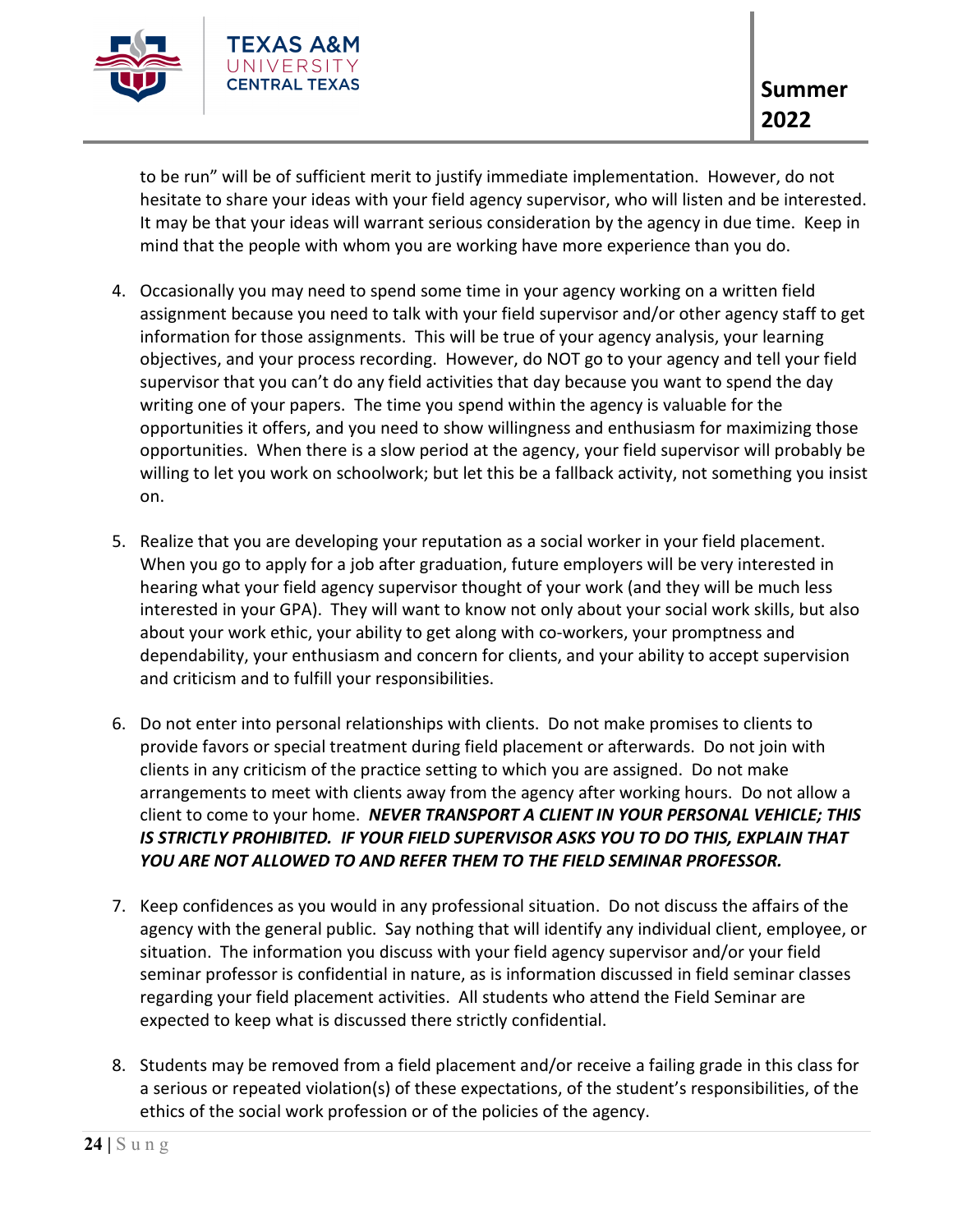

9. Students are expected to complete a total of 225 hours during the semester at their field placement agency in order to pass the course. This averages to be slightly less than 16 hours per week. The student is responsible for making an agreeable schedule with his/her agency supervisor.

# **Use of Technology in the Field:**

The Internet has created the ability for students and social workers to communicate and share information quickly and to reach millions of people easily. Participating in social networking and other similar Internet opportunities can support a students' personal expression, enable individual social workers to have a professional presence online, foster collegiality and camaraderie within the profession, provide opportunity to widely advocate for social policies and other communication. Social networks, blogs, and other forms of communication online also create new challenges to the social worker-client relationship. Students should weigh a number of considerations when maintaining a presence online:

(a) Students should be cognizant of standards of client privacy and confidentiality that must be maintained in all environments, including online, and must refrain from posting identifiable client information online or conducting searches using client information.

(b) When using the Internet for social networking, students should use privacy settings to safeguard personal information and content to the extent possible, but should realize that privacy settings are not absolute and that once on the Internet, content is likely there permanently. Thus, students should routinely monitor their own Internet presence to ensure that the personal and professional information on their own sites and, to the extent possible, content posted about them by others, is accurate and appropriate.

(c) Students should never interact with clients, co-workers, or supervisors on the Internet, students must maintain appropriate boundaries of the social worker-client relationship in accordance with professional ethical guidelines, just as they would in any other context. Example, do not ask your supervisor, clients, or co-workers to be your friends on Facebook. Example, do not accept friend request of any client or anyone you work with at your field agency.

(d) To maintain appropriate professional boundaries students should consider separating personal and professional content online. Should a client seek out a student online, the student should direct the client with the students professional contact information.

(f) Students must recognize that actions online and content posted may negatively affect their reputations among clients and colleagues, may have consequences for their social work careers and can undermine public trust in the social work profession.

*(Adopted from the American Medical Association, 2010*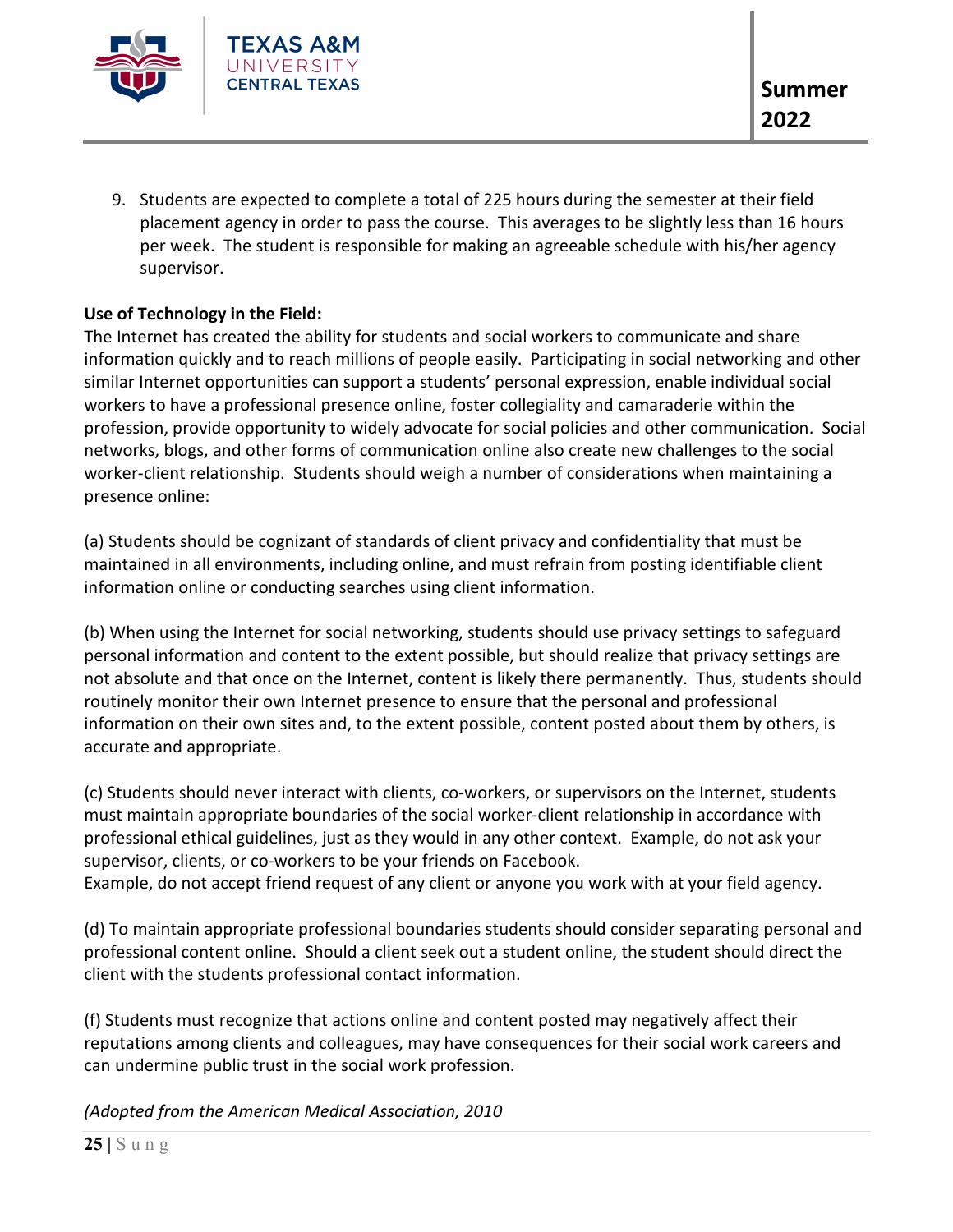

# **Course Schedule\***

| <b>Date</b> | <b>Description</b>                                                        |
|-------------|---------------------------------------------------------------------------|
| 6/6         | <b>Review Syllabus</b>                                                    |
|             | <b>Discuss Agencies</b>                                                   |
|             | <b>Discuss Learning Contracts</b>                                         |
| 6/8         | Theory evening and Competency 1                                           |
| 6/10        | Timesheets and Supervision Logs Due by 6:00 to Ms Musson                  |
| 6/13        | Oral journals first 70 minutes of class                                   |
|             | Discuss Types of Supervision - Clinical, Administrative, Personal & Task, |
|             | Competency 2                                                              |
|             | Last 10 minutes questions                                                 |
| 6/15        | Competency 1 Learning Contract Due Online by 11:59 pm                     |
| 6/17        | Timesheets and Supervision Logs Due by 6:00 to Ms Musson                  |
| 6/20        | Oral journals first 70 minutes of class                                   |
|             | Competency 3                                                              |
|             | Handout - Problem areas for social workers                                |
|             | <b>Discuss Placement Issues</b>                                           |
| 6/22        | Learning Contract Paper competency 2 Due Online by 11:59 pm               |
| 6/24        | Timesheets and Supervision Logs Due by 6:00                               |
| 6/27        | Oral journals first 70 minutes of class                                   |
|             | Competency 4                                                              |
|             | Lifelong Learning                                                         |
|             | Levels of Licensure in Texas                                              |
|             | Applying for Licensure                                                    |
|             | CEU's /Specialty Practice                                                 |
|             | Loan Forgiveness                                                          |
|             | <b>Discuss Placement Issues</b>                                           |
|             | <b>Texas Administrative Code</b>                                          |
| 6/29        | Learning Contract Paper Competency 3 Due Online by 11:59 pm               |
| 7/1         | Timesheets and Supervision Logs Due by 6:00                               |
| 7/4         | <b>HOLIDAY NO CLASS</b>                                                   |
| 7/6         | Learning Contract Paper Competency 4 Due Online by 11:59 pm               |
| 7/8         | Timesheets and Supervision Logs Due by 6:00                               |
| 7/11        | Oral journals first 70 minutes of class                                   |
|             | Competency 5                                                              |
|             | <b>ASWB Exam Practice Test</b>                                            |
| 7/13        | Learning Contract Paper Competency 5 Due Online by 11:59 pm               |
| 7/15        | Timesheets and Supervision Logs Due by 6:00                               |
| 7/18        | Oral journals first 70 minutes of class                                   |
|             | Competency 6                                                              |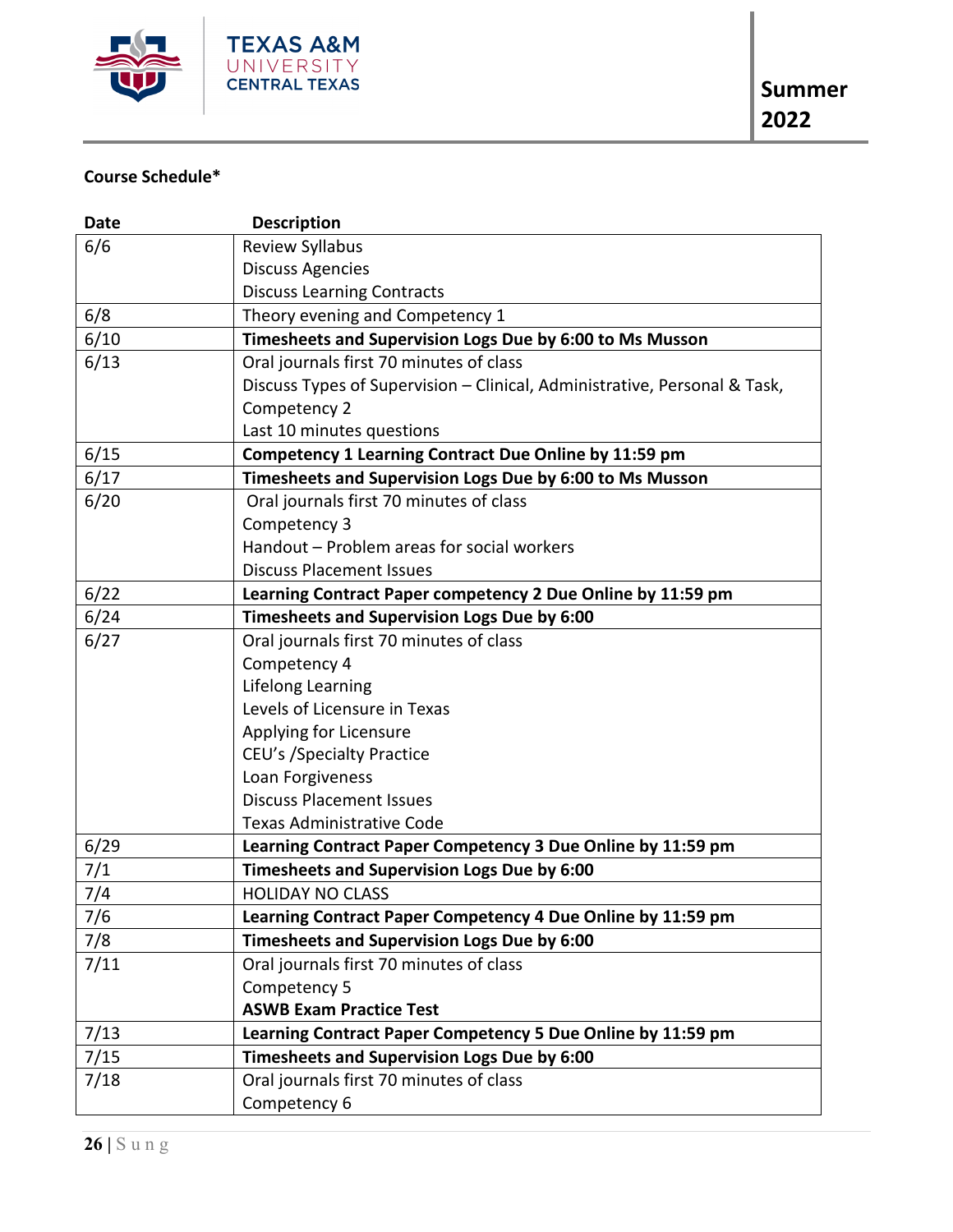

|      | <b>Mock Interviews</b>                                                |
|------|-----------------------------------------------------------------------|
|      | <b>Group Interview Process</b>                                        |
| 7/20 | Learning Contract Paper Competency 6 Due Online by 11:59 pm           |
| 7/22 | Timesheets and Supervision Logs Due by 6:00                           |
| 7/25 | Oral journals first 70 minutes of class                               |
|      | Ompetency 7, 8, 9                                                     |
|      | From the Frontlines ethics cases in class                             |
|      | Intro of Ethical Decision Making Model Process "Doe Case"             |
| 7/27 | Learning Contract Competency 7 Due Online by 11:59 pm                 |
| 7/29 | Timesheets and Supervision Logs Due by 6:00                           |
| 8/1  | Learning Contract Paper competency 8 and 9 Due                        |
|      | combined paper version                                                |
|      | From the Frontlines Ethics Cases Ms B and Intern                      |
|      | Begin Exit Surveys conduct the exit surveys with Dr Rapport this week |
| 8/3  | Oral journals first 70 minutes of class                               |
|      | <b>Macro Presentations</b>                                            |
| 8/5  | Timesheets and Supervision Logs Due by 6:00                           |
| 8/8  | <b>Macro Presentations</b>                                            |
| 8/10 | <b>Macro Presentations</b>                                            |
| 8/10 | <b>FINAL TIMESHEETS DUE NO EXCEPTIONS</b>                             |

**\*Professor reserves the right to amend this syllabus at any time.**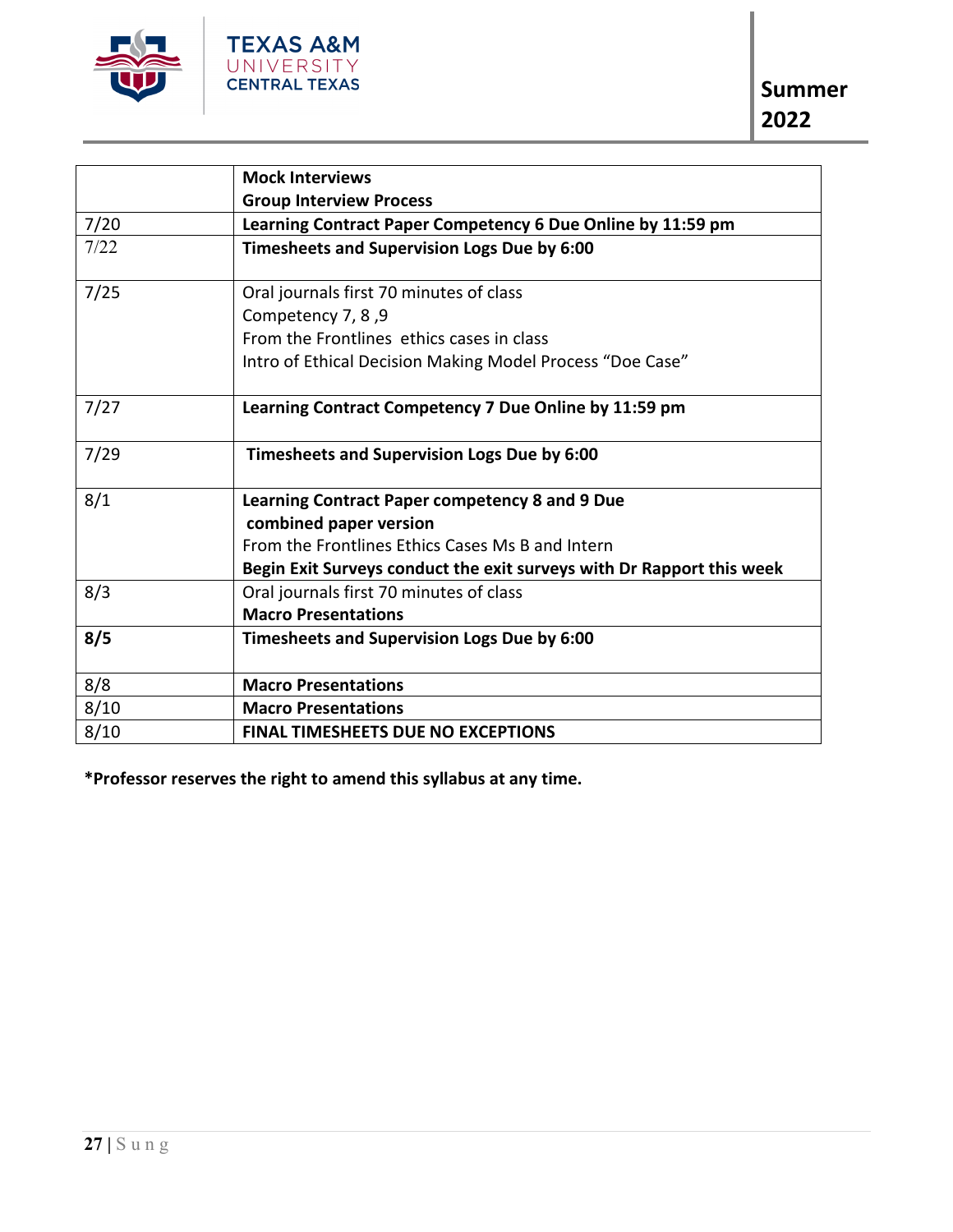

## **References**

- American Psychological Association. (2009). *Publication manual of the American Psychological Association, (6h ed.).* Washington D.C.: Author.
- Brady, D. (2011). *Texas statues regarding suicide*. Retrieved from

http://texassuicideprevention.org/pdf/Texas\_laws\_suicide.pdf

- Coggins, K. & Hatchett, B. (2002). Cultural competence skill building for effective communication and intervention
- Cournoyer, B.R. (2008). *The social work skills workbook (5th ed.)* Belmont, CA: Thompson/Brooks/Cole.
- Dietert, M. (2010, February). *The application of social work values to the gay, lesbian, bi-sexual, transgender and queer community.* Handout presented at NASW Heart of Texas workshop, Waco, TX.
- Horesji, C. & Garthwait, C. (2002). Cultural diversity. *The Social Work Practicum, (2nd ed.).* Boston: Allyn & Bacon.

Kelly, J. & Clark, E.J. (2009). *Social work speaks-National Association of Social Workers policy statements, (11th ed.)* Washington, D.C: NASW Press.

Mattison, M. (2000). Ethical decision making: The person in the process. *Social Work, 45*(3), 201-212.

Morgan, S., Fisher, M.S., Keller-Micheli, A., Moore, M., Rogers, A, & Polowy, C. (2008). *Social workers-the legal rights of students.* Washington, D.C.: NASW Press.

National Association of Social Workers (2021). *Code of Ethics.* Washington D. C.: Author.

- Polowy, C. & Gorenberg, C. (2004). *Clients confidentiality & privileged communications.* Washington D.C.: NASW.
- Robbins, S. P. (2009). *Self-assessment library: insights into your skills, interests and abilities.* Upper Saddle River, N.J.: Pearson Education.
- Rothschild, B. & Rand, M. (2006). *Help for the helper:Self care strategies for managing burnout and Stress.* New York: W.W. Norton & Company.

Rothman, J.C.(1999). *The self-awareness workbook for social workers.* Boston: Allyn & Bacon. Russell-Chapman & Levy, A. (2004). Becoming a culturally competent helping professional, Your supervised practicum & Internship.

Spano, R. & Koenig, T. (2007). What is sacred when personal and professional values collide? *Journal of Social Work (4) 3 1-19.*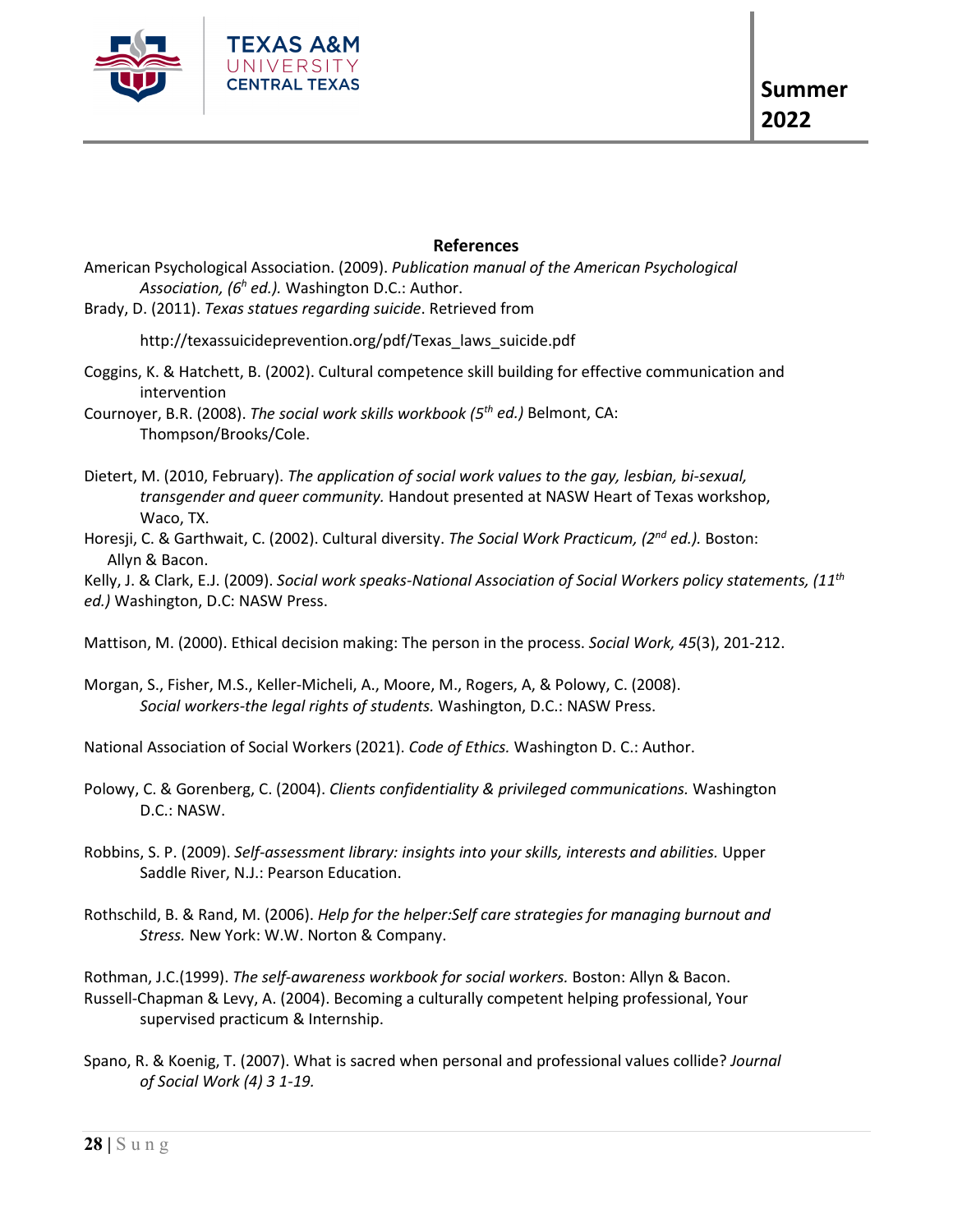

Steinman, S., Richardson, N.F., & McEnroe, T. (1998). *The ethical decision making manual for helping professionals.* Boston: Brooks/Cole.

Walker, V. & Brokaw, L. (2001). *Becoming aware-a text/workbook for human relations & personal adjustment. (8th ed.)* Debugue, Iowa: Kendall Hunt.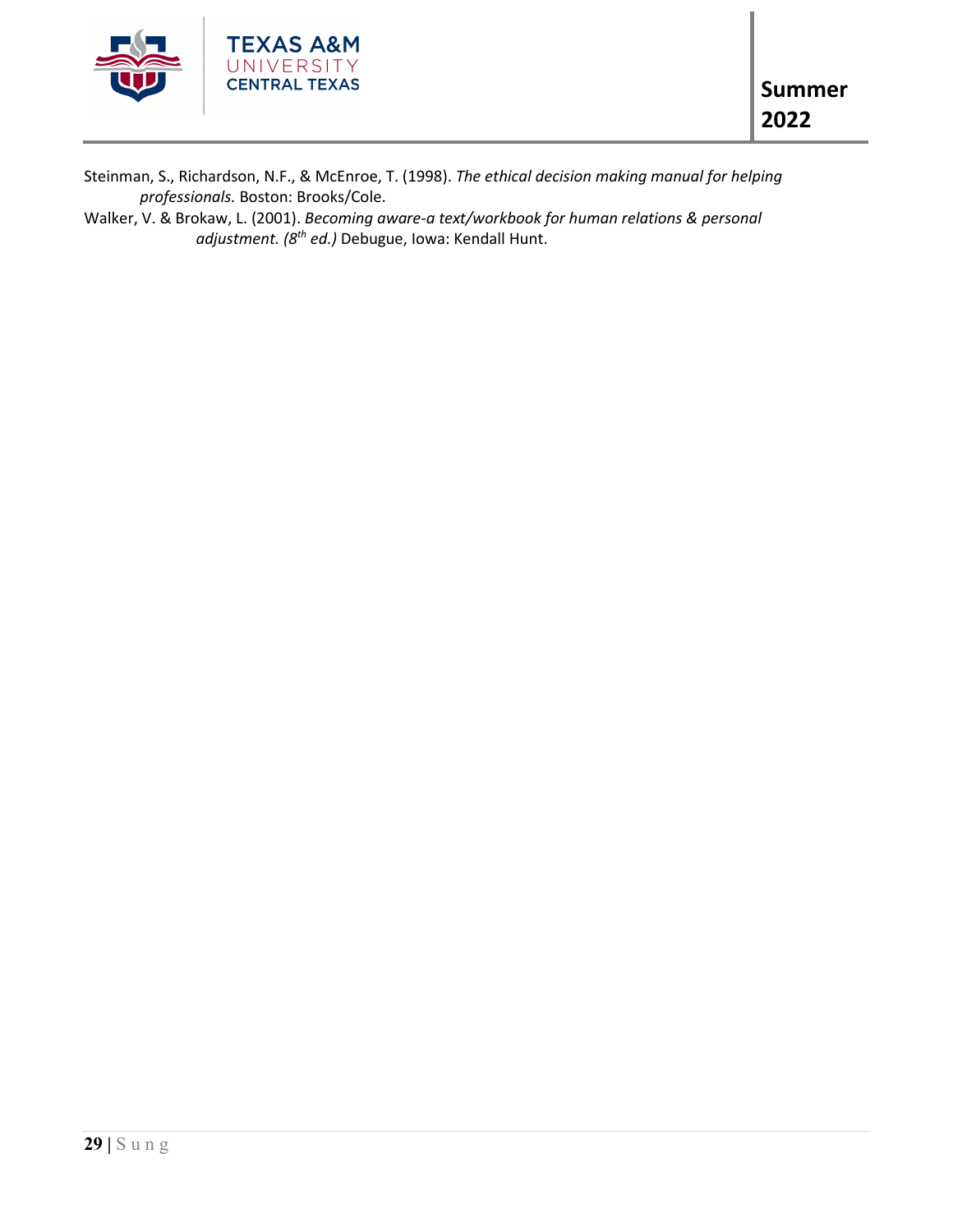

### **TIME SHEET**

Student's Name: \_\_\_\_\_\_\_\_\_\_\_\_\_\_\_\_\_\_\_\_\_\_\_\_\_\_\_\_\_\_\_\_\_\_\_\_\_\_\_\_\_\_\_\_\_\_\_

Field Placement Agency: \_\_\_\_\_\_\_\_\_\_\_\_\_\_\_\_\_\_\_\_\_\_\_\_\_\_\_\_\_\_\_\_\_\_\_\_\_\_\_\_

| Week of:                                                               |                       | Week of :              |                             |             |                               |
|------------------------------------------------------------------------|-----------------------|------------------------|-----------------------------|-------------|-------------------------------|
|                                                                        | <b>Time</b><br>in/out | Total hours for<br>day |                             | Time in/out | <b>Total Hours for</b><br>Day |
| <b>Monday</b>                                                          |                       |                        | <b>Monday</b>               |             |                               |
| <b>Tuesday</b>                                                         |                       |                        | <b>Tuesday</b>              |             |                               |
| Wednesday                                                              |                       |                        | Wednesday                   |             |                               |
| <b>Thursday</b>                                                        |                       |                        | <b>Thursday</b>             |             |                               |
| <b>Friday</b>                                                          |                       |                        | <b>Friday</b>               |             |                               |
| <b>Other</b>                                                           |                       |                        | <b>Other</b>                |             |                               |
| <b>Total Hours for</b><br>Week                                         |                       |                        | <b>Total Hours for Week</b> |             |                               |
| Week of:                                                               |                       |                        | Week of :                   |             |                               |
|                                                                        | <b>Time</b><br>in/out | Total hours for<br>day |                             | Time in/out | Total Hours for<br>Day        |
| <b>Monday</b>                                                          |                       |                        | <b>Monday</b>               |             |                               |
| <b>Tuesday</b>                                                         |                       |                        | <b>Tuesday</b>              |             |                               |
| Wednesday                                                              |                       |                        | Wednesday                   |             |                               |
| <b>Thursday</b>                                                        |                       |                        | <b>Thursday</b>             |             |                               |
| <b>Friday</b>                                                          |                       |                        | <b>Friday</b>               |             |                               |
| <b>Other</b>                                                           |                       |                        | <b>Other</b>                |             |                               |
| Total Hours for<br>Week                                                |                       |                        | <b>Total Hours for Week</b> |             |                               |
| Total Hours on Time Sheet: _________<br>Signature of Student:<br>Date: |                       |                        |                             |             |                               |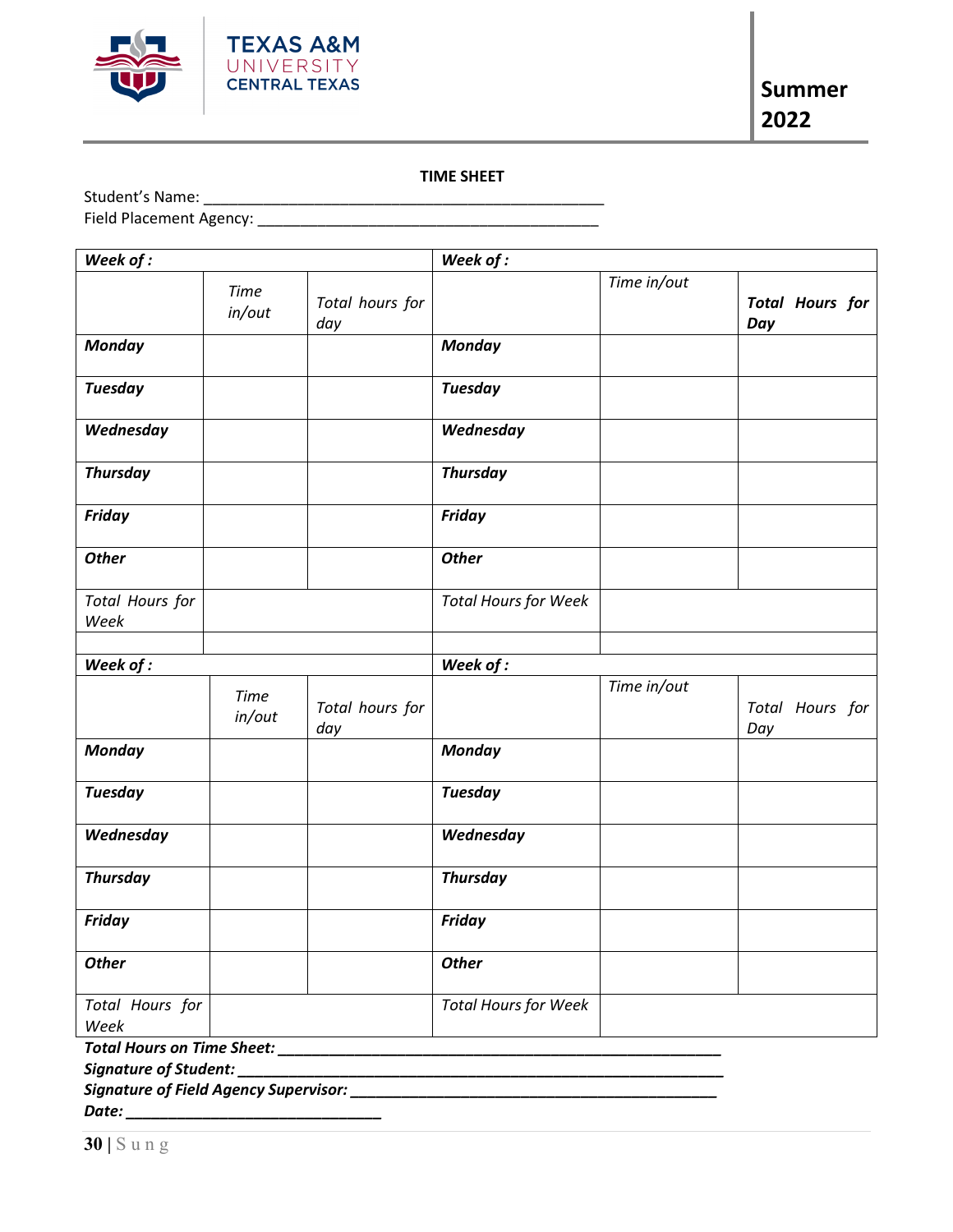

# **Texas A&M University-Central Texas, Social Work Program**

Format for Field Placement Journal

## **Self Awareness Paper**

## **Supervision**

**Task Supervison\_\_\_\_\_\_\_\_\_\_\_\_\_\_\_\_\_\_\_\_\_\_\_\_\_\_\_\_\_\_\_5 points**

Students are expected to describe how they experience task supervision at their field placement agency. They are expected to describe their perceptions of the positives and negatives of task supervision. \*1 quote allowed/1 paraphrase

# **Clinical Supervision\_\_\_\_\_\_\_\_\_\_\_\_\_\_\_\_\_\_\_\_\_\_\_\_\_\_5 points**

Students are expected to describe how they experience clinical supervision at their field placement agency. They are expected to describe their perceptions of the positives and negatives of clinical supervision. \*1 quote allowed/1paraphrase

# **Personal Supervision\_\_\_\_\_\_\_\_\_\_\_\_\_\_\_\_\_\_\_\_\_\_\_\_\_5 points**

Students are expected to describe how they experience personal supervision at their field placement agency. They are expected to describe their perceptions of the positives and negatives of personal supervision. \*1 quote allowed/1paraphrase

# **Administrative Supervision\_\_\_\_\_\_\_\_\_\_\_\_\_\_\_\_\_\_\_\_\_\_5 points**

Students are expected to describe how they experience administrative supervision at their field placement agency. They are expected to describe their perceptions of the positives and negatives of administrative supervision. \*1 quote allowed/1 paraphrase

# **Overall Supervision Analysis\_\_\_\_\_\_\_\_\_\_\_\_\_\_\_\_\_\_\_\_\_\_5 points**

Students are expected to discuss and analyze the type of supervision they believe works best for them and describe why. They are expected to discuss and analyze the type of supervision they believe works the least well for them and why. They are expected to include and appropriately cite at least 1 peer reviewed journal article somewhere in the discussion of supervision and how supervision affects the practice of social work.

**Ethical Issues**

# **NASW Issue I\_\_\_\_\_\_\_\_\_\_\_\_\_\_\_\_\_\_\_\_\_\_\_\_\_\_\_\_\_\_\_\_\_\_\_10 points**

Students are expected to choose a core value from the 6 core values of the NASW Code of Ethics and describe why they believe they may have a problem in this area. They are expected to describe ways in which they plan to combat this problem in order to be an ethical social worker. They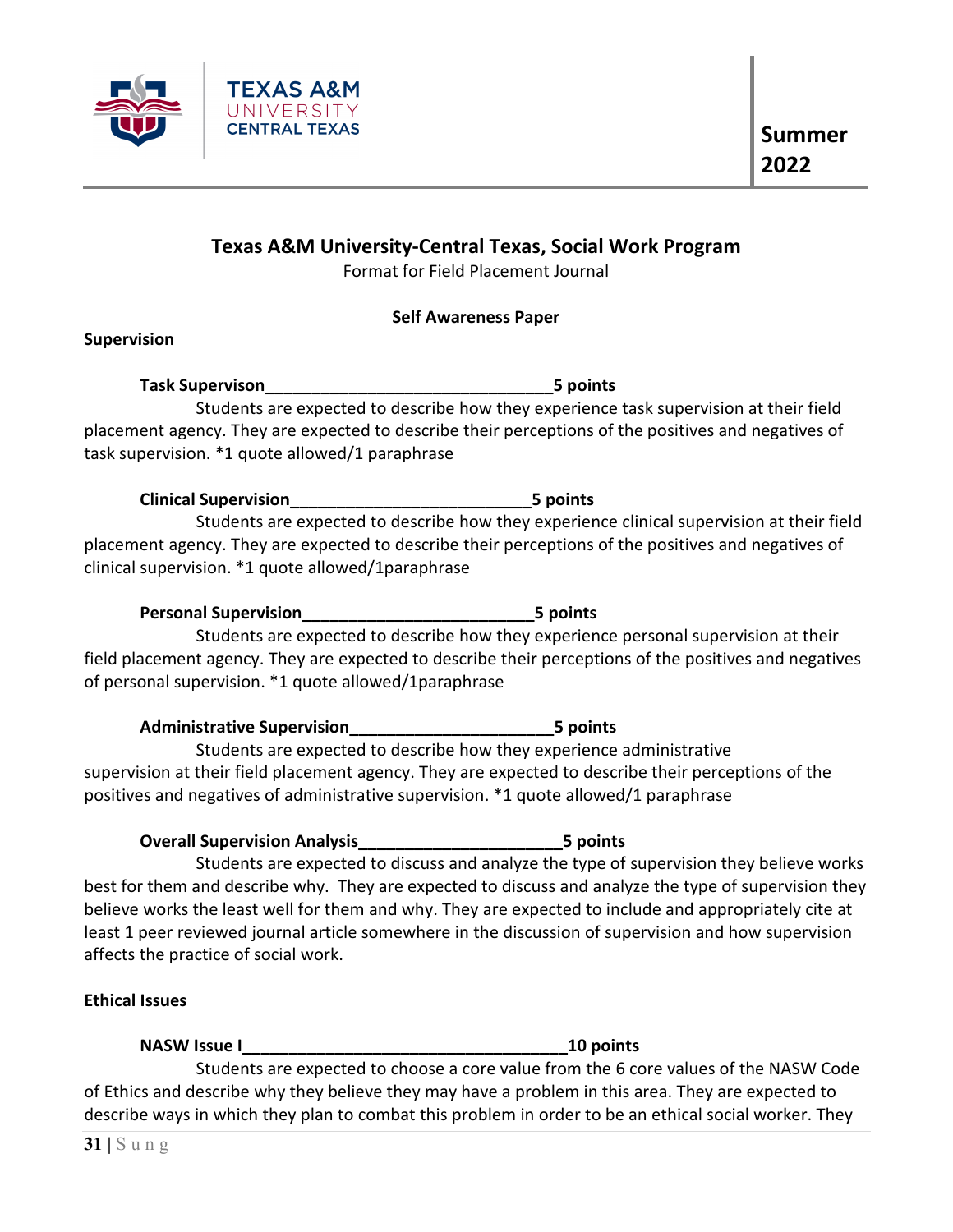

are expected to incorporate 1 peer reviewed journal article into their discussion that addresses either why social workers struggle with this issue or ways in which social workers can combat this issue in order to maintain ethical practice. \*2 quotes allowed/1 paraphrase allowed

## **NASW Issue 2\_\_\_\_\_\_\_\_\_\_\_\_\_\_\_\_\_\_\_\_\_\_\_\_\_\_\_\_\_\_\_\_\_\_\_\_10 points**

Students are expected to choose a core value from the 6 core values of the NASW Code a specific section (example 1.02 a) of the NASW Code of Ethics and describe why they believe they may have a problem in this area. They are expected to describe ways in which they plan to combat this problem in order to be an ethical social worker. They are expected to incorporate 1 peer reviewed journal article into their discussion that addresses either why social workers struggle with this issue or ways in which social workers can combat this issue in order to maintain ethical practice. \*2 quotes allowed/1 paraphrase allowed

## **Personal Habit/Issue/Spirituality\_\_\_\_\_\_\_\_\_\_\_\_\_\_\_\_\_\_\_\_\_7 points**

Students are to choose an issue/habit from the list of personal issues/habits discussed in class or address the issue of spirituality. Students are to discuss why they believe this area will be an issue for them and how they plan to combat this problem in order to be an ethical social worker.

# **Self –In Communities**

# **\*No quotes or paraphrasing in this section**

**Community 1\_\_\_\_\_\_\_\_\_\_\_\_\_\_\_\_\_\_\_\_\_\_\_\_\_\_\_\_\_10 points**

Students are to choose a community to which they belong. Students are to describe how the community affected the development of their personal identity and their identity as a social worker. Students are to describe how the community affected the development of their morals and values. Students are to describe how the community has affected their ability to work with members within that community and diverse populations, as well as members who do not belong to that community.

# **Community 2\_\_\_\_\_\_\_\_\_\_\_\_\_\_\_\_\_\_\_\_\_\_\_\_\_\_\_\_\_\_10 points**

Students are to choose a community to which they belong. Students are to describe how the community affected the development of their personal identity and their identity as a social worker. Students are to describe how the community affected the development of their morals and values. Students are to describe how the community has affected their ability to work with members within that community and diverse populations, as well as members who do not belong to that community.

**Community 3\_\_\_\_\_\_\_\_\_\_\_\_\_\_\_\_\_\_\_\_\_\_\_\_\_\_\_\_\_\_10 points**

Students are to choose a community to which they belong. Students are to describe how the community affected the development of their personal identity and their identity as a social worker. Students are to describe how the community affected the development of their morals and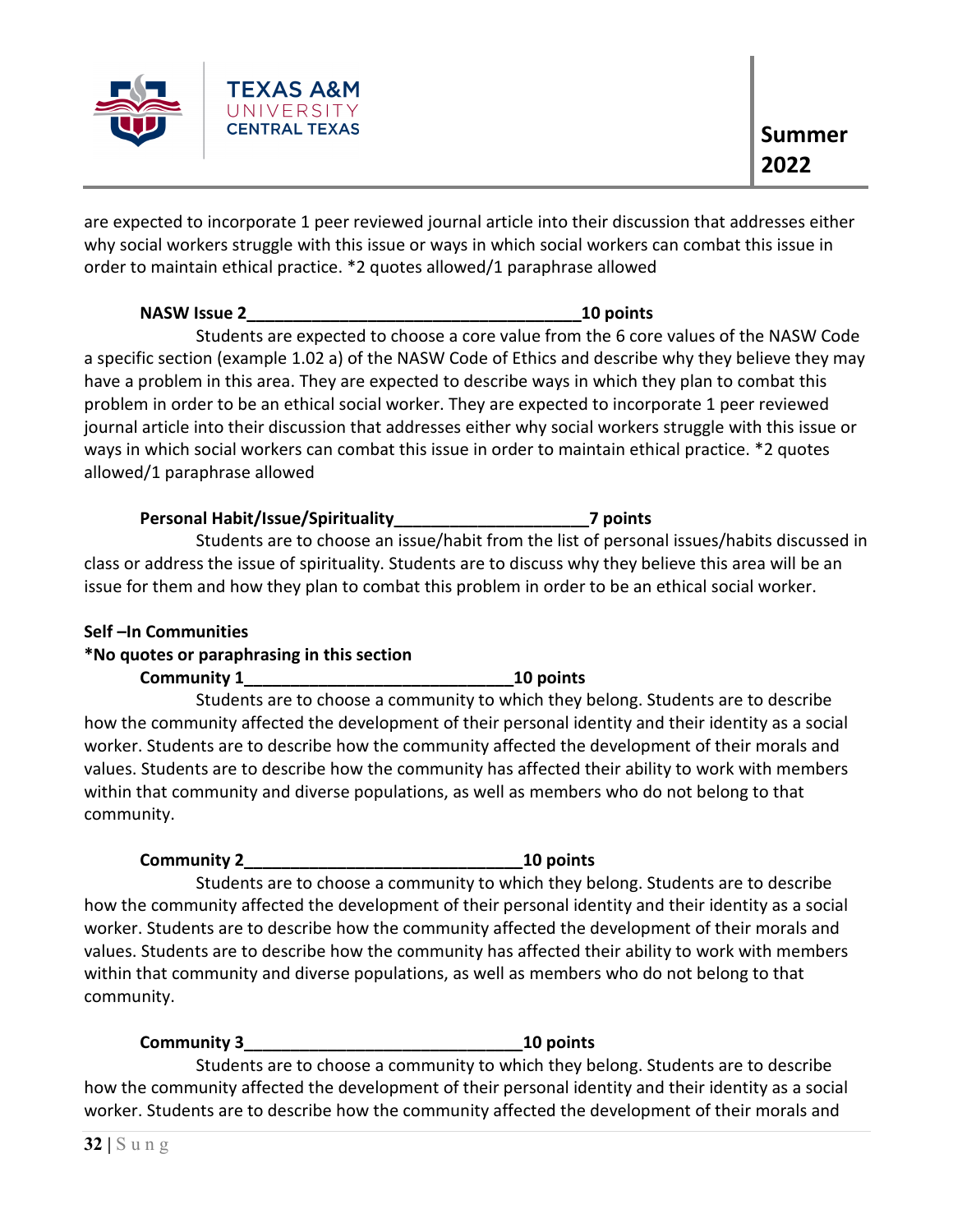

values. Students are to describe how the community has affected their ability to work with members within that community and diverse populations, as well as members who do not belong to that community.

**APA Style\_\_\_\_\_\_\_\_\_\_\_\_\_\_\_\_\_\_\_\_\_\_\_\_\_\_\_\_\_\_\_\_7 points**

Students are expected to have an APA style title page, appropriate APA style citations within the text, and an APA style reference page. The paper is expected to have APA style subheadings.

## **Grammar & Organization\_\_\_\_\_\_\_\_\_\_\_\_\_\_\_\_\_\_\_\_\_10 points**

The paper is expected to be free of grammatical errors, well organized, flow well, and be easily understood.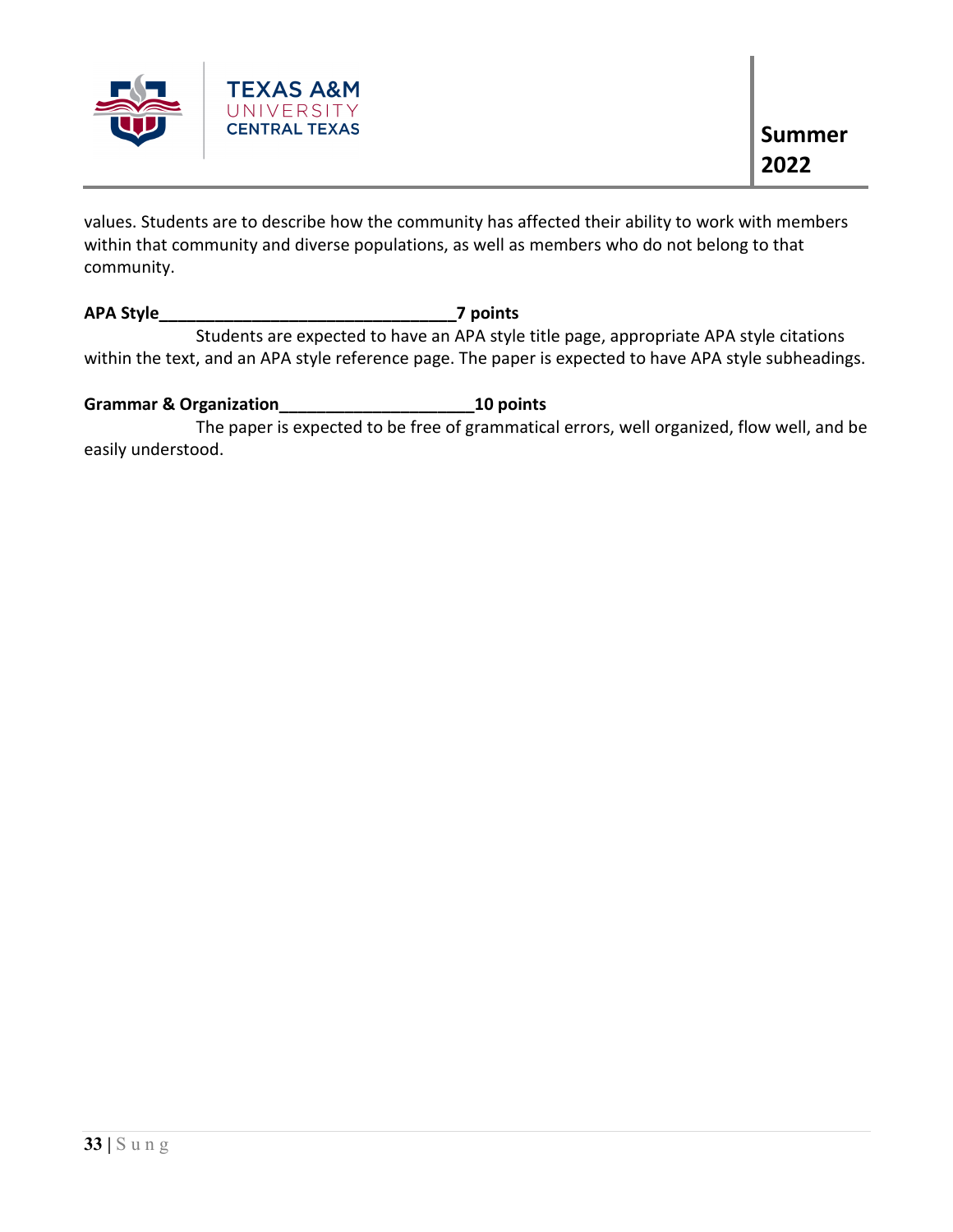

| <b>Macro Intervention Presentation</b>    |                                                                                                                                                                                                                                                                                                                                                                                                                                                                                                                   |  |  |
|-------------------------------------------|-------------------------------------------------------------------------------------------------------------------------------------------------------------------------------------------------------------------------------------------------------------------------------------------------------------------------------------------------------------------------------------------------------------------------------------------------------------------------------------------------------------------|--|--|
|                                           |                                                                                                                                                                                                                                                                                                                                                                                                                                                                                                                   |  |  |
|                                           |                                                                                                                                                                                                                                                                                                                                                                                                                                                                                                                   |  |  |
| will receive 1-2 points.                  | Students are expected to speak clearly, succinctly, and at a normal rate of speed. Their volume<br>is expected to be loud enough to be heard at the back of the classroom. Students who speak at<br>good rate and volume will receive 5 points. Students who speak too quickly, too slowly, or too<br>quietly will receive 9 points. Students who will speak a combination of two of these will receive 3-<br>4points. Students who speak a combination of all three of these or are very difficult to understand |  |  |
| Creativity 10 points                      |                                                                                                                                                                                                                                                                                                                                                                                                                                                                                                                   |  |  |
| expected to have some type of visual aid. | Students are expected to give a presentation that maintains the audience's attention. They are                                                                                                                                                                                                                                                                                                                                                                                                                    |  |  |
| Content                                   |                                                                                                                                                                                                                                                                                                                                                                                                                                                                                                                   |  |  |
|                                           | Students are expected to present information about the need for their intervention, what their<br>intervention is, how it will be funded, how it would be staffed, how it would be implemented, any<br>effects it would have on vulnerable populations, any ethical issues that may arise, and how it will<br>be evaluated for effectiveness. Students are expected to remain within the required time limit.                                                                                                     |  |  |
| Professionalism                           | <b>10 points</b>                                                                                                                                                                                                                                                                                                                                                                                                                                                                                                  |  |  |
|                                           | Students are expected to dress and speak in a professional manner. In order for a student to<br>receive full points in this category, they will need to speak confidently about their intervention<br>without the use of reading from a power point or note cards. They may have one cue card but the<br>student cannot read information directly from this card. They will limit slang and use of fillers.                                                                                                       |  |  |
| <b>Questions</b>                          | <b>10 points 10 points</b>                                                                                                                                                                                                                                                                                                                                                                                                                                                                                        |  |  |

Students are expected to accurately answer questions asked by the professor and their peers.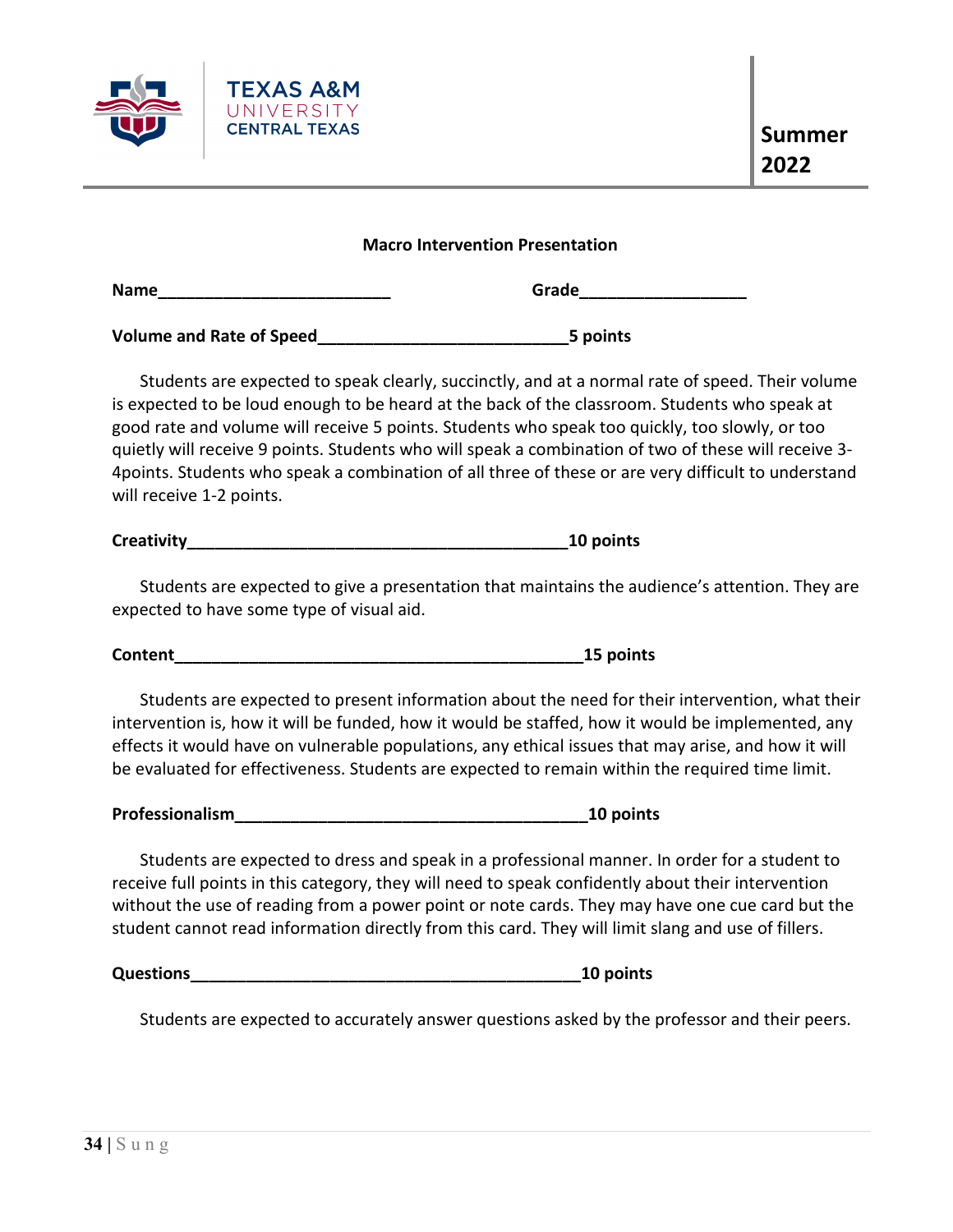

| <b>Macro Intervention</b>                                                                                                                                                                                                      |                                                                                                                                                                                                                                                                                                                                                                                                                                                                                                                                          |  |  |
|--------------------------------------------------------------------------------------------------------------------------------------------------------------------------------------------------------------------------------|------------------------------------------------------------------------------------------------------------------------------------------------------------------------------------------------------------------------------------------------------------------------------------------------------------------------------------------------------------------------------------------------------------------------------------------------------------------------------------------------------------------------------------------|--|--|
|                                                                                                                                                                                                                                |                                                                                                                                                                                                                                                                                                                                                                                                                                                                                                                                          |  |  |
|                                                                                                                                                                                                                                |                                                                                                                                                                                                                                                                                                                                                                                                                                                                                                                                          |  |  |
| agency or community of their field placement.                                                                                                                                                                                  | Students are to describe how they assessed a need for their intervention. They are to describe<br>precisely what the need is that led to the determination that an intervention is needed within the                                                                                                                                                                                                                                                                                                                                     |  |  |
|                                                                                                                                                                                                                                |                                                                                                                                                                                                                                                                                                                                                                                                                                                                                                                                          |  |  |
| community that their agency serves.                                                                                                                                                                                            | Students are to thoroughly describe their macro intervention plan. They are to describe a plan<br>that will affect either their entire staff or clients within their agency, change policy, or affection the                                                                                                                                                                                                                                                                                                                             |  |  |
|                                                                                                                                                                                                                                |                                                                                                                                                                                                                                                                                                                                                                                                                                                                                                                                          |  |  |
| sentence quotes allowed in this section/1 paraphrase                                                                                                                                                                           | Students are to describe how much it would cost to fund their intervention plan. This includes<br>staff, utilities, insurance etc. Students are also to describe a realistic way to fund the plan. A grant from<br>Oprah or the government is not a realistic option. Please be specific if you are obtaining funds from a<br>grant. Give details of the grant such as how much and who can qualify for the grant. An example of this<br>would be obtaining a grant for abused children under the VOCA (Victims of Crime Act). *Only two |  |  |
|                                                                                                                                                                                                                                |                                                                                                                                                                                                                                                                                                                                                                                                                                                                                                                                          |  |  |
| level.                                                                                                                                                                                                                         | Students are expected to describe the number of and qualifications of the staff needed to enact<br>the intervention. Qualifications are expected to include experience, licensure level,, and education                                                                                                                                                                                                                                                                                                                                  |  |  |
| Ethical Issues and the contract of the contract of the contract of the contract of the contract of the contract of the contract of the contract of the contract of the contract of the contract of the contract of the contrac | /10 points                                                                                                                                                                                                                                                                                                                                                                                                                                                                                                                               |  |  |
|                                                                                                                                                                                                                                | Students are expected to describe any ethical issues that are apparent in the enactment of the<br>macro intervention according to the NASW Code of Ethics and any ethical codes of conduct to which                                                                                                                                                                                                                                                                                                                                      |  |  |

their placement site prescribes. \*Only two sentence quotes allowed/1 paraphrase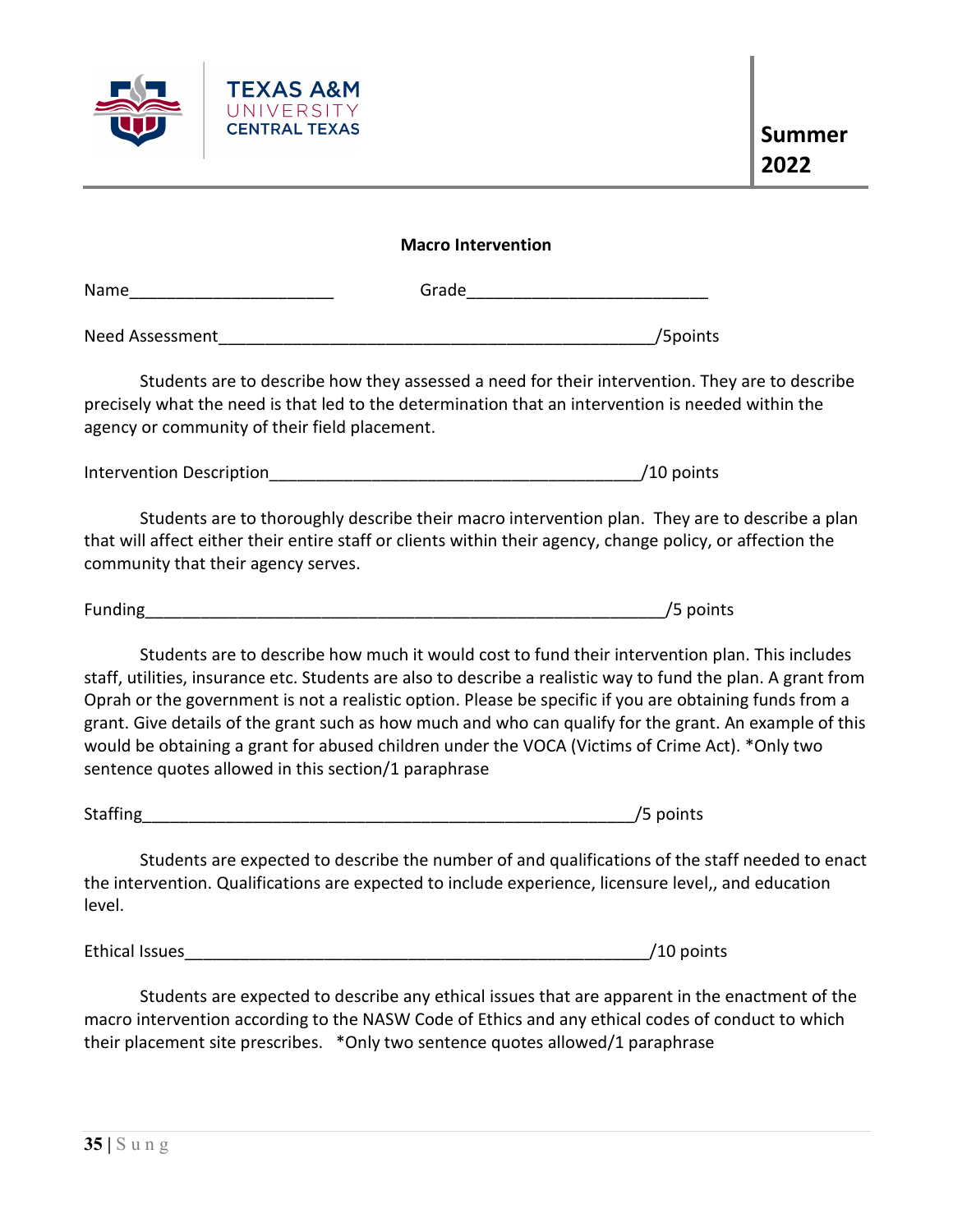

| <b>Vulnerable Populations</b> |  | /5 points |
|-------------------------------|--|-----------|
|-------------------------------|--|-----------|

Students are expected to describe how their intervention affects vulnerable populations. They are expected to identify how it assists vulnerable populations and what vulnerable populations may be left out either inadvertently or accidently by the intervention.

Evaluation Figure 2012 12:00 12:00 12:00 12:00 12:00 12:00 12:00 12:00 12:00 12:00 12:00 12:00 12:00 12:00 12:0

Students are expected to describe how the intervention will be evaluated to determine if it was effective. They are expected to describe who will complete the evaluation and when it will be completed.

Grammar\_\_\_\_\_\_\_\_\_\_\_\_\_\_\_\_\_\_\_\_\_\_\_\_\_\_\_\_\_\_\_\_\_\_\_\_\_\_\_\_\_\_\_\_\_/5 points

The macro intervention is expected to be free of grammar errors and completed according the 7<sup>th</sup> Edition of APA.

.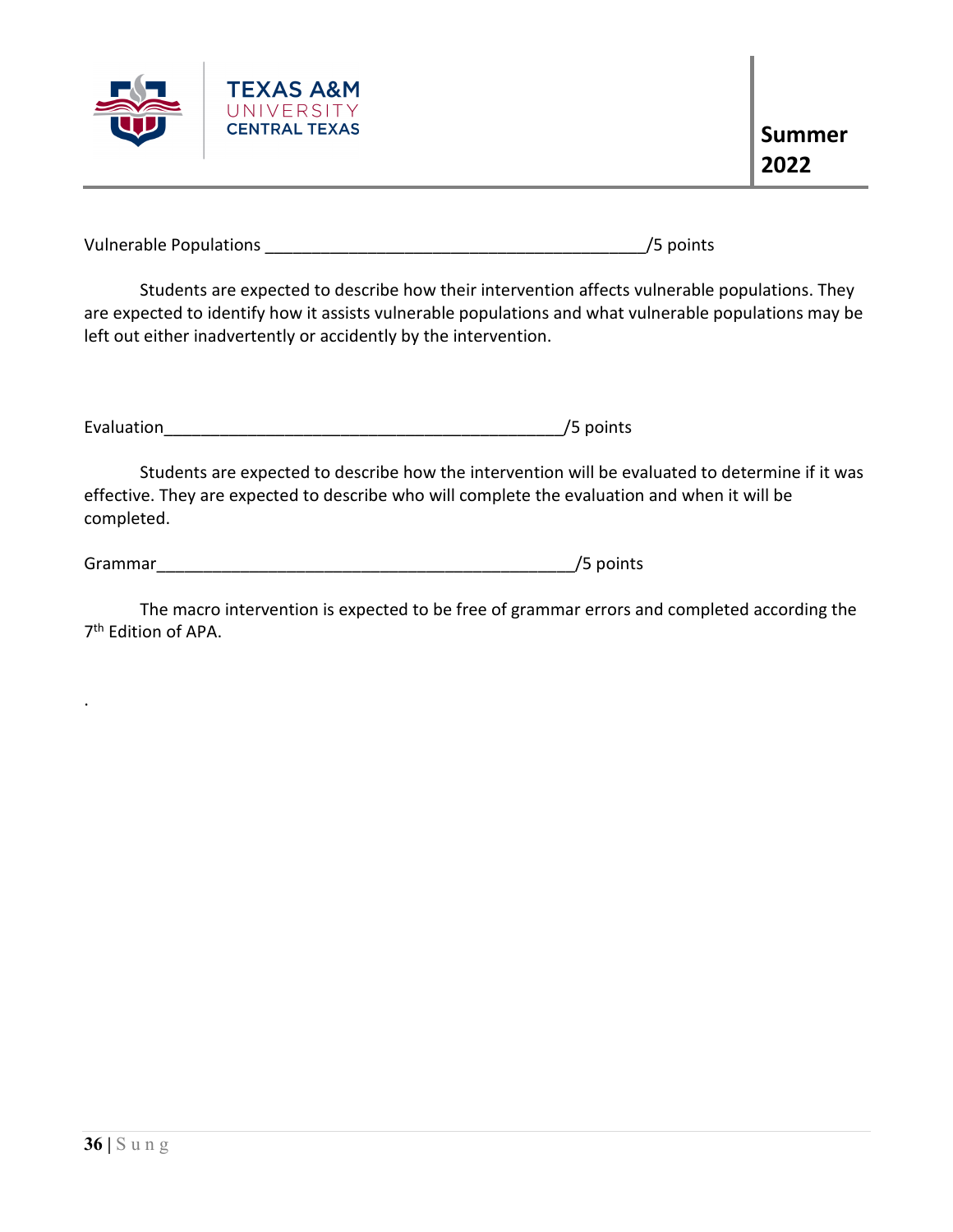

# **Bachelor of Social Work Program**

## **Rubric for Assessing Professional Behaviors (RAPB)**

Students must demonstrate the ability to maintain scores of 3 or 4 in each of the following 15 professional behavior areas listed below to be considered for a field placement, as these are the expected professional behaviors of social work interns and professional social workers.

| <b>Professional Behaviors</b>                             | Unacceptable                                                                                                                                        | $\overline{2}$<br><b>Needs</b><br>Improvement                                                                                                     | 3<br>Acceptable                                                                                                                                                                 | 4<br>Outstanding                                                              |
|-----------------------------------------------------------|-----------------------------------------------------------------------------------------------------------------------------------------------------|---------------------------------------------------------------------------------------------------------------------------------------------------|---------------------------------------------------------------------------------------------------------------------------------------------------------------------------------|-------------------------------------------------------------------------------|
| 1. Attendance: Attends<br>classes and related<br>meetings | Student has missed<br>a significant (more<br>than 6) number of<br>classes and/or a<br>sufficient number<br>of meetings to<br>impair<br>performance. | Student has missed<br>several (4-5)<br>classes and/or a<br>moderate number<br>meetings such that<br>it impacts<br>performance.                    | Student attends almost<br>all classes (missing no<br>more than 3) and/or<br>attends almost all<br>meetings such that<br>absence does not<br>impact/impair<br>performance.       | Student attends<br>all classes and/or<br>meetings.                            |
| 2. Punctuality: Is punctual<br>and present                | Student has been<br>significantly late to<br>class/meetings or<br>left early from<br>class/meetings 3 or<br>more times in a<br>semester.            | Student has<br>occasionally (no<br>more than 2 times)<br>been late to<br>class/meetings or<br>left early from<br>class/meetings in a<br>semester. | Student is on time to<br>class/meetings and<br>stays until the end<br>except in truly rare or<br>unusual circumstances<br>that are considered<br>excusable by the<br>professor. | Student is always<br>on time and stays<br>until the end of<br>class/meetings. |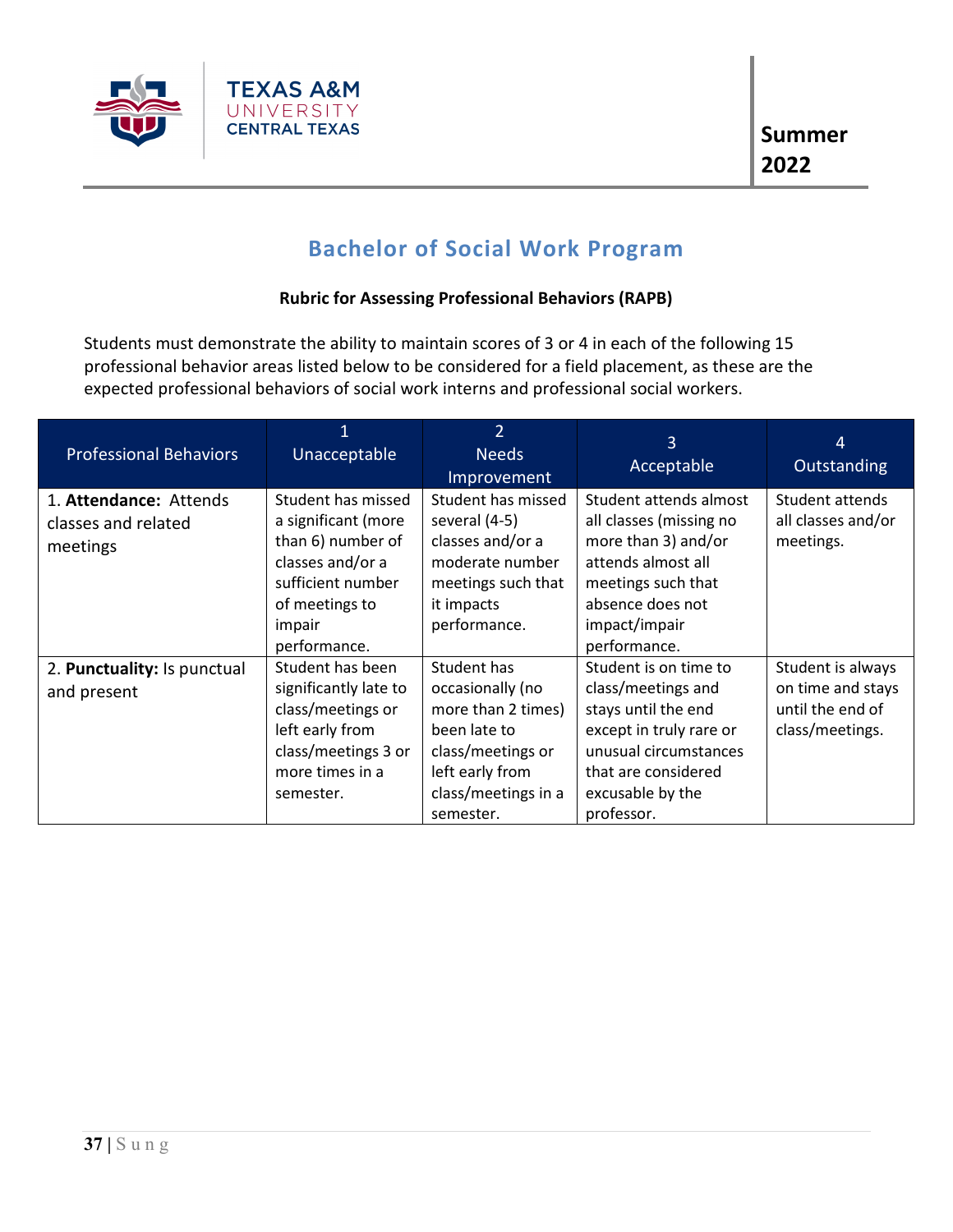



| <b>Professional Behaviors</b>                                                                         | $\mathbf{1}$<br>Unacceptable                                                                                                                                         | $\overline{2}$<br><b>Needs</b><br>Improvement                                                                                                   | $\overline{3}$<br>Acceptable                                                                                                                                                                                                                                  | Outstanding                                                                                                                                                                                                                                          |
|-------------------------------------------------------------------------------------------------------|----------------------------------------------------------------------------------------------------------------------------------------------------------------------|-------------------------------------------------------------------------------------------------------------------------------------------------|---------------------------------------------------------------------------------------------------------------------------------------------------------------------------------------------------------------------------------------------------------------|------------------------------------------------------------------------------------------------------------------------------------------------------------------------------------------------------------------------------------------------------|
| 3. Initiation of<br><b>Communication: Initiates</b><br>communication with the<br>professor/supervisor | Student rarely<br>contacts the<br>instructor/supervi-<br>sor to inform of<br>tardiness/absence,<br>and/or student<br>provides no reason<br>for<br>tardiness/absence. | Student may<br>contact the<br>professor/supervi-<br>sor to inform of<br>tardiness/absence,<br>but generally does<br>so after the<br>occurrence. | Student almost always<br>contacts the<br>professor/supervisor<br>prior to the occurrence<br>to inform of<br>tardiness/absence. In<br>rare instances when this<br>is not done prior, the<br>student contacts the<br>professor/supervisor<br>immediately after. | Student always<br>contacts the<br>professor/supervi-<br>sor prior to the<br>beginning of class<br>to inform of<br>anticipated<br>tardiness/absence<br>except in an<br>emergency, and<br>then contacts the<br>professor<br>immediately<br>thereafter. |
| 4. Respect: Demonstrates<br>respect and support in<br>relationships                                   | Student is<br>frequently<br>disrespectful to and<br>non-supportive of<br>classmates, staff,<br>faculty, and/or<br>community<br>members.                              | Student is<br>occasionally<br>disrespectful to<br>and non-<br>supportive of<br>classmates, staff,<br>faculty, and/or<br>community<br>members.   | Student is rarely<br>disrespectful to<br>classmates, staff, and/or<br>faculty. Student almost<br>always demonstrates<br>support in these<br>relationships/interac-<br>tions.                                                                                  | Student is never<br>disrespectful to<br>classmates, staff,<br>and/or faculty.<br>Student always<br>demonstrates<br>support in these<br>relationships/in-<br>teractions.                                                                              |
| 5. Self-Awareness:<br>Demonstrates self-<br>awareness                                                 | Student rarely<br>shows self-<br>awareness about<br>the impact of<br>verbal and non-<br>verbal<br>communications.                                                    | Student<br>occasionally shows<br>self-awareness<br>about the impact<br>of verbal and non-<br>verbal<br>communications.                          | Student almost always<br>maintains a high level of<br>self-awareness about<br>the impact of verbal and<br>non-verbal<br>communications.                                                                                                                       | Student always<br>maintains a high<br>level of self-<br>awareness about<br>the impact of<br>verbal and non-<br>verbal<br>communications.                                                                                                             |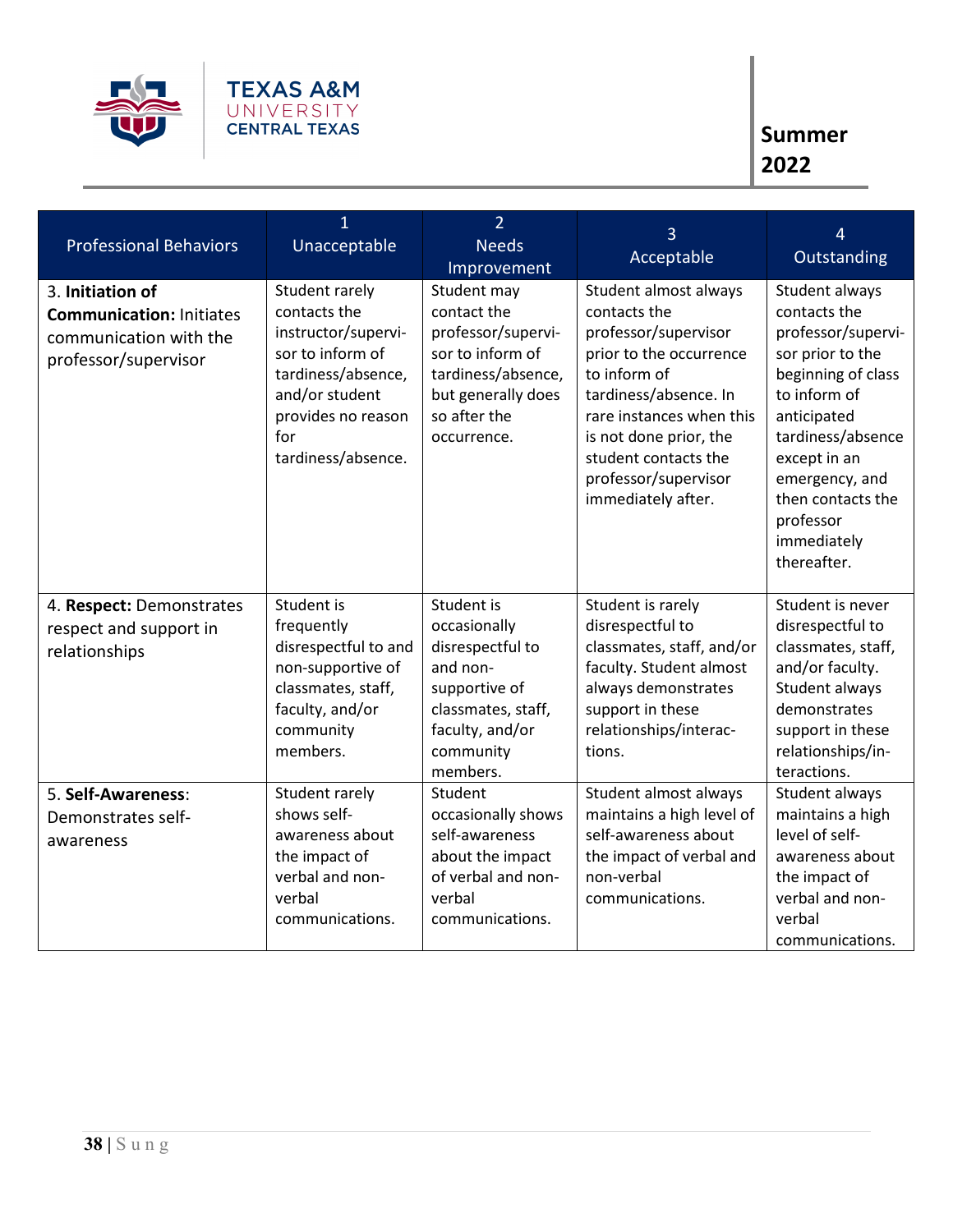



|                                                                                                    | 1                                                                                                                                                                                                                                                                                         | $\overline{2}$                                                                                                                                                                                                                                                                                    | 3                                                                                                                                                                                                        | 4                                                                                                                                                                                                              |
|----------------------------------------------------------------------------------------------------|-------------------------------------------------------------------------------------------------------------------------------------------------------------------------------------------------------------------------------------------------------------------------------------------|---------------------------------------------------------------------------------------------------------------------------------------------------------------------------------------------------------------------------------------------------------------------------------------------------|----------------------------------------------------------------------------------------------------------------------------------------------------------------------------------------------------------|----------------------------------------------------------------------------------------------------------------------------------------------------------------------------------------------------------------|
| <b>Professional Behaviors</b>                                                                      | Unacceptable                                                                                                                                                                                                                                                                              | <b>Needs</b>                                                                                                                                                                                                                                                                                      | Acceptable                                                                                                                                                                                               | Outstanding                                                                                                                                                                                                    |
|                                                                                                    |                                                                                                                                                                                                                                                                                           | Improvement                                                                                                                                                                                                                                                                                       |                                                                                                                                                                                                          |                                                                                                                                                                                                                |
| 6. Diversity Awareness:<br>Demonstrates awareness<br>and responsiveness to<br>diversity            | Student's<br>classroom or other<br>student related<br>interactions rarely<br>reflect respect for<br>and appreciation of<br>diverse opinions,<br>experiences,<br>and/or people.                                                                                                            | Student<br>occasionally<br>reflects respect for<br>and appreciation of<br>diverse opinions,<br>experiences,<br>and/or people in<br>the classroom or<br>during other<br>student related<br>interactions.                                                                                           | Student's classroom or<br>other student related<br>interactions almost<br>always reflect respect<br>for and appreciation of<br>diverse opinions,<br>experiences, and/or<br>people.                       | Student's<br>classroom or<br>other student<br>related<br>interactions<br>always reflect<br>respect for and<br>appreciation of<br>diverse opinions,<br>experiences,<br>and/or people.                           |
| 7. Collegiality:<br>Demonstrates collegiality<br>and collaborative<br>interactions                 | Student rarely<br>demonstrates<br>collaborative skills<br>in work with<br>others, and/or<br>student has poor<br>relationships with<br>classmates or<br>others involved in<br>student learning.                                                                                            | Student is<br>occasionally<br>reluctant to<br>collaborate with<br>others and/or<br>struggles with<br>maintaining<br>positive<br>relationships.                                                                                                                                                    | Student almost always<br>works collaboratively<br>with team members,<br>and/or student almost<br>always engages<br>positively with others.                                                               | Student always<br>works<br>collaboratively<br>with all team<br>members, and/or<br>student always<br>engages positively<br>with others.                                                                         |
| 8. Course Engagement:<br>Demonstrates appropriate<br>engagement in class<br>activities/discussions | Student rarely<br>engages in class<br>activities/discus-<br>sions and does not<br>make an effort to<br>do so following<br>feedback. Or<br>student frequently<br>monopolizes the<br>learning space,<br>limiting others'<br>engagement<br>and/or inhibiting<br>the learning<br>environment. | Student<br>occasionally<br>engages in class<br>activities/discus-<br>sions and makes<br>some effort to do<br>so following<br>feedback. Or<br>student<br>occasionally<br>monopolizes the<br>learning space,<br>limiting others'<br>engagement<br>and/or inhibiting<br>the learning<br>environment. | Student almost always<br>engages in class<br>activities/discussions<br>and rarely monopolizes<br>the learning space in a<br>way that it limits others'<br>engagement and/or the<br>learning environment. | Student always<br>engages in class<br>activities/discus-<br>sions and never<br>monopolizes the<br>learning space in a<br>way that it limits<br>others'<br>engagement<br>and/or the<br>learning<br>environment. |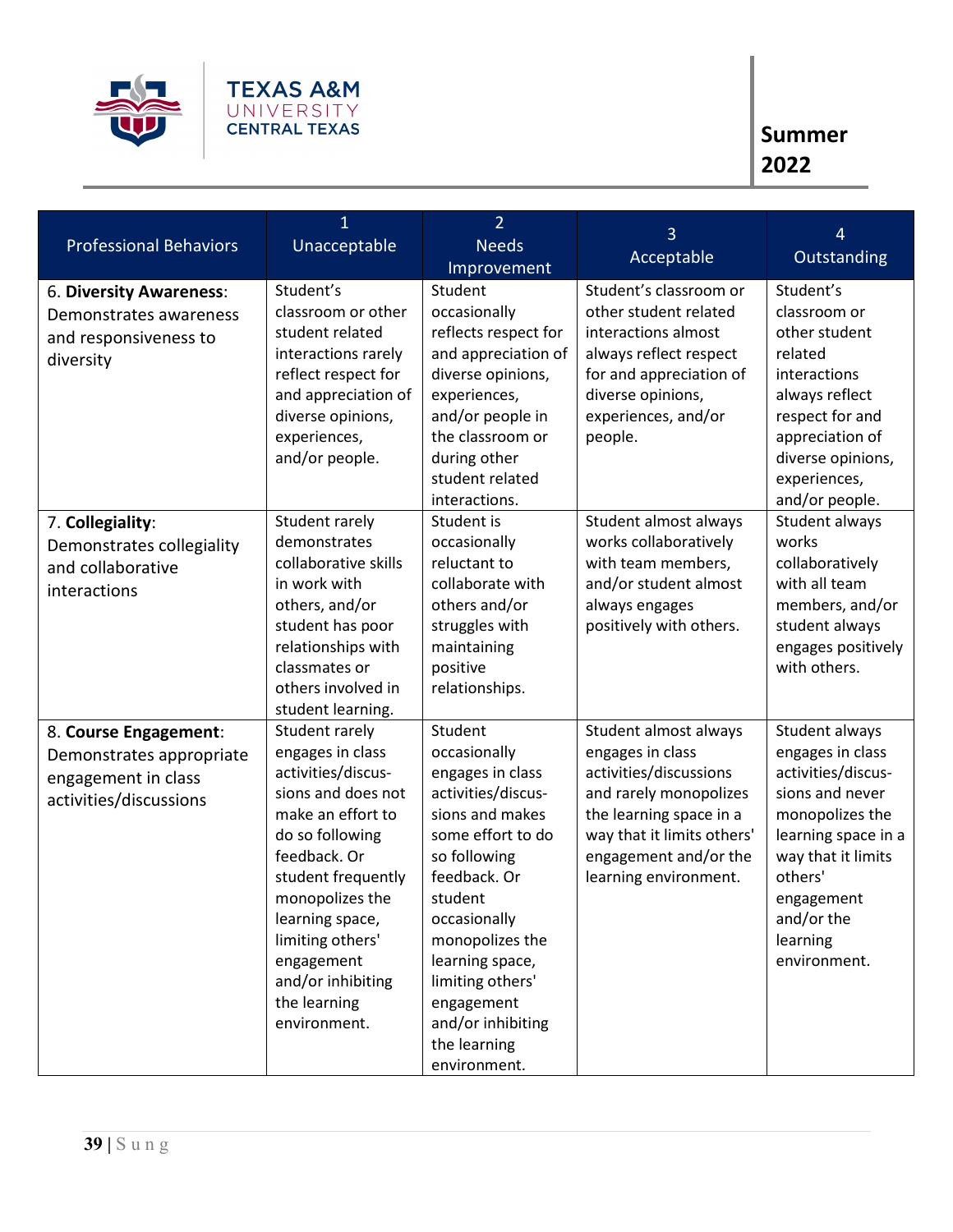



| <b>Professional Behaviors</b>                                                                    | $\overline{1}$<br>Unacceptable                                                                                                                                                   | $\overline{2}$<br><b>Needs</b><br>Improvement                                                                                                                                                                            | 3<br>Acceptable                                                                                                                                        | 4<br><b>Outstanding</b>                                                                                                                                                    |
|--------------------------------------------------------------------------------------------------|----------------------------------------------------------------------------------------------------------------------------------------------------------------------------------|--------------------------------------------------------------------------------------------------------------------------------------------------------------------------------------------------------------------------|--------------------------------------------------------------------------------------------------------------------------------------------------------|----------------------------------------------------------------------------------------------------------------------------------------------------------------------------|
| 9. Written Expression:<br>Strives for a high level of<br>written expression                      | Student's writing<br>shows significant<br>impairment in<br>content, grammar,<br>spelling, structure,<br>and/or flow.<br>Writing grades<br>are/would be a D<br>or F.              | Student's writing<br>shows moderate<br>impairment in<br>content, grammar,<br>spelling, structure,<br>and/or flow.<br>Writing grades<br>are/would be a low<br>C.                                                          | Student's writing<br>demonstrates good<br>content, grammar,<br>spelling, structure,<br>and/or flow. Writing<br>grades are/would be a<br>high C.        | Student's writing<br>demonstrates<br>very good to<br>excellent content,<br>grammar,<br>spelling,<br>structure, and/or<br>flow. Writing<br>grades are/would<br>be a B or A. |
| 10. Initiative & Reliability:<br>Demonstrates initiative,<br>reliability and<br>dependability    | Student rarely<br>takes initiative to<br>plan work and<br>complete it in a<br>timely manner,<br>and/or student<br>rarely gets<br>assignments done<br>and submitted on<br>time.   | Student only<br>occasionally takes<br>initiative to plan<br>work and complete<br>it in a timely<br>manner, resulting<br>in coming to class<br>minimally prepared<br>and occasionally<br>missing assignment<br>due dates. | Student almost always<br>takes initiative to plan<br>work and complete it in<br>a timely manner, and/or<br>work is almost always<br>submitted on time. | Student always<br>takes initiative to<br>plan and<br>complete work in<br>a timely manner,<br>and/or work is<br>always submitted<br>on time.                                |
| 11. Responsiveness to<br>Feedback: Demonstrates<br>evidence of motivation to<br>improve oneself. | Student has not<br>demonstrated<br>receptiveness to<br>suggestions and<br>feedback from<br>others and,<br>therefore, makes<br>no effort to adjust<br>performance<br>accordingly. | Student is usually<br>receptive to<br>suggestions and<br>feedback but does<br>not adjust<br>performance<br>accordingly.                                                                                                  | Student is almost always<br>receptive to suggestions<br>or feedback and adjusts<br>performance<br>accordingly.                                         | Student is always<br>receptive to<br>suggestions or<br>feedback from<br>others and adjusts<br>performance<br>accordingly.                                                  |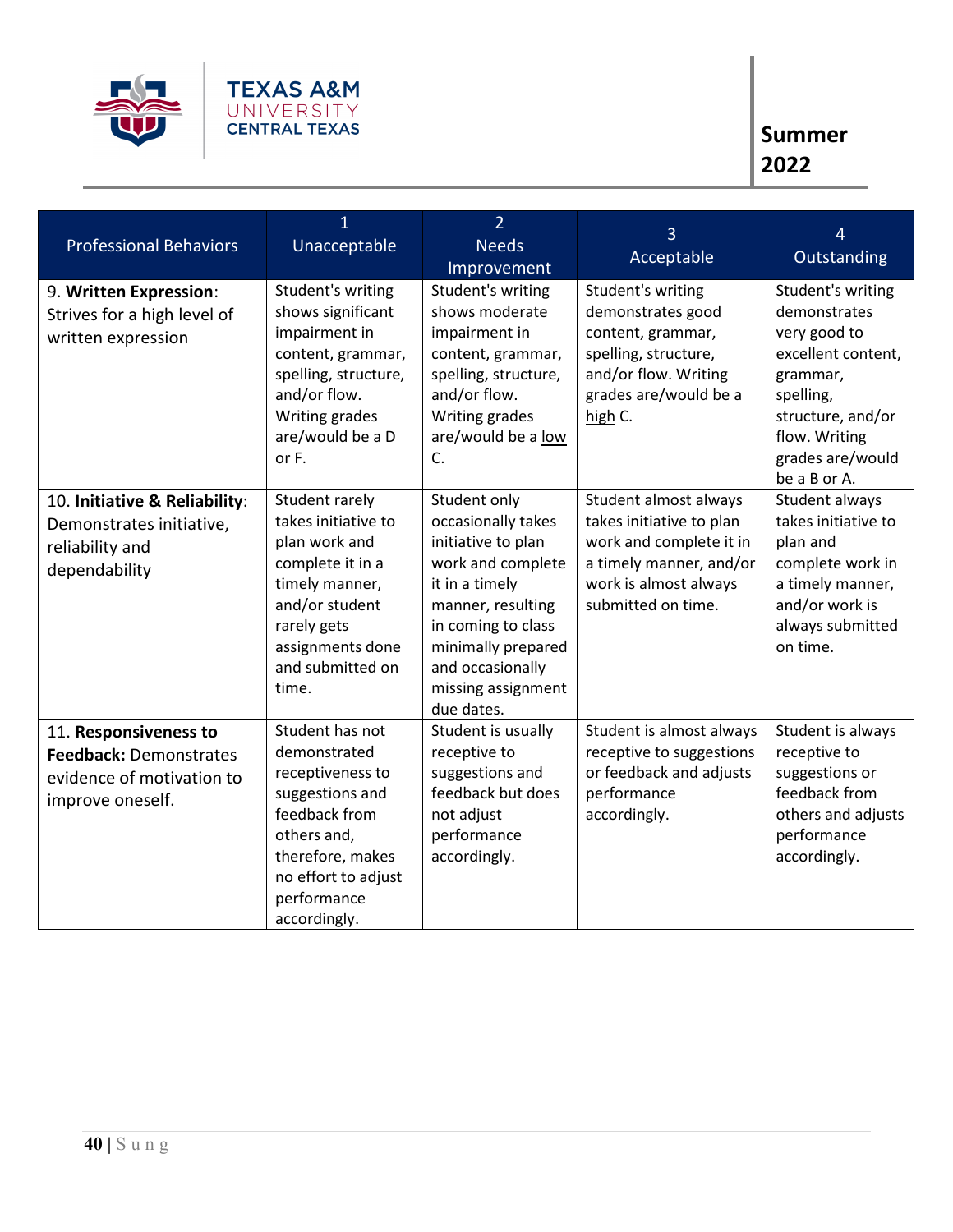



| <b>Professional Behaviors</b>                                                                                                                                                                                                                                                                 | $\mathbf{1}$<br>Unacceptable                                                                                                                                          | $\overline{2}$<br><b>Needs</b><br>Improvement                                                                                                                                       | 3<br>Acceptable                                                                                                                                              | 4<br>Outstanding                                                                                                                                    |
|-----------------------------------------------------------------------------------------------------------------------------------------------------------------------------------------------------------------------------------------------------------------------------------------------|-----------------------------------------------------------------------------------------------------------------------------------------------------------------------|-------------------------------------------------------------------------------------------------------------------------------------------------------------------------------------|--------------------------------------------------------------------------------------------------------------------------------------------------------------|-----------------------------------------------------------------------------------------------------------------------------------------------------|
| 12. Compliance with<br>Professional<br>Requirements:<br>Demonstrates compliance<br>with the professional<br>conduct policy in the BSW<br>Program, Texas A&M<br>University-Central Texas<br>Code of Conduct, Field<br>Education Manual, and, as<br>applicable, Field Agency<br><b>Policies</b> | Student<br>demonstrates<br>significant<br>problems in<br>complying with<br>Program<br>requirements,<br>University<br>requirements,<br>and/or the Field<br>manual.     | Student<br>occasionally<br>demonstrates non-<br>compliance with<br>the Program<br>requirements,<br>University<br>requirements,<br>and/or the Field<br>manual.                       | Student almost always<br>demonstrates<br>compliance with the<br>Program requirements,<br>University<br>requirements, and/or<br>the Field manual.             | Student always<br>demonstrates<br>compliance with<br>the Program<br>requirements,<br>University<br>requirements,<br>and/or the Field<br>manual.     |
| 13. Compliance with the<br><b>NASW Code of Ethics:</b><br>Demonstrates compliance<br>with the Code of Ethics in<br>its entirety                                                                                                                                                               | Student is<br>consistently non-<br>compliant with one<br>or more<br>components of the<br>Code of Ethics.                                                              | Student is only<br>moderately<br>compliant with<br>components of the<br>Code of Ethics.                                                                                             | Student is almost always<br>compliant with the Code<br>of Ethics.                                                                                            | Student<br>consistently<br>demonstrates<br>compliance with<br>the Code of<br>Ethics.                                                                |
| 14. Quality and Quantity<br>of Work: Strives for high<br>quality work that meets<br>assignment guidelines.                                                                                                                                                                                    | Student submits<br>assignments that<br>frequently lack<br>neatness, accuracy,<br>organization, and<br>thoroughness,<br>and/or the work<br>submitted is<br>incomplete. | Student submits<br>assignments that<br>occasionally lack<br>neatness, accuracy,<br>organization, and<br>thoroughness,<br>and/or the work<br>submitted is<br>somewhat<br>incomplete. | Student rarely submits<br>assignments that lack<br>neatness, accuracy,<br>organization, and<br>thoroughness. The work<br>submitted is generally<br>complete. | Student always<br>submits<br>assignments that<br>are neat,<br>accurate,<br>organized, and<br>thorough. The<br>work submitted is<br>always complete. |
| 15. Professional<br><b>Appearance: Displays</b><br>professional appearance<br>that does not interfere<br>with professional<br>relationships/responsibil-<br>ities.                                                                                                                            | Student's<br>professional attire<br>and presentation is<br>consistently<br>inappropriate for<br>professional and<br>classroom settings.                               | Student's<br>professional attire<br>and presentation is<br>frequently<br>inappropriate for<br>professional and<br>classroom settings.                                               | Student's appearance is<br>routinely appropriate<br>for classroom and<br>professional settings.                                                              | Student's<br>appearance is<br>consistently<br>appropriate for<br>classroom and<br>professional<br>settings.                                         |

(Adapted from the University of Vermont Department of Social Work, created 6/17/10)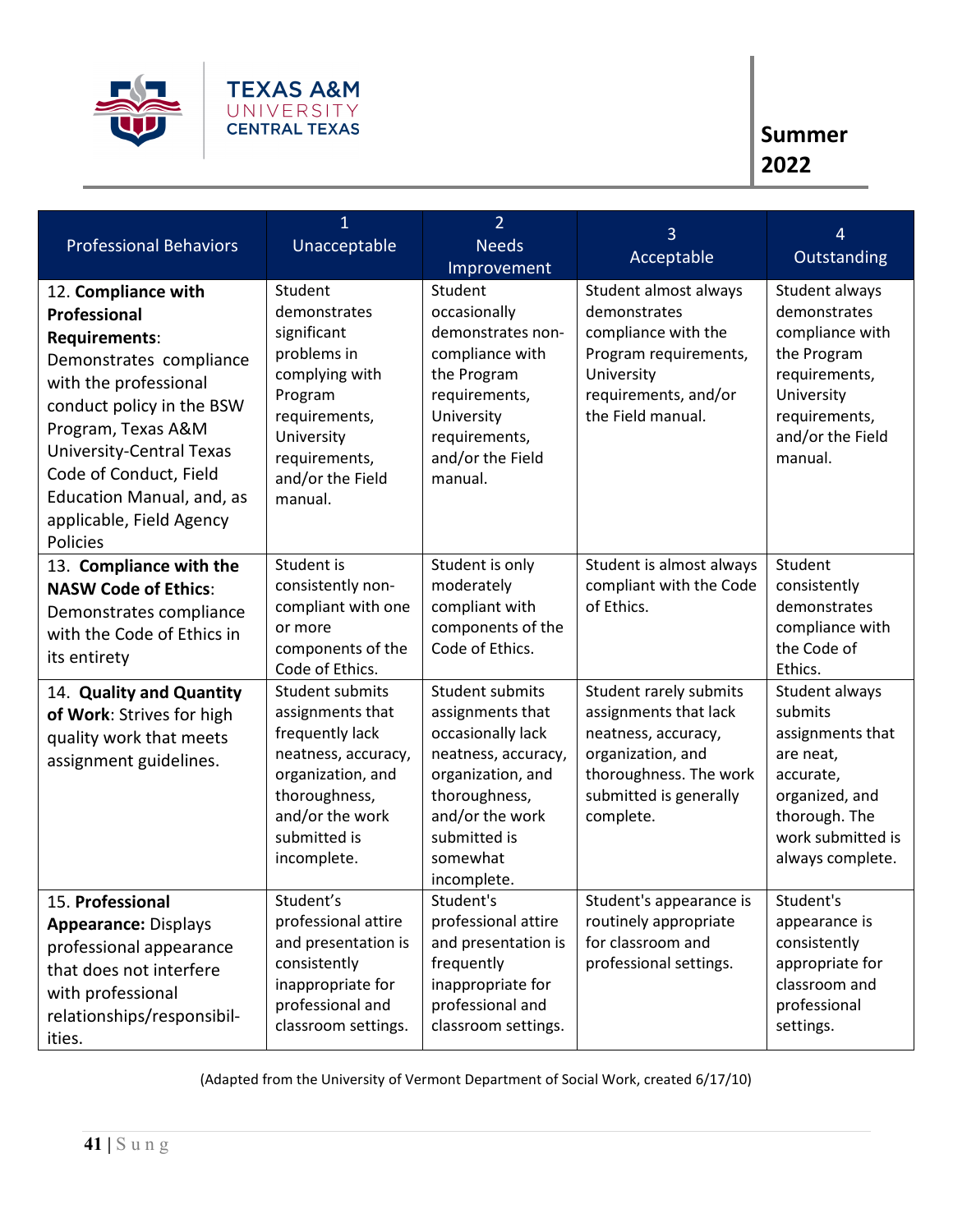

| Professor's signature: | Date |
|------------------------|------|
|                        |      |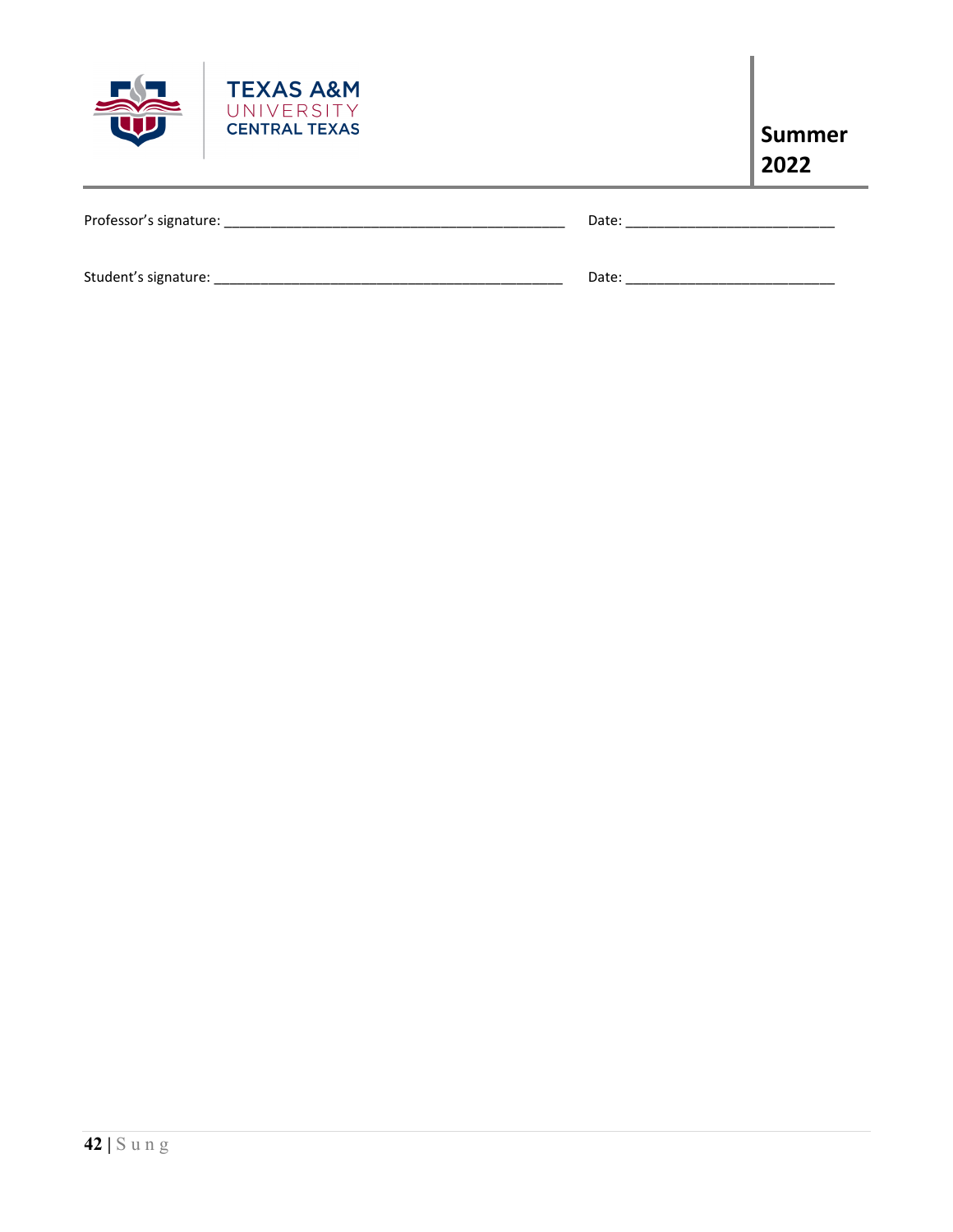

# **SOWK 4685 Field Learning Contract**

**Competency 1:** Demonstrate Ethical and Professional Behavior

- a) Demonstrate how you made a professional decision consistent with the NASW Code of Ethics.
- b) Demonstrate how you managed boundaries between personal and professional boundaries.
- c) Demonstrate professional demeanor and communication.
- d) Demonstrate ethical use of technology.
- e) Demonstrate effective use of supervision.

**Competency 2:** Engage Diversity and Difference in Practice

- a) Demonstrate understanding of the importance of diversity in social work with all systems.
- b) Demonstrate cultural humility in learning about diversity as social workers.
- c) Demonstrate how you manage personal biases and values in professional social work.

**Competency 3:** Advance Human Rights and Social, Economic, and Environmental Justice

- a) Demonstrate knowledge of social, economic, and environmental justice to advocate for others.
- b) Engage in practice that advances social, economic, and environmental justice.

**Competency 4:** Engage in Practice-Informed Research and Research-informed Practice

- a) Demonstrate the use of practice informed research and research informed practice.
- b) Use critical and analytical thinking to inform the use of data in practice
- c) Demonstrate how you used research to inform some aspect of your social work practice.

**Competency 5:** Engage in Policy Practice

- a) Identify social policy at the local, state, and national levels that impacts well-being, service delivery, and/or access to services.
- b) Assess how social policy affects the access to and delivery of services.
- c) Use critical analysis to advocate for fairer [policies to promote social, economic, and environmental justice.

**Competency 6:** Engage with Individuals, Families, Groups, Organizations,and Communities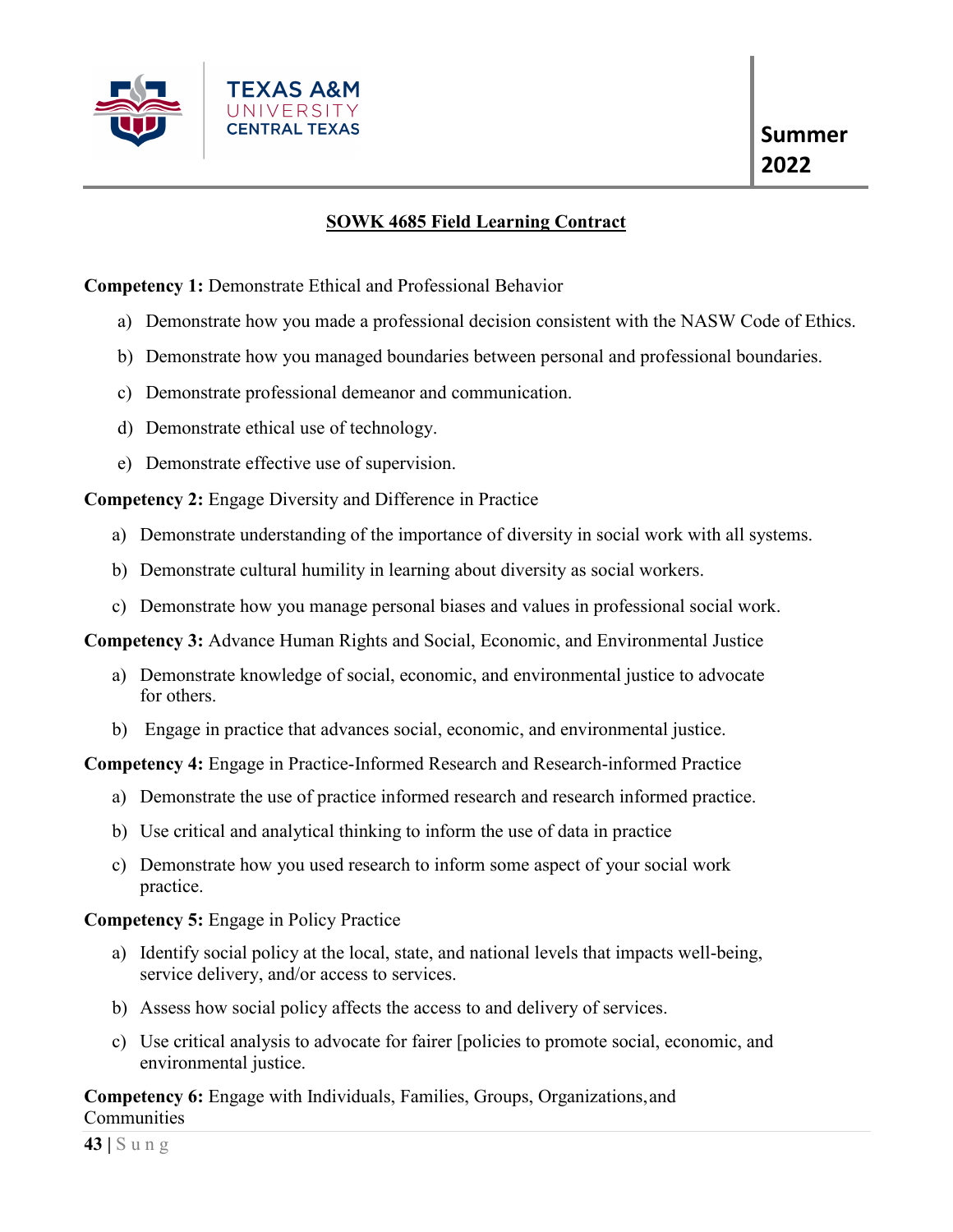

- a) Demonstrate the application of knowledge of human behavior and the social environment, person-in-environment and other theories to engage with clients and constituencies.
- b) Demonstrate the use of empathy, reflection, and interpersonal skills to effectively engage diverse clients and constituencies.

**Competency 7:** Assess Individuals, Families, Groups, Organizations, and Communities

- a) Collect and organize data and use critical thinking to interpret information from clients and constituencies.
- b) Demonstrate application of human behavior and the social environment, person-in-environment, and other theoretical frameworks to analyze data from clients and constituencies.
- c) Demonstrate mutually agreed upon goals and objectives based on strengths and needs for clients and constituencies.
- d) Demonstrate appropriate selection of intervention strategies based on assessment, research knowledge, and values and preferences of clients and constituencies.

**Competency 8:** Intervene with Individuals, Families, Groups, Organizations, and **Communities** 

- a) Critically choose and implement interventions to achieve practice goals and enhance capacities of clients and constituencies.
- b) Apply knowledge of human behavior and the social environment, person-inenvironment, and other theoretical frameworks in interventions with clients and constituencies.
- c) Demonstrate the use of interprofessional collaboration to achieve beneficial practice outcomes.
- d) Demonstrate the use of negotiation, mediation, and advocacy with and on behalf diverse clients and constituencies
- e) Demonstrate the use of facilitation effective transitions and endings that advance **mutually agreed** on goals with your clients

**Competency 9:** Evaluate Practice with Individuals, Families, Groups, Organizations,and Communities

- a) Demonstrate the selection and use of appropriate methods for the evaluation of outcomes.
- b) Apply human behavior and the social environment, person-in-environment, and other theoretical frameworks in the evaluation of outcomes.
- c) Critically analyze, monitor, and evaluate program processes and outcomes.
- d) Apply evaluation findings to improve practice effectiveness at the macro, mezzo, and micro levels.